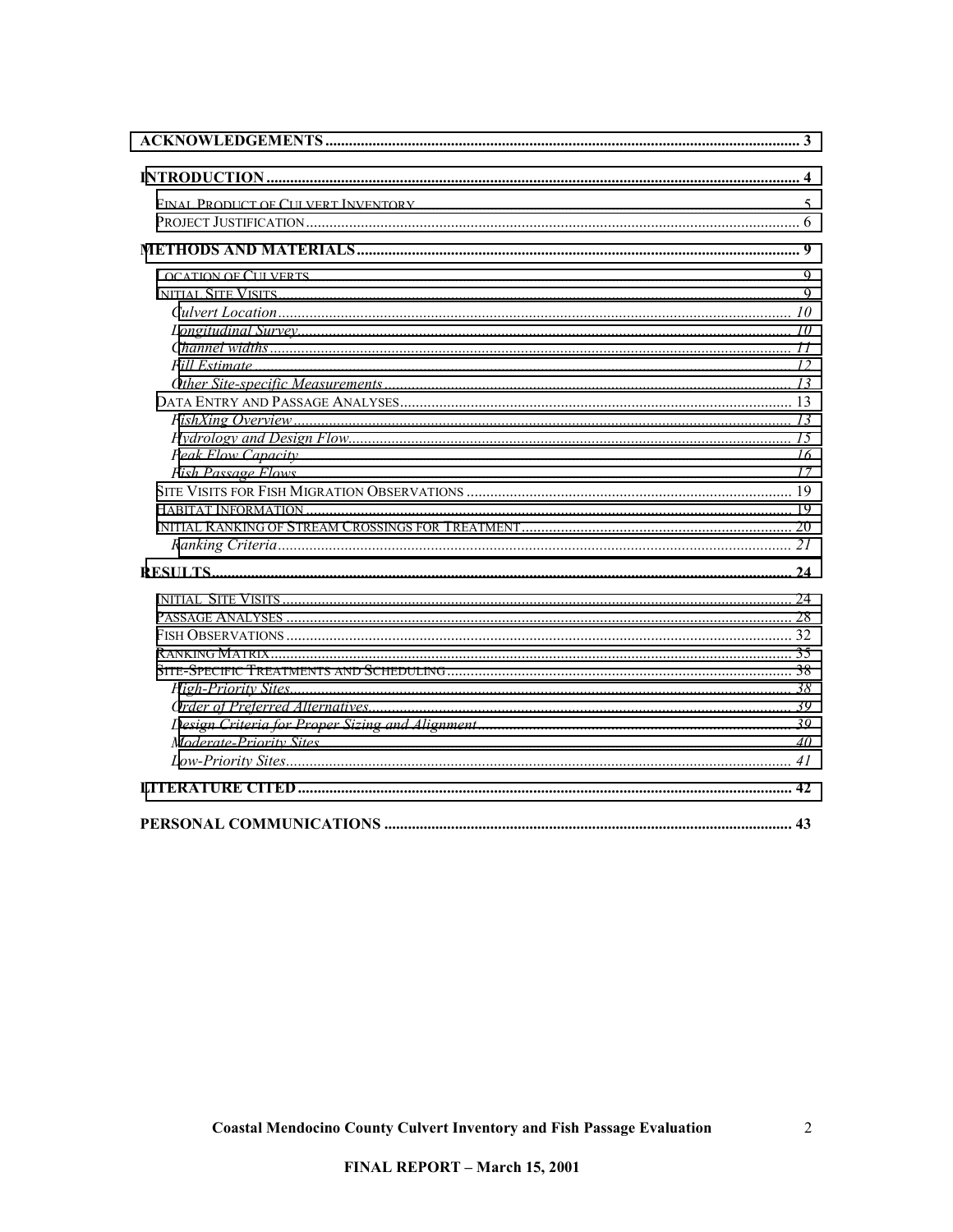## <span id="page-2-0"></span>**ACKNOWLEDGEMENTS**

This project was funded by SB-271, Contract # FG 8072 WR.

I would like to acknowledge the following persons and their assistance in the coastal Mendocino County culvert inventory:

**Scott Downie/CDFG** - contract manager and habitat and fisheries information for Eel River tributaries.

**Michael Love/Love and Associates** – FishXing development team, hydrologic calculations, fish passage evaluations, and passage evaluation methodologies.

**John P. Clancy** – field surveys.

**David Neyra** – field surveys.

**Susan Frior** – FishXing development team.

**Mike Furniss/USFS** – FishXing development team.

**Dennis Slota/Mendocino County Water Agency** – copy of county road maps, assistance with ranking matrix, and communication with Department of Transportation.

**Craig Bell/Mendocino County Fish and Game Commission, Salmonid Restoration Federation and Trout Unlimited –** habitat and fisheries information.

**Doug Albin/CDFG –** access to CDFG files and habitat information on coastal watersheds in the Fort Bragg area.

**Scott Harris/CDFG –** habitat and fisheries information for Eel River tributaries in the Willits area.

**Gary Flosi/CDFG –** habitat and fisheries information for Eel River tributaries.

**Weldon Jones/ Fisheries Consultant –** fisheries information for Mendocino county watersheds.

**Mark Lancaster/Trinity County Planning Department and Chairman of Five-Counties Salmon Group** - logistical support and coordination with Five-Counties representatives. Provided funding for additional copies of final report.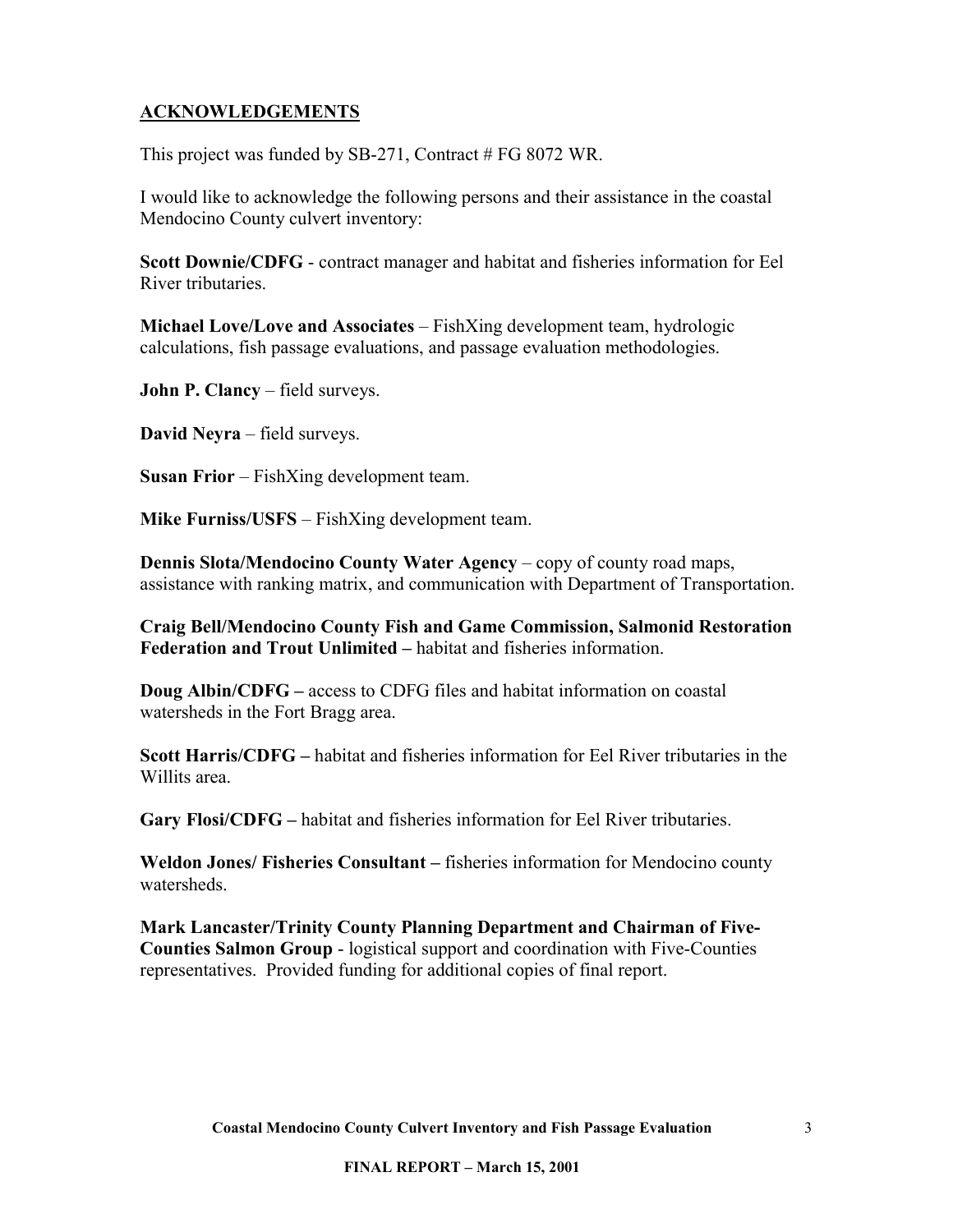# <span id="page-3-0"></span>**INTRODUCTION**

The inventory and fish passage evaluation of culverts within the coastal Mendocino County road system was conducted between August, 1998 and December, 2000 under contract with the California Department of Fish and Game (CDFG) (contract # **FG 8072 WR**). The primary objective was to assess passage of juvenile and adult salmonids and develop a project-scheduling document to prioritize corrective treatments to provide unimpeded fish passage at road/stream intersections. The inventory was limited to county-maintained crossings within anadromous stream reaches within coastal watersheds known to historically and/or currently support runs of coho salmon (*Oncorhynchus kisutch*) and steelhead (*O. mykiss irideus*). For numerous reasons, the Russian River watershed was excluded from this inventory.

The inventory and assessment process included:

- 1. locating stream crossings within anadromous stream reaches;
- 2. visiting each culvert location during both late-summer/early fall low flow and during winter storm events;
- 3. collecting information regarding culvert specifications;
- 4. assessing fish passage using culvert specifications and passage criteria for juvenile and adult salmonids (from scientific literature and FishXing computer software);
- 5. assessing quality and quantity of stream habitat above and below each culvert; and
- 6. assessing fish passage by direct observation at culvert sites during fall/winter migration period.

The prioritization process ranked culvert sites by assigning numerical scores for the following criteria:

- 1. Presumed species diversity within stream reach of interest (and federal listing status);
- 2. extent of barrier for each species and lifestage for range of estimated migration flows;
- 3. quality and quantity of potential upstream habitat gains;
- 4. sizing of current stream crossing (risk of fill failure); and
- 5. condition of current crossing (life expectancy).

The initial ranking was not intended to provide an exact order of priority, rather produce a first-cut rank in which sites could be grouped as high, medium, or low priority. Professional judgement was a vital component of the ranking process. Site-specific information that is difficult to assign a discrete numerical value was also considered.

Examples include:

1. Direct observations of attempted migration at known barriers. Treating these sites should result in a high probability of immediate utilization of re-opened habitat.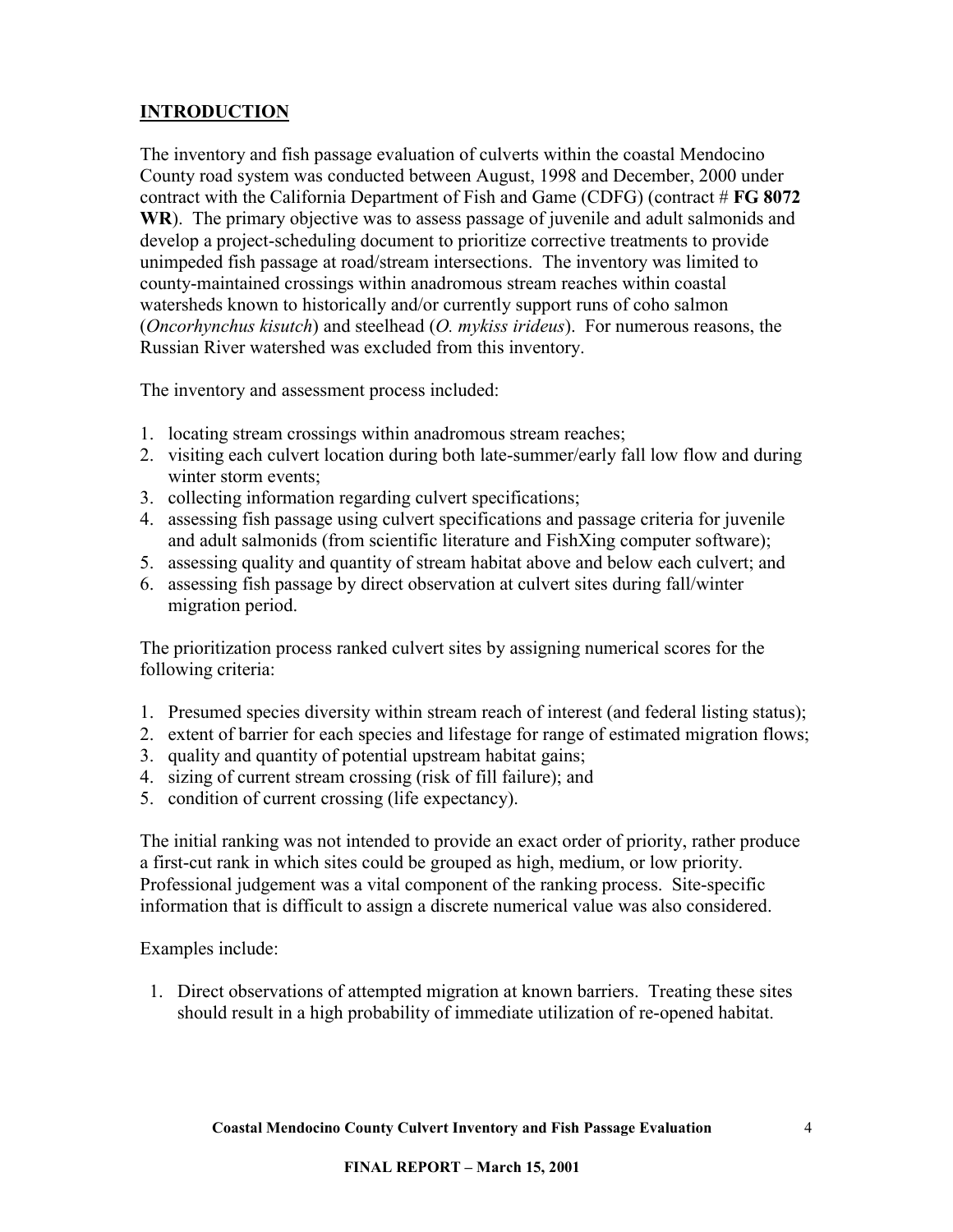- <span id="page-4-0"></span>2. Fish behavior at culverts. Recent studies suggests salmonids experience migration difficulties at road crossings that exhibit hydraulic characteristics within the reported abilities of several salmonid species (Taylor 2000; Love et al. pers. comm.).
- 3. Physical stress or danger to migrating salmonids. Recent studies have revealed several sites where concentrations of migrating salmonids were subjected to decades of predation by birds and mammals or poaching by humans (Taylor 2000). Inability to enter coolwater tributaries to escape stressful/lethal mainstem water temperatures during summer months has also been observed. These factors should weigh heavily in priority ranking.

Additional physical, operational, social, and/or economic factors exist that may influence the final order of sites; but these are beyond the scope of this project.

## **Final Product of Culvert Inventory**

A hard copy and a diskette of this project-scheduling document were distributed to the following agencies and departments: Mendocino County Department of Transportation; Mendocino County Water Agency; CDFG- Inland Fisheries Division and Region 1 Office (copy for each office); and Five-Counties Salmon Group.

Final report includes:

- 1. A count and location of all culverted stream crossings. Locations were identified by stream name; road name; watershed name; mile marker or distance to nearest crossroad; Mendocino county road map #; Township, Range and Section coordinates; and lat/long coordinates. All location data were entered into a spreadsheet for potential database uses.
- 2. For each site, culvert specifications were collected, including: length, diameter, type, position relative to flow and stream gradient, amount of fill material, depth of jump pool below culvert, height of leap required to enter culvert, previous modifications (if any) to improve fish passage, and evaluate effectiveness of previous modifications. All site-specific data were entered into a spreadsheet for potential database uses.
- 3. Information regarding culvert age, wear, and performance was collected, including: overall condition of the pipe, rust line height, and ability to pass flow (and debris) during the past two winters of moderately large storm events. Presence or absence and condition of trash racks was also assessed. All culvert specifications were entered into a spreadsheet for potential database uses.
- 4. An evaluation of fish passage at each culvert location. Fish passage was evaluated by two methods. First, information collected on culvert specifications was used to calculate hydraulic characteristics of each culvert over a range of expected migration flows. These values were compared to values cited in current scientific literature regarding the leaping and swimming abilities of juvenile and adult coho salmon,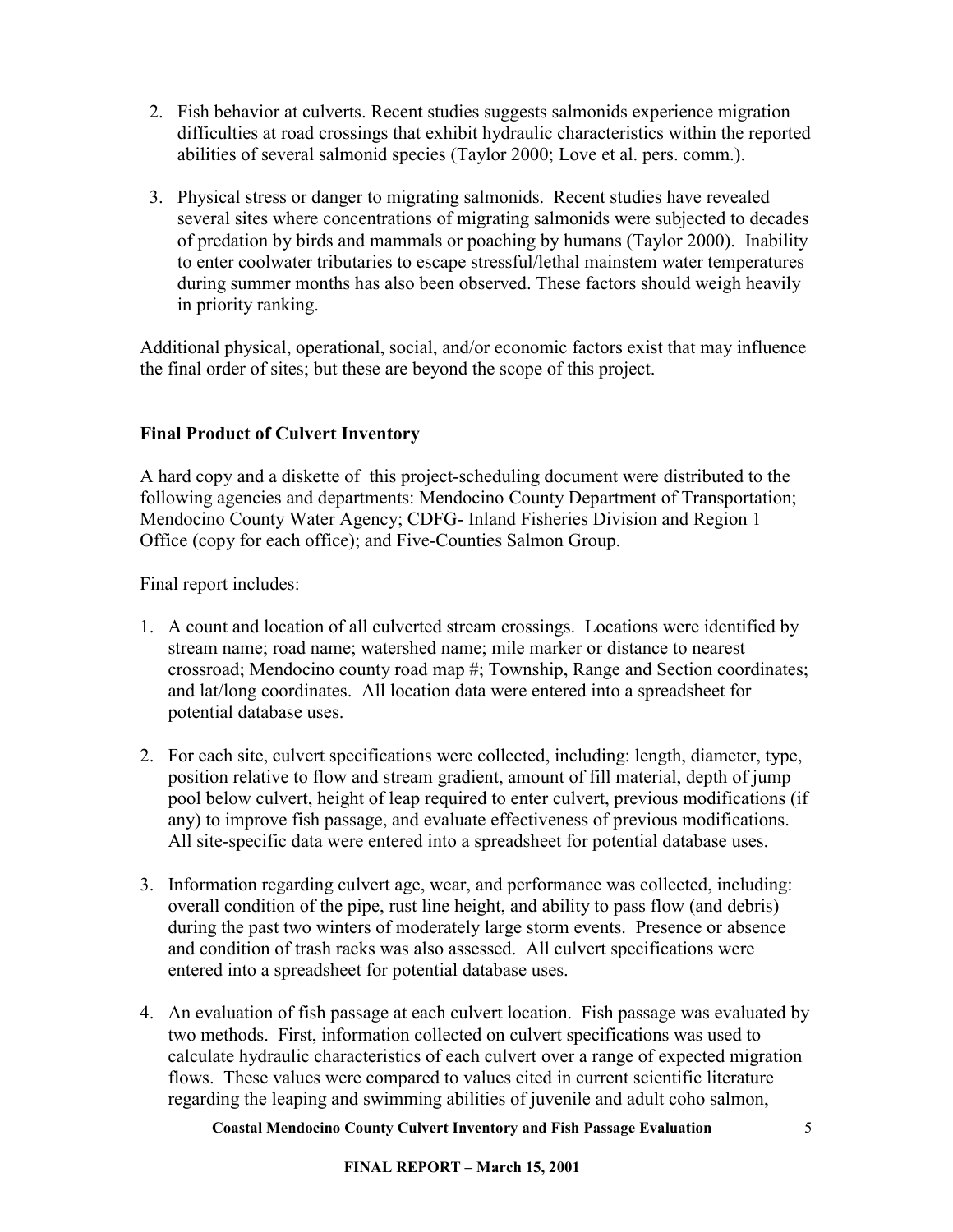<span id="page-5-0"></span>steelhead, and chinook salmon. FishXing (a computer software program) modeled culvert hydraulics over the range of migration flows and compared these values with leaping and swimming abilities of the species and lifestage of interest. Secondly, passage was assessed by on-site observations of fish movement during expected periods of migration; primarily during and after rain storms between the months of December and March.

- 5. Photo documentation of each culvert to provide visual information regarding inlet and outlet configurations. Site photographs were digitized and provided on diskettes for easy insertion into future reports, proposals, or presentations
- 6. An evaluation of quantity and quality of fish habitat above and below each culvert location. Some information was obtained from habitat typing surveys previously conducted by CDFG, watershed groups, and/or timber companies. Where feasible, a first-hand inspection and evaluation of stream habitat occurred. Length of potential anadromous habitat was also estimated from USGS topographic maps. In situations where formal habitat typing surveys were not conducted and/or access to stream reaches was not permitted, professional judgement of biologists familiar with watershed conditions was utilized.
- 7. A ranked list of culverts that require treatment to provide unimpeded fish passage to spawning and rearing habitat. On a site-by-site basis, general recommendations for providing unimpeded fish passage were provided. For example, some stream crossings may require a bridge or properly-sized culvert set below stream grade to accommodate fish passage, whereas other locations may just require building up the outlet pool with rip rap to backflood the culvert inlet and/or baffles to reduce velocities within the culvert.

## **Project Justification**

Fish passage through culverts is an important factor in the recovery of depleted salmonid populations throughout the Pacific Northwest. Although most fish-bearing streams with culverts tend to be relatively small in size with only a couple of miles or less of upstream habitat, thousands of these exist and the cumulative effect of blocked habitat is probably quite significant. Culverts often create temporal, partial or complete barriers for anadromous salmonids on their spawning migrations (Table 1)(adapted from Robison et al. 2000).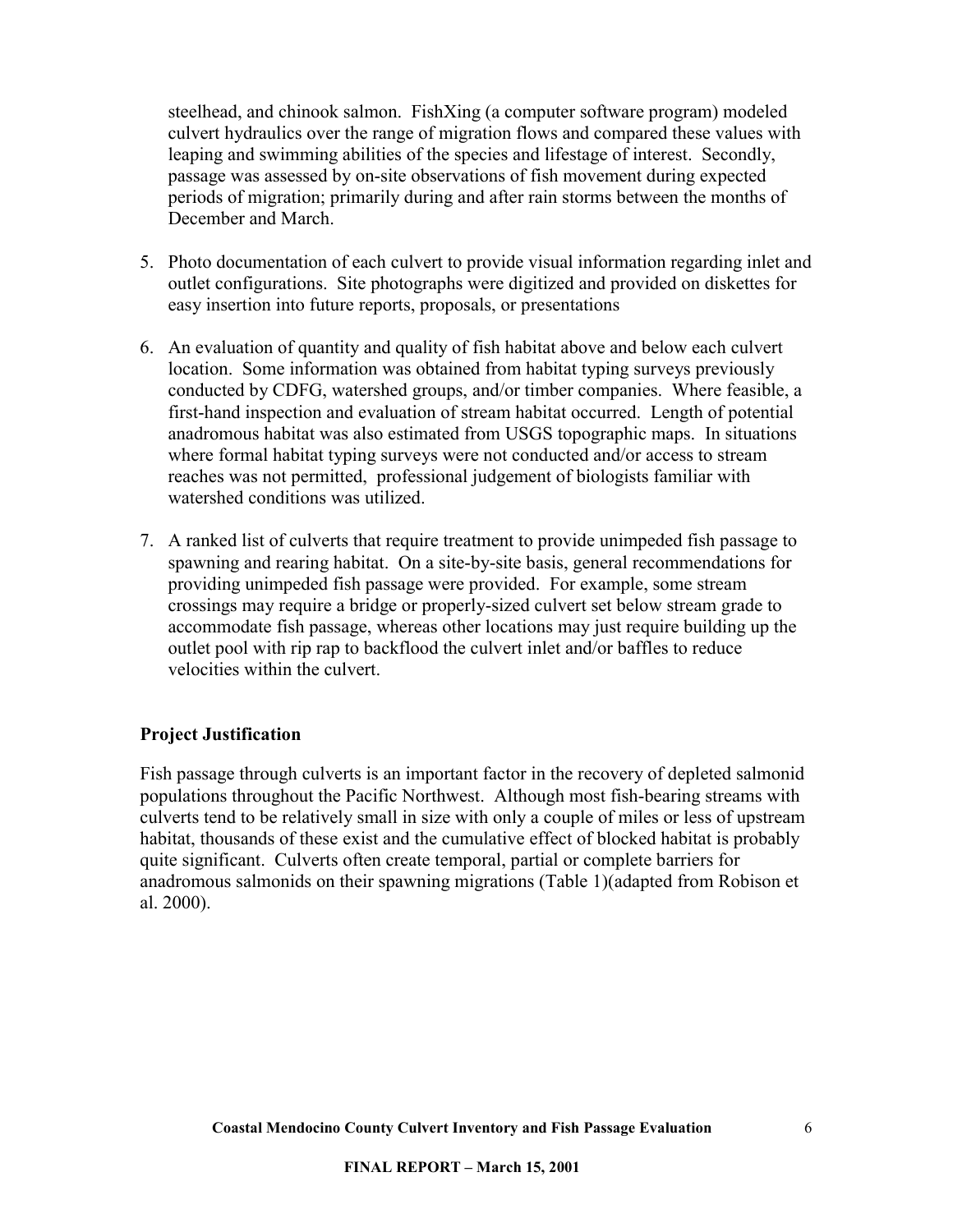Typical passage problems created by culverts are:

- Excessive drop at outlet (too high of entry leap required);
- Excessive velocities within culvert;
- Lack of depth within culvert;
- Excessive velocity and/or turbulence at culvert inlet; and
- Debris accumulation at culvert inlet and/or within culvert.

**Table 1.** Definitions of barrier types and their potential impacts.

| <b>Barrier Category</b> | <b>Definition</b>             | <b>Potential Impacts</b>     |
|-------------------------|-------------------------------|------------------------------|
| Temporal                | Impassable to all fish some   | Delay in movement beyond     |
|                         | of the time                   | the barrier for some period  |
|                         |                               | of time                      |
| Partial                 | Impassable to some fish at    | Exclusion of certain species |
|                         | all times                     | and lifestages from portions |
|                         |                               | of a watershed               |
| Total                   | Impassable to all fish at all | Exclusion of all species     |
|                         | times                         | from portions of a           |
|                         |                               | watershed                    |

Even if culverts are eventually negotiated, excess energy expended by fish may result in their death prior to spawning, or reductions in viability of eggs and offspring. Migrating fish concentrated in pools and stream reaches below road crossings are also more vulnerable to predation by a variety of avian and mammalian species, as well as poaching by humans. Culverts which impede adult passage limit the distribution of spawning, often resulting in underseeded headwaters and superimposition of redds in lower stream reaches.

Current guidelines for new culvert installation aim to provide unimpeded passage for both adult and juvenile salmonids (NMFS 2000). However many existing culverts on federal, state, county, and private roads are barriers to anadromous adults, and more so to resident and juvenile salmonids whose smaller sizes significantly limit their leaping and swimming abilities to negotiate culverts. For decades, "legacy" culverts on established roads have effectively disrupted the spawning and rearing behavior of all four species of anadromous salmonids in California: Chinook salmon, (*Oncorhynchus tschawytschaw*), coho salmon, coastal rainbow trout (steelhead are anadromous coastal rainbow trout), and coastal cutthroat trout (*O. clarki clarki*).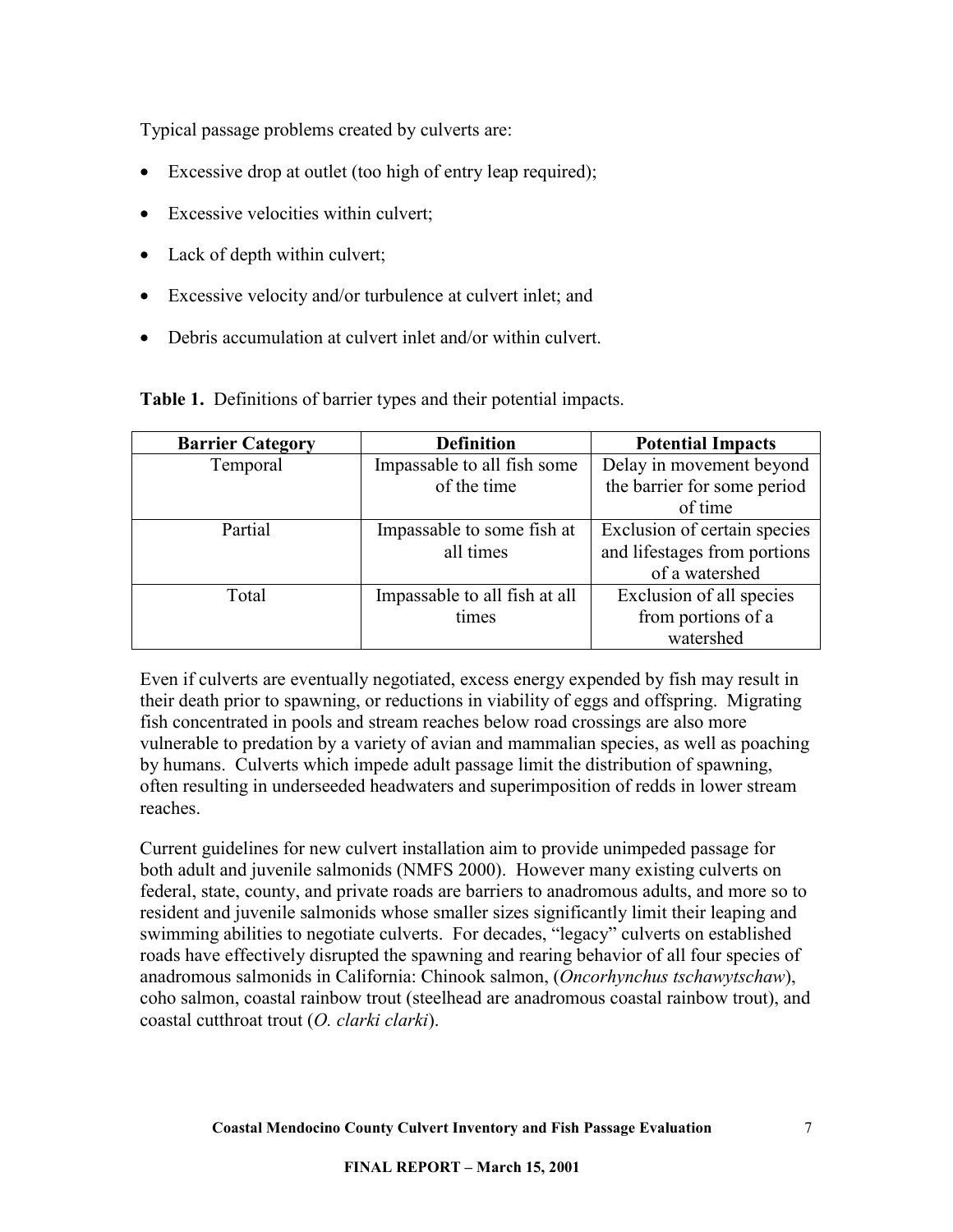In recent years, there has been a growing awareness of the disruption of instream migrations of resident and juvenile salmonids caused at road/stream intersections. Instream movements of juvenile and resident salmonids are highly variable and still poorly understood by biologists. Juvenile coho salmon spend approximately one year in freshwater before migrating to the ocean, and juvenile steelhead may rear in freshwater for up to four years prior to out-migration (one to two years is most common in California). Thus, juveniles of both species are highly dependent on stream habitat.

Many studies indicate that a common strategy for over-wintering juvenile coho is to migrate out of larger river systems into smaller streams during late-fall and early-winter storms to seek refuge from possibly higher flows and potentially higher turbidity levels in mainstem channels (Skeesick 1970; Cederholm and Scarlett 1981; Tripp and McCart 1983; Tschaplinski and Hartman 1983; Scarlett and Cederholm 1984; Sandercock 1991; Nickelson et al. 1992). Recent research conducted in coastal, northern California watersheds suggests that juvenile salmonids migrate into smaller tributaries in the fall and winter to feed on eggs deposited by spawning adults as well as flesh of spawned-out adults (Roelofs, pers. comm). Direct observation at numerous culverts in northern California confirmed similar upstream movements of three year-classes of juvenile steelhead (young-of-year, 1-year old and 2-year old) (Taylor 2000).

The variable life history of resident coastal rainbow trout is exhibited by seasonal movements in and out of one or more tributaries within a watershed. These smaller tributaries are where most culverts are still located since larger channels tend to be spanned by bridges.

In response to the 1994 federal listing of coho salmon as threatened in northern California, five counties (Humboldt, Del Norte, Trinity, Mendocino, and Siskiyou) formed the Five-Counties Salmon Group to examine various land-use activities conducted or permitted under county jurisdiction that may impact coho salmon habitat. Initial meetings identified causative factors of potential impacts, information gaps, and priority tasks required to obtain missing information. A high-priority task included conducting culvert inventories on county roads to evaluate fish passage and prioritize treatments.

Anadromous salmonids will benefit from this planning effort because the final document provides Mendocino County's Department of Transportation (DOT) with a prioritized list of culvert locations to fix that will provide unimpeded passage for all species (and life stages) of salmonids. Report information will assist in proposal development to seek State and Federal money to implement treatments. The inventory will also provide the County DOT with a comprehensive status evaluation of the overall condition and sizing of culverts within fish-bearing stream reaches, providing vital information to assist the County's general planning and road's maintenance needs.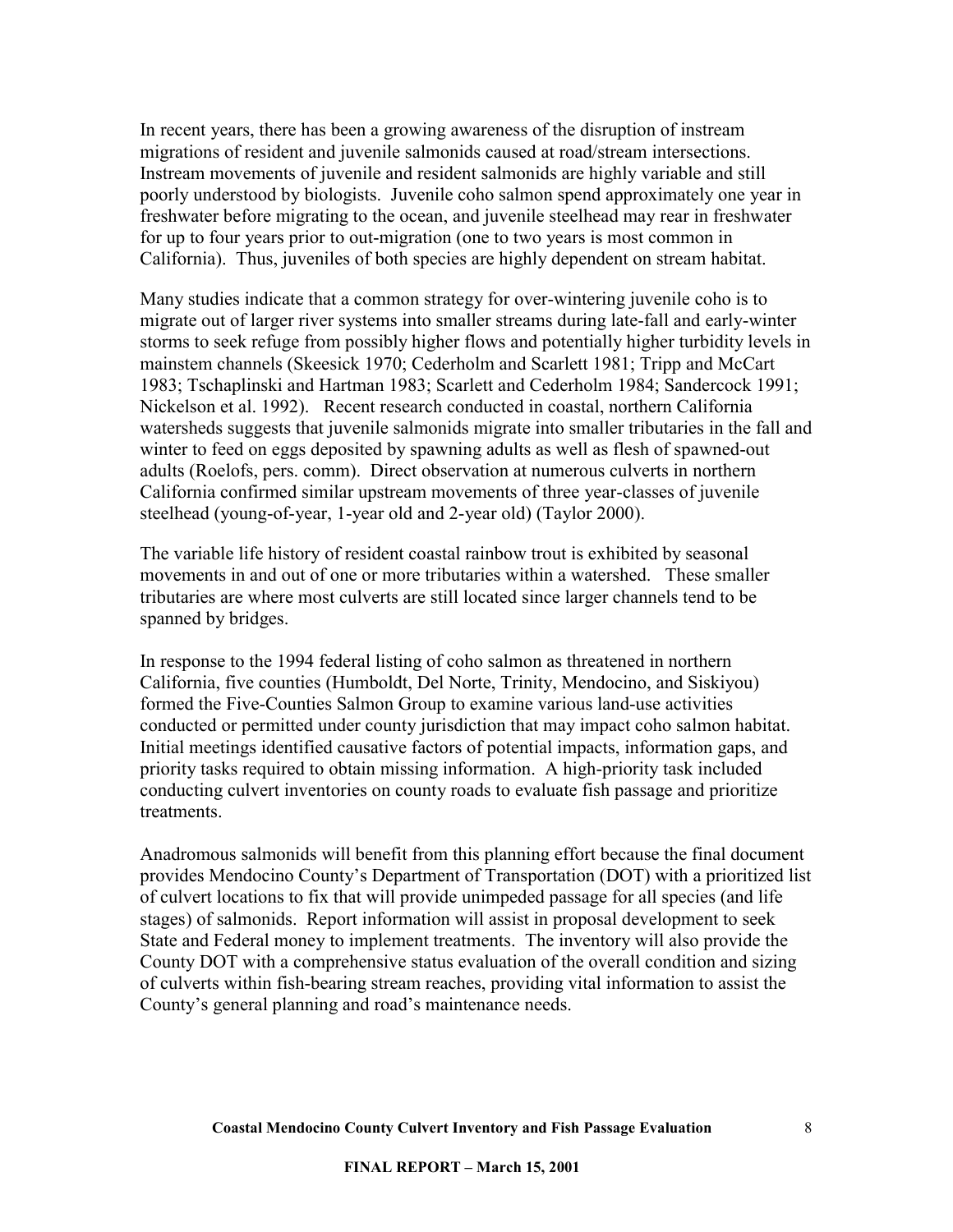## <span id="page-8-0"></span>**METHODS AND MATERIALS**

Methods for conducting the culvert inventory and fish passage evaluation included eight tasks; accomplished generally in the following order:

- 1. Location of culverts.
- 2. Initial site visits and data collection.
- 3. Estimation of tributary-specific hydrology and design flows for presumed migration period.
- 4. Data entry and passage analyses.
- 5. Site visits for migration observations during fall/winter migration flows.
- 6. Collection and interpretation of existing habitat information.
- 7. Prioritization of sites for corrective treatment.
- 8. Site-specific recommendations for unimpeded passage of both juvenile and adults salmonids.

#### **Location of Culverts**

Preliminary project scoping included examination of Mendocino County road system maps and counting road/stream intersections on known (current and historic) anadromous stream reaches. The National Marine Fisheries Service (NMFS) coho salmon stock questionnaire list was used to identify and locate coho and steelhead streams on the Mendocino County road maps. NMFS's list of current and historic coho streams was based heavily on a compilation of field and survey reports produced by Brown and Moyle (1989).

Thirty-two county culverts were initially identified on coho and/or steelhead-bearing reaches of streams, primarily within five major watersheds: Eel River, Garcia River, Navarro River, Big River, and Albion River. The remaining culverts were located on smaller coastal streams that drain directly into the Pacific ocean.

Because the use of maps was considered a rough, first-cut at locating potential culverted road crossings, additional sites were also investigated once the project started. Most of these sites were identified by fisheries biologists, restoration/watershed groups, or county personnel with field-level knowledge regarding Mendocino county streams (Bell; Downie; Flosi; Harris; Slota pers. comm.) .

#### **Initial Site Visits**

The objective of the initial site visits was to collect physical measurements at each crossing to utilize with the fish passage evaluation computer software (FishXing). Notes describing the type and condition of each culvert, as well as qualitative comments describing stream habitat immediately above and below each culvert were also included. Photographs of the outlet and inlet were taken at each site.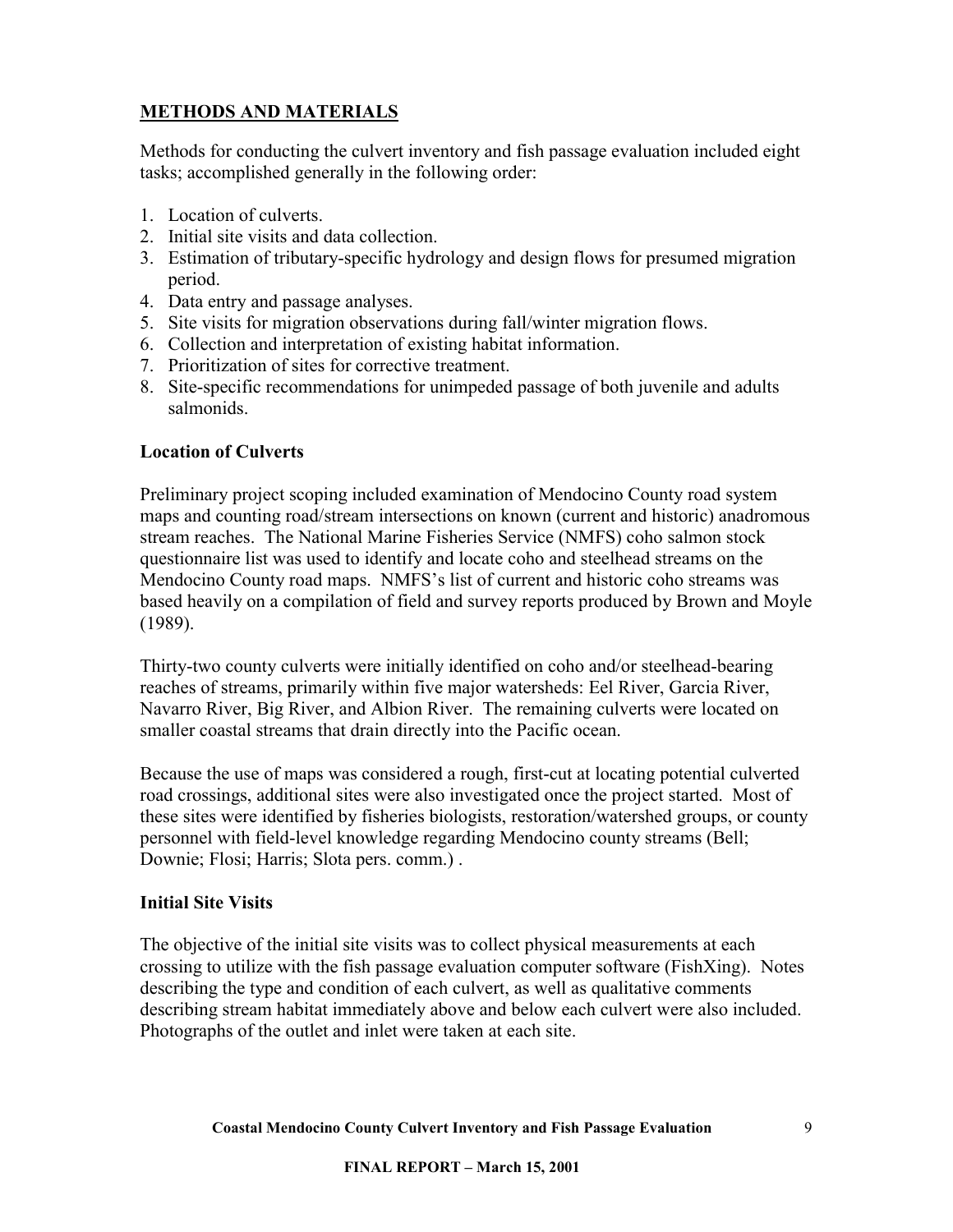### <span id="page-9-0"></span>Culvert Location

The location of each culvert was described by: Mendocino County road system map #; road name; stream name; watershed name; Township, Range, and Section; latitude and longitude; and mile marker or distance to nearest named cross-road. If more than one county road culvert crossed single stream, a number was assigned to the stream name with the #1 culvert located farthest downstream (numbering then proceeded in an upstream direction). Lat/long coordinates were determined using Terrain Navigator (Version 3.01 by MapTech), a geo-referenced mapping software program; or in the field with a handheld GPS unit. For data entry purposes, all lat/long coordinates were provided in the North American 1927 datum.

#### Longitudinal Survey

A longitudinal survey was shot at each culvert to provide accurate elevation data for FishXing passage analyses. We utilized an auto-level (Topcon AT-G7) with an accuracy of  $\pm$  2.5 mm, a domed-head surveyor's tripod, and a 25' leveling rod in 1/100' increments. All data and information were written into a bound, water-proof, fieldbook or on water-proof data sheets with a pencil. Fieldbook notes and data sheets were photocopied to provide back-ups in case of loss or destruction of originals.

Once a site was located in the field by the two-person survey crew, bright orange safety cones with signs marked "Survey Party" were placed to warn oncoming traffic from both directions. Bright orange vests were also worn by the survey crew. Vests increased one's visibility to traffic, and decreased suspicions of nearby property owners to our unannounced presence in the roadside stream channel. If sites were close to private residences, we attempted to contact the property owners to inform them of our survey of the county-maintained road crossing.

To start the survey, a 300-foot tape (in 1/10' increments) was placed down the approximate center of the stream channel. The tape was started on the upstream side of the culvert, usually in the riffle crest of the first pool or run habitat unit above the culvert. This pool or run was considered the first available resting habitat for fish negotiating the culvert. The tape was set to follow any major changes in channel direction. The tape was set through the culvert and continued downstream to at least the riffle crest (or control) of the pool immediately downstream of the culvert outlet. If several "stairstepped" pools led up to the culvert inlet, then the tape was set to the riffle crest of the lower-most pool. Extreme caution was used when wading through culverts. A hardhat and flashlight were standard items used during the surveys.

The tripod and mounted auto-level were set in a location to eliminate or minimize the number of turning points required to complete the survey. If possible, a location on the road surface was optimal, allowing a complete survey to be shot from one location. The leveling rod was placed at the thalweg (deepest point of channel cross-section at any given point along the center tape) at various stations along the center tape, generally capturing visually noticeable breaks in slope along the stream channel.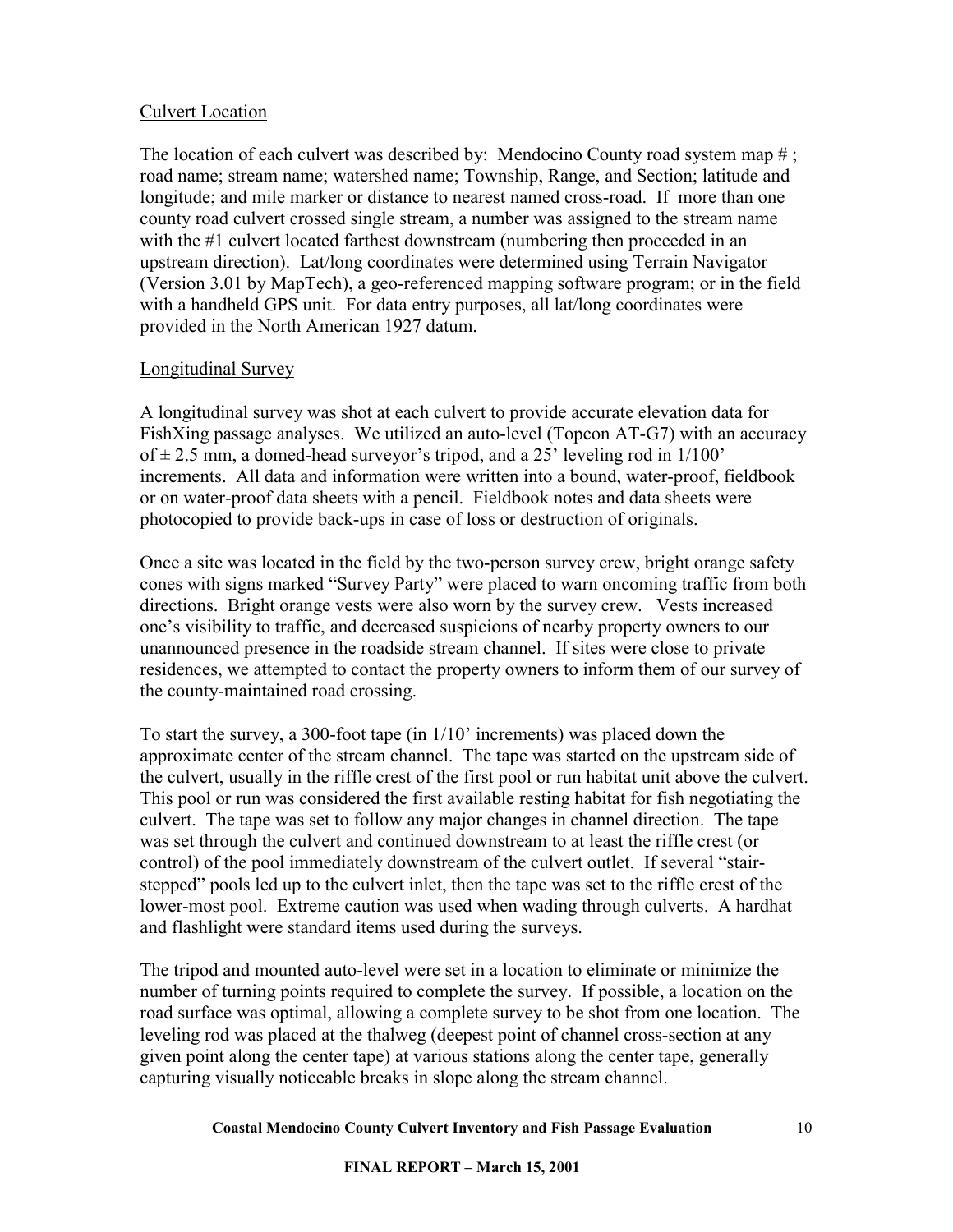<span id="page-10-0"></span>At all sites, five required elevations were measured:

- culvert inlet.
- culvert outlet,
- maximum pool depth within five feet of the outlet,
- outlet pool control, and
- ordinary high water (OHW) mark at the outlet pool control. The OHW mark should correspond to the height of flow during an active channel discharge event (slightly less than a bankfull channel flow).

On a site-specific basis, the following additional survey points provided useful information for evaluating fish passage with FishXing:

- Apparent breaks-in-slope within the crossing. Older culverts can bend when road fills slump, creating steeper sections within a culvert. If only inlet and outlet elevations are measured, the overall slope will predict average velocities less than actual velocities within steeper sections. These breaks-in-slope may act as velocity barriers, which are masked if only the overall slope of the culvert is measured. The tripod and auto-level were set within the culvert or channel to measure breaks-inslope.
- Steep drops in the stream channel profile immediately upstream of the culvert inlet. Measure the elevation at the tail of the first upstream holding water (where the tape was set) to estimate the channel slope leading into the culvert. In some cases, a fish may negotiate the culvert only to fail at passing through a velocity chute upstream of the inlet entrance. Inlet drops often create highly turbulent conditions during elevated flows.

All elevations were measured to the nearest 1/100' and entered with a corresponding station location (distance along center tape) to the nearest 1/10'.

## Channel widths

Where feasible, at least five measurements of the active channel width above the culvert (visually beyond any influence the crossing may have on channel width) were taken. Active channel is defined as the portion of channel commonly wetted during and above winter base flows and is identified by a break in rooted vegetation or moss growth on rocks along stream margins. Some culvert design guidelines utilize active channel widths in determining the appropriate widths of new culvert installations (Robison et al 2000; NMFS 2000; Bates et al. 1999).

Although not required, in many cases a cross-section survey of at least the bankfull channel width at the outlet pool control was measured to increase the accuracy of passage analyses. For more detail, refer to the extensive "Help files" provided with FishXing (Love 2000).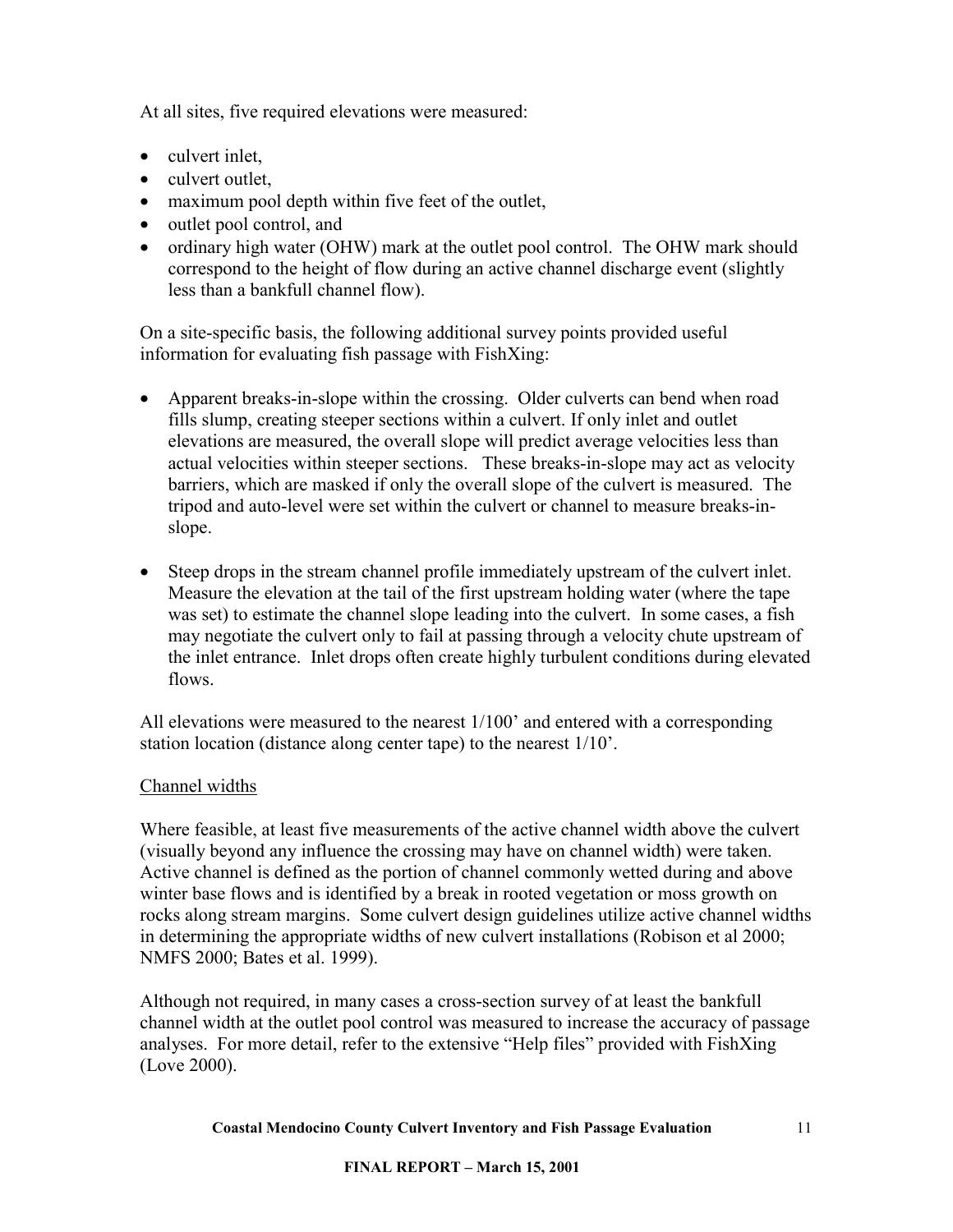#### <span id="page-11-0"></span>Fill Estimate

At each culvert, the amount of road fill was estimated by calculating the volume of fill prism between the road surface and the culvert (Figure 1) (from Flannigan et al 1999).

Fill volume was estimated to:

- 1. assist in development of cost estimates for barrier removal by estimating equipment time required for fill removal and disposal site space needed;
- 2. calculating culvert capacity at  $HW/D = fill$  height; and
- 3. evaluating the consequences of fill failure by: Sediment volume  $+$  risk of failure  $=$ consequence to stream habitat.

The fill prism was calculated from the following measurements:

- 1. Upstream and downstream fill slope measurements  $(L_d$  and  $L_u$ ).
- 2. Slope (%) of upstream and downstream fill slopes.
- 3. Width of road prism  $(W_r)$ .
- 4. Length of road prism  $(W_u)$ .
- 5. Channel width (flood prone width)  $(W_c)$ .



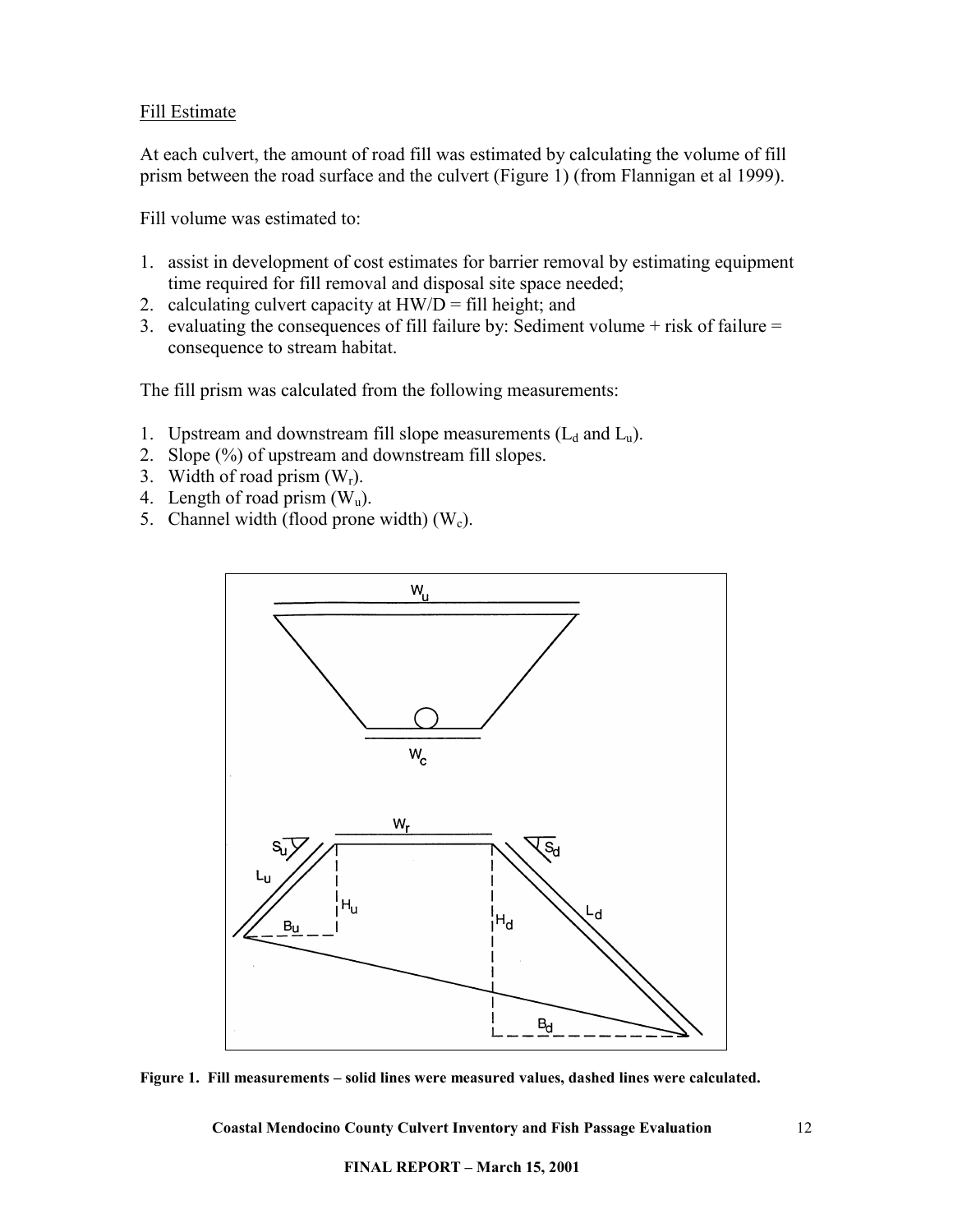#### <span id="page-12-0"></span>Other Site-specific Measurements

For each site, the following culvert specifications were collected:

- 1. Length (to nearest 1/10 of foot);
- 2. Dimensions: diameter (circular), or height and width (box culverts), or span and rise (pipe arches);
- 3. Type: corrugated metal pipe (CSP), structural steel plate (SSP), concrete pipe, concrete box, bottomless pipe arch, squashed pipe-arch, or a composite of materials;
- 4. Overall condition of pipe (good, fair, poor, extremely poor);
- 5. Height and width of rustline (if present);
- 6. Position relative to flow and stream gradient;
- 7. Depth of jump pool below culvert;
- 8. Height of jump required to enter culvert;
- 9. Previous modifications (if any) to improve fish passage; and
- 10. Condition of previous modifications.

Qualitative notes describing stream habitat immediately upstream and downstream of each culvert were taken. Where feasible, variable lengths of the stream channel above and below crossings were walked to detect presence of salmonids and provide additional information regarding habitat conditions.

## **Data Entry and Passage Analyses**

All survey and site visit data were recorded in either a bound, waterproof, field notebook; or on waterproof data sheets. Then data for each culvert were entered into a spreadsheet (Excel 97). A macro was created to calculate thalweg elevations of longitudinal profiles and compute culvert slopes.

NOTE: FishXing Overview, Hydrology and Design Flow, Peak Flow Capacity, and Fish Passage Flows sections were written by Michael Love under a separate contract administered by CDFG (Taylor and Love, in press-2001).

## FishXing Overview

FishXing is a computer software program developed by Six Rivers National Forest's Watershed Interactions Team - a group of scientists with diverse backgrounds in engineering, hydrology, geomorphology, geology and fisheries biology. Mike Furniss, a Forest Service hydrologist for Six Rivers, managed program development. A CD-ROM final version of FishXing was released in March, 2000. In-depth information regarding FishXing (or a copy) may be obtained at the Fish Crossing homepage on the internet (www.stream.fs.fed.us/fishxing/).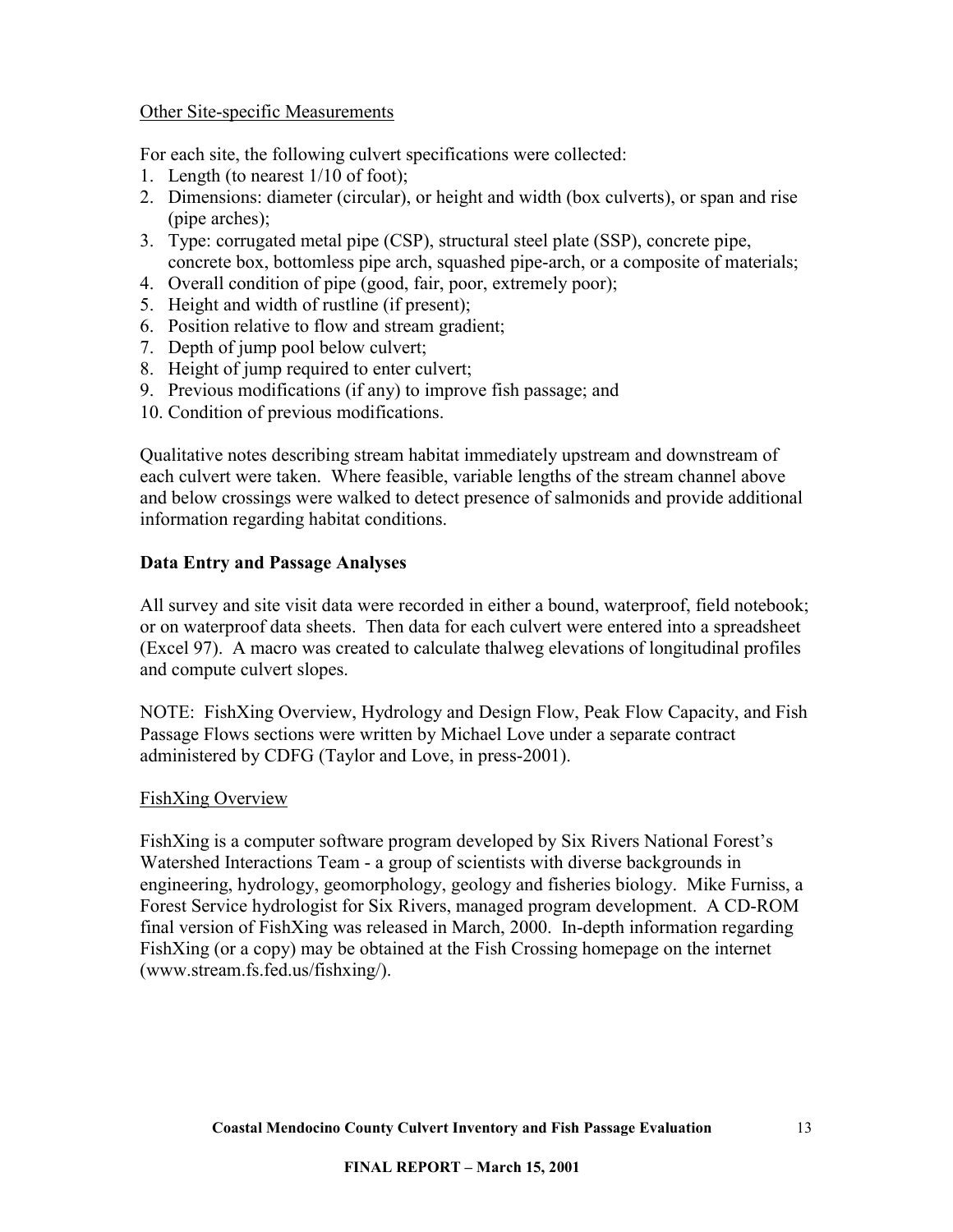FishXing is an interactive software package that integrates a culvert design and assessment model for fish passage nested within a multimedia educational setting. Culvert hydraulics are well understood and model output closely resembles reality. FishXing successfully models (predicts) hydraulic conditions throughout the culvert over a wide range of flows for numerous culvert shapes and sizes. The model incorporates fisheries inputs including fish species, life stages, body lengths, and leaping and swimming abilities. FishXing uses the swimming abilities to determine whether the culvert installation (current or proposed) will accommodate fish passage at desired range of migration flows, and identify specific locations within the culvert that impede or prevent passage. Software outputs include water surface profiles and hydraulic variables such as water depths and average velocities displayed in both tabular and graphical formats.

FishXing used the survey elevation and culvert specifications to evaluate passage for each species and lifestages of salmonids known to currently or historically reside in the Mendocino County streams of interest. The swimming abilities and passage criteria used for each species and lifestage are listed Table 2. Although many individual fish will have swimming abilities surpassing those listed below, swim speeds were selected to ensure stream crossings accommodate passage of weaker individuals within each age class.

FishXing and other hydraulic models report the average cross-sectional water velocity, not accounting for spatial variations. Stream crossings with natural substrate or corrugations will have regions of reduced velocities that can be utilized by migrating fish. These areas are often too small for larger fish to use, but can enhance juvenile passage success. The software allows the use of reduction factors that decrease the calculated water velocities proportionally. As shown in Table 2, velocity reduction factors were used in the passage analysis of resident fish and juveniles with specific types of stream crossing structures.

Using the FishXing program, the range of flows that meet the depth, velocity, and leaping criteria for each lifestage were identified. The range of flows meeting the passage requirements were then compared to the lower and upper fish passage flows to determine "percent passable".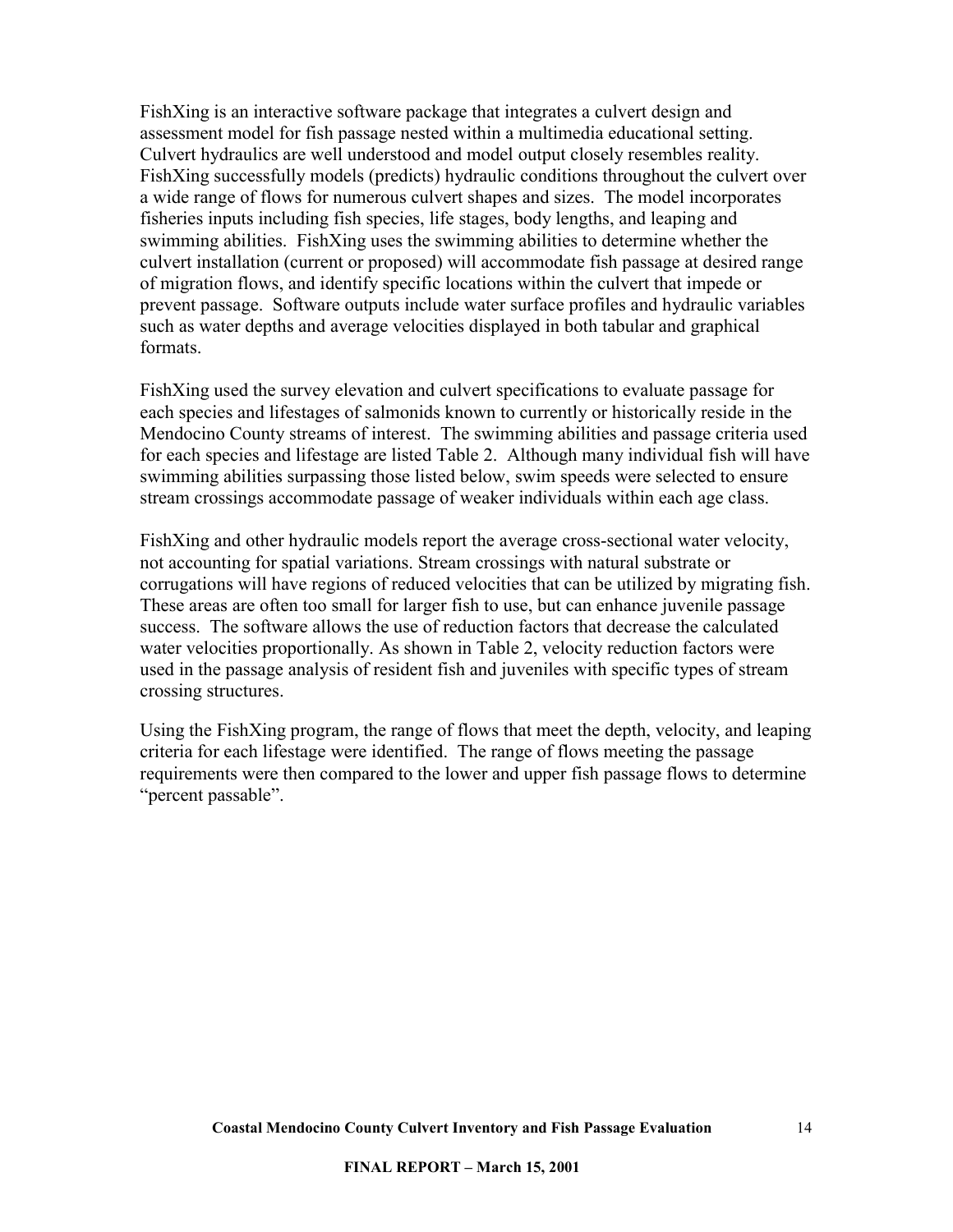<span id="page-14-0"></span>**Table 2.** Fish species and lifestages used in the fish passage along with associated swimming abilities and passage criteria. Passage flows are based on current adult salmonid criteria combined with observational data from northern California coastal streams.

| <b>Fish Species/Age Class</b> | <b>Adult</b><br>Steelhead,<br>Chinook, and<br>Coho       | Juvenile<br>steelhead and<br>resident<br>rainbow trout<br>$2+$ years old | Juvenile<br>steelhead and<br>resident<br>rainbow trout<br>1+ years old | <b>Juvenile</b><br>steelhead,<br>coho, and<br>resident<br>rainbow trout<br>young-of-year |
|-------------------------------|----------------------------------------------------------|--------------------------------------------------------------------------|------------------------------------------------------------------------|------------------------------------------------------------------------------------------|
| Fish Length                   | 500 mm                                                   | $200$ mm                                                                 | 130 mm                                                                 | 80 mm                                                                                    |
| <b>Prolonged Mode</b>         |                                                          |                                                                          |                                                                        |                                                                                          |
| Swim Speed                    | $6.0$ ft/s                                               | $2.8 \text{ ft/s}$                                                       | $2.4 \text{ ft/s}$                                                     | $2.0$ ft/s                                                                               |
| Time to Exhaustion            | 30 min                                                   | 30 min                                                                   | $30 \text{ min}$                                                       | $30 \text{ min}$                                                                         |
| <b>Burst Mode</b>             |                                                          |                                                                          |                                                                        |                                                                                          |
| Swim Speed                    | $10.0$ ft/s                                              | $6.4 \text{ ft/s}$                                                       | 4.5 ft/s                                                               | $3.0$ ft/s                                                                               |
| Time to Exhaustion            | 5s                                                       | 5s                                                                       | 5 s                                                                    | 5s                                                                                       |
| Velocity Reduction Factors**  | $Inlet = 1.0$<br>$\text{Barrel} = 1.0$<br>Outlet $= 1.0$ | $Inlet = 0.8$<br>Barrel = $0.6$<br>Outlet = $0.8$                        | $Inlet = 0.8$<br>$\text{Barrel} = 0.6$<br>Outlet = $0.8$               | $Inlet = 0.8$<br>$\text{Barrel} = 0.6$<br>Outlet = $0.8$                                 |
| Maximum Leaping Speed         | $12.0$ ft/s                                              | $6.4 \text{ ft/s}$                                                       | $4.5$ ft/s                                                             | $3.0$ ft/s                                                                               |
| Minimum Required Water Depth  | $0.8$ ft                                                 | $0.5$ ft                                                                 | $0.3$ ft                                                               | $0.2$ ft                                                                                 |
| <b>Upper Passage Flow</b>     | 2% flow<br>(Nov-April)                                   | $10\%$ flow<br>(Nov-April)                                               | $10\%$ flow<br>(Nov-April)                                             | $10\%$ flow<br>(Nov-April)                                                               |
| Lower Passage Flow            | 95% flow<br>(Nov-April)                                  | $95\%$ flow (Nov-<br>April)                                              | 95% flow<br>(Nov-April)                                                | 95% flow<br>(Nov-April)                                                                  |

\*\* Velocity reduction factors only apply to culverts with corrugated walls, baffles, or natural substrate. All other culverts had reduction factors of 1.0 for all fish.

#### Hydrology and Design Flow

When examining stream crossings that require fish passage, three specific flows are considered: peak flow capacity of the stream crossing, the upper fish passage flow, and the lower fish passage flow. Because flow is not gaged on most small streams, it must be estimated using techniques that required hydrologic information about the stream crossing's contributing watershed, including:

- Drainage area;
- Mean annual precipitation;
- Mean annual potential evapotranspiration; and
- Average basin elevation.

Drainage area and basin elevations were calculated from a 1:24,000 USGS topographic map. Mean annual precipitation (MAP) and potential evapotranspiration (PET) were estimated from regional maps produced by Rantz (1968).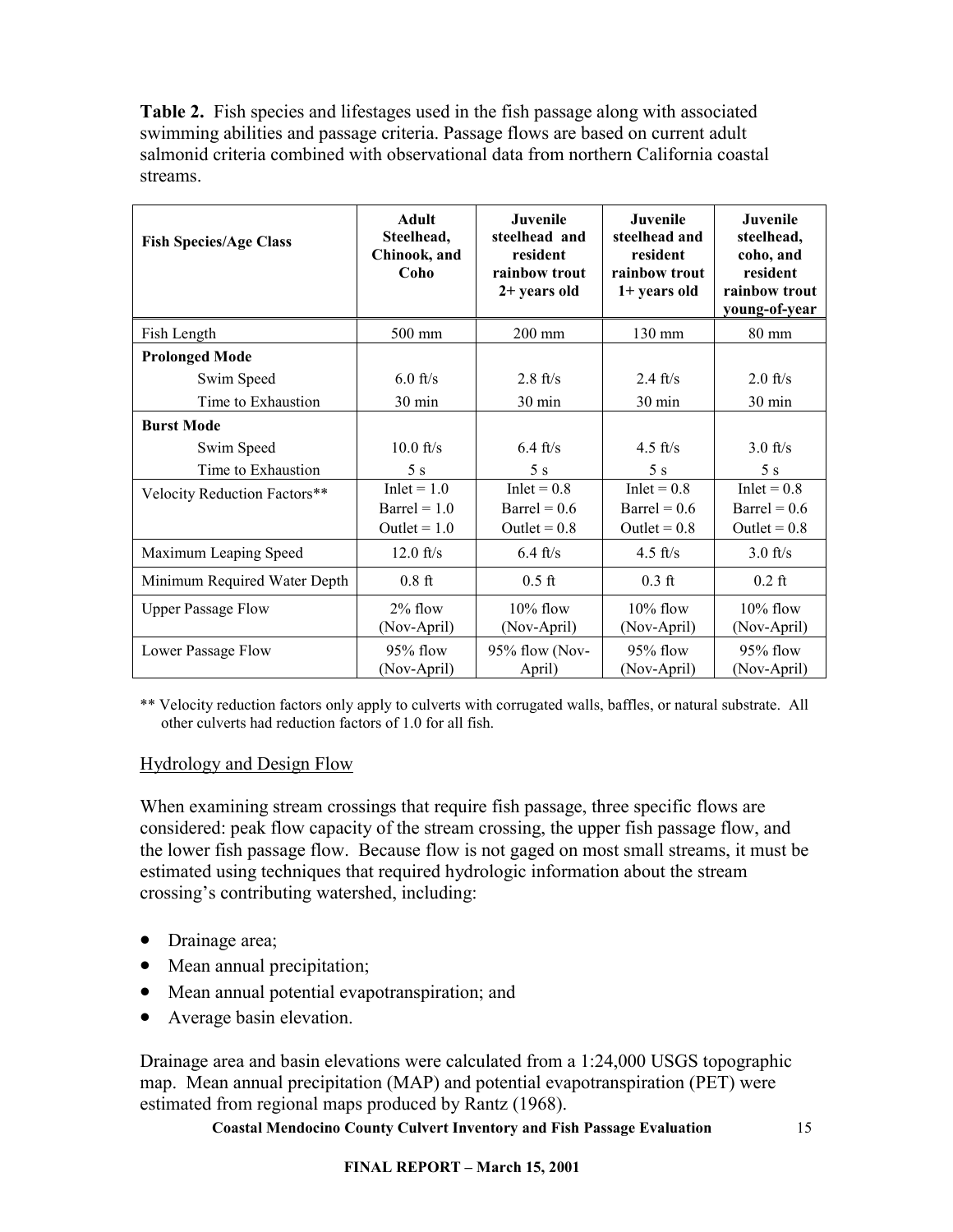#### <span id="page-15-0"></span>Peak Flow Capacity

Peak flows are typically defined in terms of a recurrence interval, but reported as a quantity; often as cubic feet per second (c.f.s.). Current guidelines recommend all stream crossings pass the flow associated with the 100-year flood without damage to the stream crossing (NMFS, 2000). Additionally, infrequently maintained culverted crossings should accommodate the 100-year flood without overtopping the culvert's inlet.

Determination of a crossing's flood capacity assisted in ranking sites for remediation. Undersized crossings have a higher risk of catastrophic failure, which often results in the immediate delivery of sediment from the road- fill into the downstream channel. Undersized crossings can also adversely effect sediment transport and downstream channel stability, creating conditions that hinder fish passage, degrade habitat, and may cause damage to other stream crossings and/or private property.

#### **The first step was to estimate hydraulic capacity of each inventoried stream**

**crossing.** Capacity is generally a function of the shape and cross-sectional area of the inlet. Capacity was calculated for two different headwater elevations: water ponded to the top of the culvert inlet  $(HW/D = 1)$  and water ponded to the top of the road surface (HW/F=1). Nomograph equations developed by Piehl et. al (1988) were used to calculate capacity of circular culverts. Federal Highways nomographs presented in Norman et. al (1995) were used for pipe-arches and box culverts. Capacity of embedded culverts were determined using two hydraulic computer models, FishXing and HydroCulv.

**The second step was to estimate peak flows at each crossing**. This required estimating the 5-year, 10-year, 25-year, 50-year, and 100-year peak flows. Regional flood estimation equations developed by Waananen and Crippen (1977) were used to estimate peak flows for the various recurrence intervals. The equations incorporate drainage area, MAP, and mean basin elevation as variable to predict peak flow in Northwestern California streams.

**The third step was to compare the stream crossing capacity to peak flow estimates.**  Risk of failure was assessed by comparing a stream crossing's hydraulic capacity with the estimated peak flow for each recurrence interval. Each crossing was placed into one of five "sizing" categories:

- 1. equal to or greater than the 100-year flow,
- 2. between the 50-year and 100-year flows,
- 3. between the 25-year and 50-year flows,
- 4. between the 10-year and 25-year flows,
- 5. or less than the 10-year flow.

These categories were utilized in the ranking matrix.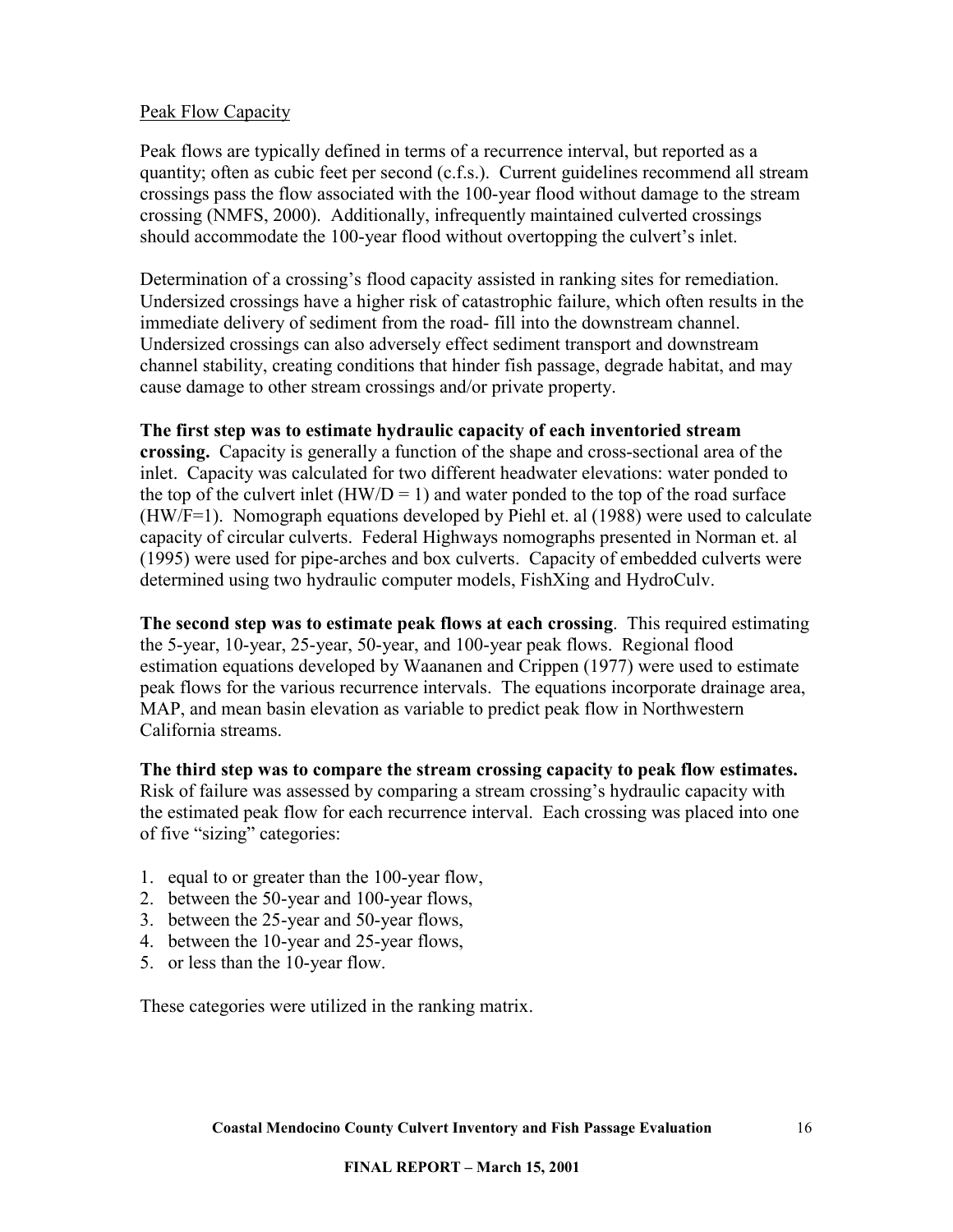#### <span id="page-16-0"></span>Fish Passage Flows

It is widely agreed that designing stream crossings to pass fish at all flows is impractical (NMFS 2000; Robison et al. 2000; SSHEAR 1998). Although anadromous salmonids typically migrate upstream during higher flows triggered by hydrologic events, it is presumed that migration is naturally delayed during larger flood events. Conversely, during low flow periods on many smaller streams, water depths within the channel can become impassable for both adult and juvenile salmonids. To identify the range of flows that stream crossings should accommodate for fish passage, lower and upper flow limits have been defined specifically for streams within California (NMFS, 2000).

The NMFS guidelines designate the **lower fish passage flow** ( $Q_{\text{In}}$ ) for adult, resident, and juvenile fish as the 95% exceedence flow (the flow equaled or exceeded 95% of the time) during the migration period. The **upper fish passage flow for adult salmonids (Q<sub>hp-</sub> adult)** is defined as the 2% exceedence flow during the period of migration. Due to a lack of a well-defined upper passage flow for migrating juvenile and resident fish, the 10% exceedence flow  $(Q<sub>hp-iuvenile</sub>)$  for the migration period was chosen based on fish observations at stream crossings throughout northwestern California.

For coastal Mendocino County, upstream salmonid migration was assumed to occur between November and April. Between the lower and upper passage flows stream crossings should allow unimpeded passage of all adult salmonids.

To evaluate the extent to which a crossing is a barrier, passage was assessed between the lower and upper passage flows for each fish species and lifestage of concern. Identifying the 2% and 95% exceedence flows required obtaining average daily stream flow data from nearby gaged basins. Daily average flow data for small streams in coastal Mendocino County were available from the USGS and the US Forest Service Redwood Science Lab (RSL).

The following steps were followed to estimate upper and lower passage flows:

- 1. Obtained flow records from local stream gages that met the following requirements:
	- At least 5-years of recorded daily average flows (do not need to be consecutive years);
	- A drainage area less than 50 square miles, and preferably less than 10 square miles; and,
	- Unregulated flows (no upstream impoundments or water diversions) during the migration season.
- 2. Discarded flows that fell outside of the migration period (November April).
- 3. Estimated the average daily flow  $(Q<sub>ave</sub>)$  for both the gaged stream and the stream crossings using a regional runoff equation: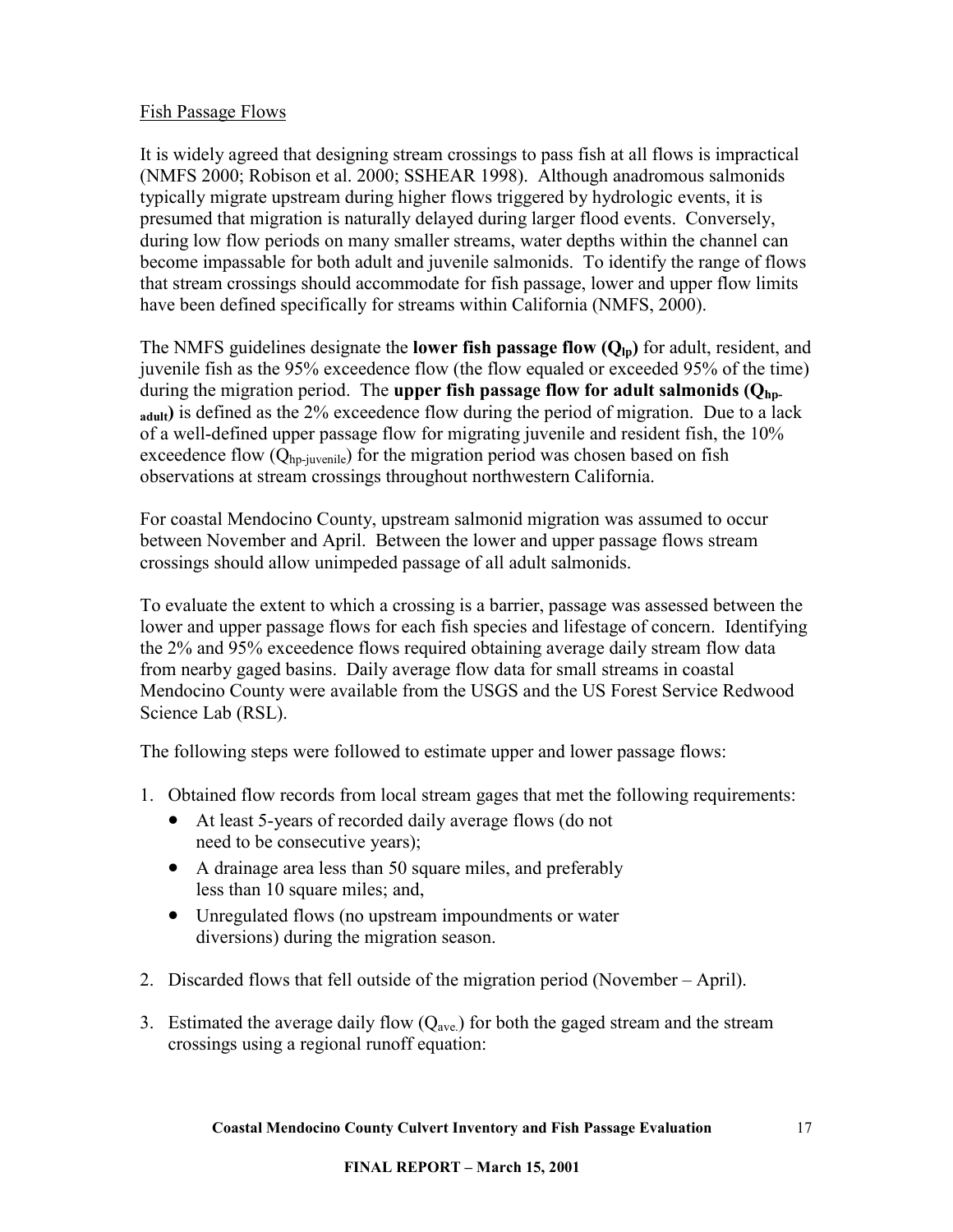$R = MAP - 0.40$  (PET) – 9.1 ( from Rantz, 1968)

and;  $Q_{\text{ave}} [\text{cfs/cfs}] = 0.0736 \text{ x (A) x (R)}$ 

Where;

 $R =$  Average annual runoff, in inches/year  $MAP = Mean$  annual precipitation, in inches/year PET = Potential evapotranspiration, in inches/year  $A = \text{drainage area}, \text{ in square miles.}$ 

- 4. Divided the flows for each gaged stream by its estimated average daily discharge to normalize the data. Then created a flow duration table containing exceedence values and associated flows  $(Q/Q<sub>ave</sub>)$ .
- 5. Created a regional flow duration curve by averaging the exceednece flows  $(Q/Q<sub>ave</sub>)$  of the gaged streams (Appendix C).
- 6. Determined the upper and lower passage flows for each stream crossing using the regional flow duration curve and the estimate of  $Q_{ave}$  for the stream crossing.

When analyzing fish passage with FishXing, these flows were used to determine the extent to which the crossing is a barrier. The stream crossing must meet water velocity and depth criteria between  $Q_{\text{lp}}$  and  $Q_{\text{hp}}$  to be considered 100% passable (NMFS 2000). For the ranking matrix, at each road crossing, the extent of the migration barrier was determined for each salmonid species and lifestage presumed present. Junvenile and resident trout passage was also determined between  $Q_{lp}$  and  $Q_{\text{hp}}$ ; however  $Q_{\text{hp}}$  was defined as the 10% exceedence flow instead of the 2% exceedence flow.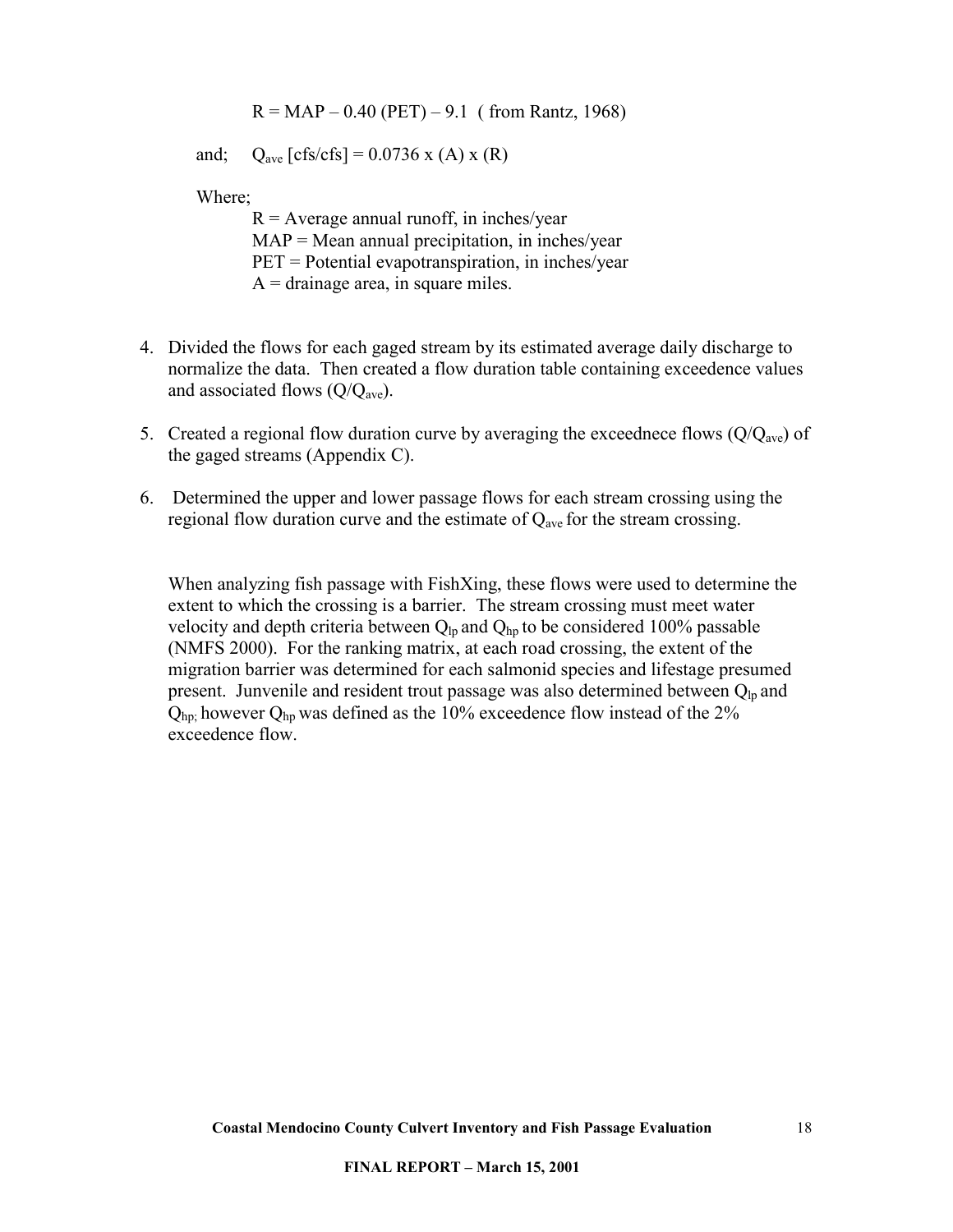### <span id="page-18-0"></span>**Site Visits for Fish Migration Observations**

During late-fall and winter storms, some sites were visited in order to observe salmonids attempting to migrate through culverts. These visits were limited to culverts with perched outlets because turbid conditions of most streams during winter migration flows allowed only observation of jump attempts.

The purpose of these visits was to:

- 1. confirm upstream migration of adult and/or juvenile salmonids;
- 2. record numbers of successful and failed attempts at specific culverts;
- 3. observe behavior of jump attempts;
- 4. identify locations with high levels of migration;
- 5. better understand the timing of fish migration as related to storm hydrographs; and
- 6. measure velocities through culverts and jump heights during migration flows.

Migration observation data were not intended for use in the ranking matrix for several reasons:

- 1. observations were made at a subset of culvert locations;
- 2. observations were conducted sporadically at various locations and flow levels; and
- 3. total observation time (in minutes) accounted for a small fraction of total migration period.

However, this information provided valuable insight of fish behavior at culverts and served as an important component of professional judgement in the final ranking of priority locations. The protocol used for conducting observations at perched culverts is located in Appendix E.

#### **Habitat Information**

Because this project addressed fish passage in many tributaries of several watersheds, plan development was based both on prior assessment and evaluation; and on conducting habitat assessment and evaluation as part of the project. Habitat conditions upstream and downstream of culvert locations relied on previously conducted habitat typing or fisheries surveys. These surveys also provided information on past, present, and future land uses within watersheds that flow through culverts on the Mendocino County road system.

Communication with agency and private-sector biologists, watershed groups, coordinators, restorationists, and large landowners assisted in acquiring additional information on watershed assessment and evaluation (Bell, Downie, Flosi, Harris pers. comm. and Jones, in press). Habitat information and fish distribution data were used from reports on file at CDFG offices in Fortuna, Fort Bragg and Willits.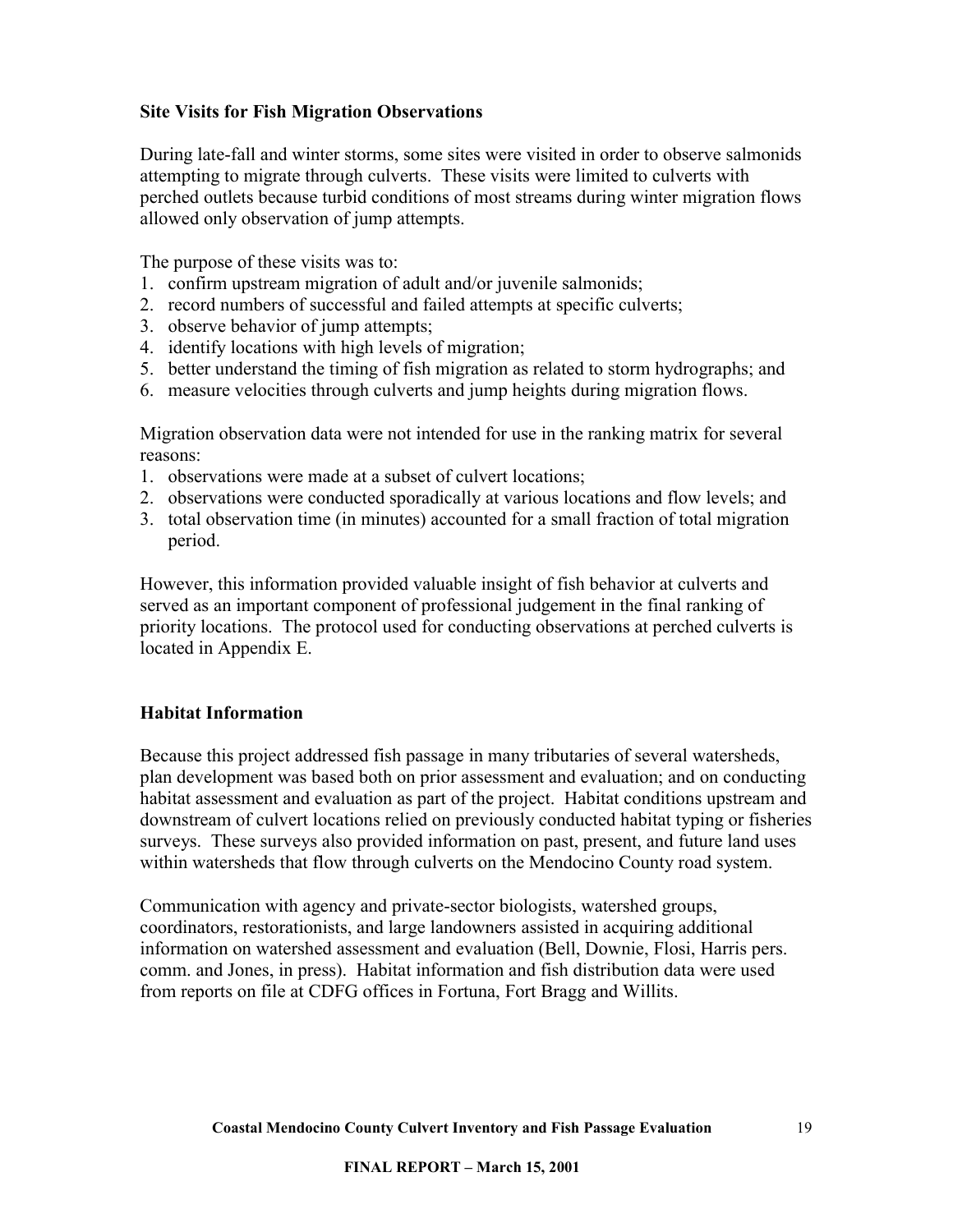<span id="page-19-0"></span>Professional judgment from on-site inspection of culverts and stream habitat also aided habitat assessment and evaluation. In some cases, with landowner permission, longer reaches of stream were walked to better assess quality of habitat above and below county culverts. These surveys also aided in the examination of road crossings on private roads.

Length of potential salmonid habitat upstream of each county culvert was estimated off of digitized USGS 7.5 Minute Series topographic maps (Terrain Navigator, Version 3.01 by MapTech). The upper limit of anadromous habitat was considered when the channel exceeded an eight degree slope.

The presence of additional road crossings, above and below each county-maintained site, was also considered when evaluating potential habitat gains. In many cases, additional road crossings existed, either private-maintained or state (CALTRANS). These crossings were not evaluated in detail (with FishXing), but were examined for visual estimates of length, slope, and presence of perched outlets.

## **Initial Ranking of Stream Crossings for Treatment**

Methods for ranking stream crossings were developed after carefully reviewing criteria used in Oregon (Robison et at. 2000) and Washington (SSHEAR 1998). The two protocols are fairly similar except for how stream habitat information was utilized. Robison et al. (2000) relied mostly on potential species diversity of the fish-bearing channel above a culvert site and did not factor in a "score" for habitat quality.

The Oregon method segregated culverts into five priority types, based on:

- Degree of barrier partial or complete.
- Risk of failure flow capacity.
- Species diversity of upstream habitat (in descending order) coho salmon and others, steelhead and cutthroat, any gamefish, non-fish-bearing but flows into fish-bearing reach.

Once a cursory ranking of culverts was completed, the Oregon method used the input of fisheries professionals with knowledge of the stream's biological significance. The Oregon method also acknowledged numerous social, economic, and technical aspects often influences the ultimate order of treatment locations (and treatment options – replacement versus modification of existing crossing).

Washington used a complex equation which calculates the quadratic root of numerous factors, including discrete values assigned to habitat parameters (both physically measured and visually estimated). The equation analyzed passage for each species and lifestage of salmonid which may be present and sums the results for a "score". Thus for each culvert a specific numbered score (and rank) was generated. Initially, the method appears quite objective in nature, yet many of the habitat parameters assigned a discrete value were actually generated from subjective (unrepeatable) estimates. The method also attempted to quantify (and rank) gains in spawning and rearing habitat by assuming all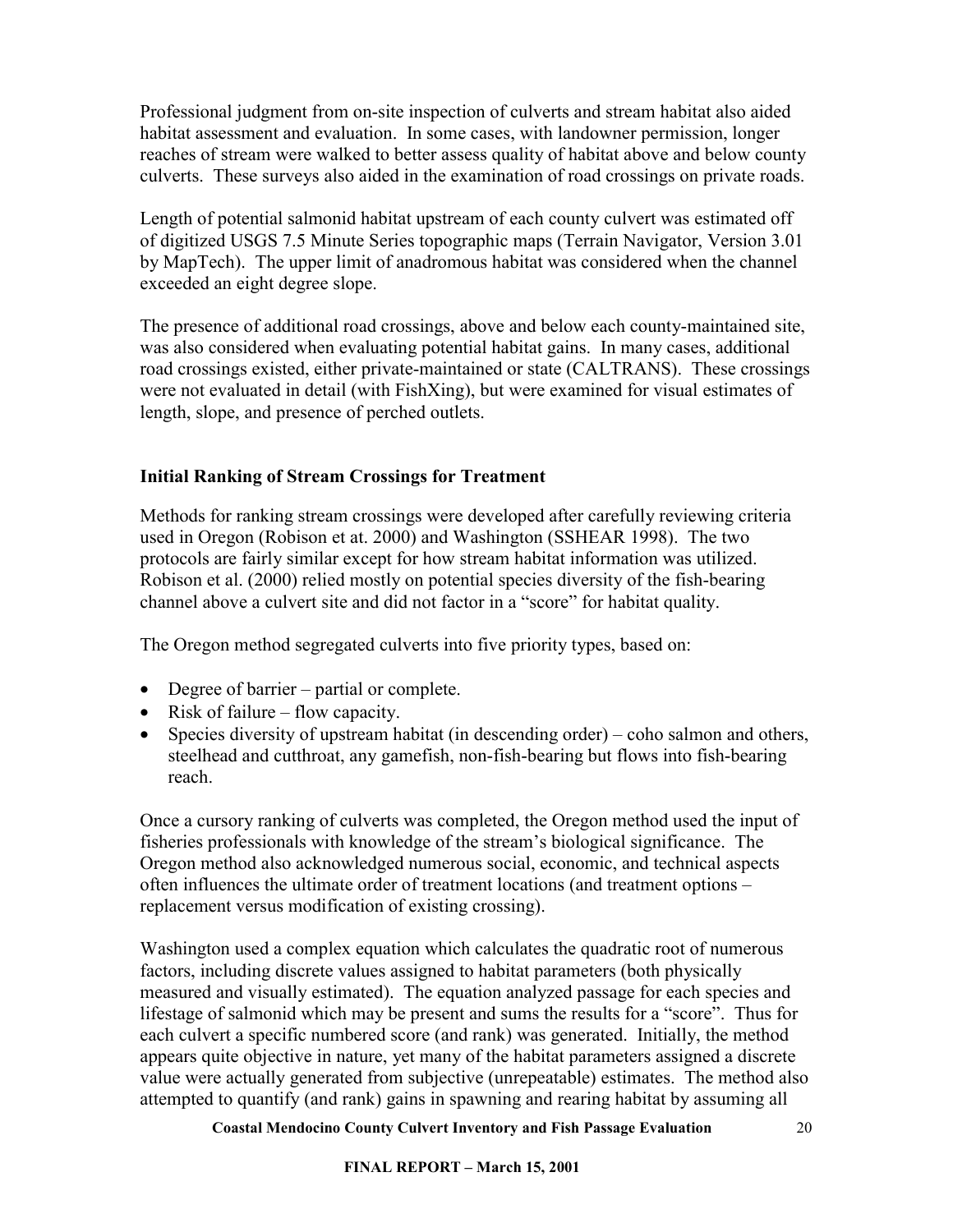<span id="page-20-0"></span>pooltails and riffles are viable spawning habitat. The Washington method has merit, but seemed too complex for the task of determining a first-cut of high, medium, and low priority culvert locations.

The need for extensive habitat information collected in a consistent manner is also time consuming and expensive to generate. Detailed information was not available for many Mendocino County watersheds and conducting surveys was beyond the scope (and budget) of this project. The ranking objective was to arrange the sites in an order from high to low priority using a suite of site-specific information. However, the "scores" generated were not intended to be absolute in deciding the exact order of scheduling treatments. Once the first-cut ranking was completed, professional judgement played an important part in deciding the order of treatment. As noted by Robison et al. (2000), numerous social and economic factors influenced the exact order of treated sites.

Because Mendocino County intends on treating culvert sites identified as "high-priority" by submitting proposals to various fisheries restoration funding sources, additional opportunities for re-evaluating the biological merit of potential projects will occur through proposal review committees composed of biologists from CDFG and other agencies. The methods for ranking culvert locations is a developing process and will undoubtedly require refinement as additional information is obtained. This report also acknowledges (but makes no attempt to quantify or prioritize) that other potentially highpriority restoration projects exist throughout California, and these must all be considered when deciding where and how to best spend limited restoration funds.

## Ranking Criteria

The method developed and utilized, assigned a score or value for the following parameters at each culvert location. The total score is the sum of five criteria: species diversity, extent of barrier, sizing, current condition, and habitat score.

- 1. **Species diversity:** number of salmonid species known to occur (or historically occurred) within the stream reach at the culvert location. **Score:** Because of ESA listing status as threatened; coho salmon, chinook salmon, and steelhead = **2** points.
- 2. **Extent of barrier:** for each species and lifestage known to occur, over the range of estimated migration flows, assign one of the following values. **Score:**  $0 = 80-100\%$ passable; **1** = 60-80% passable; **2** = 40-60% passable; **3** = 20-40% passable; **4** = less than 20% passable. For adults, assign **each** species a barrier extent score – this provides additional weight to road crossings that are barriers on streams with multiple (listed) salmonid species present. For a total score, sum scores given to each species and lifestage.
- 3. **Sizing (risk of failure):** for each culvert, assign one of the following values as related to flow capacity. **Score: 0 =** sized to NMFS standards of passing 100-year flow at less than inlet height.  $1 =$  sized for at least a 50-year flow, low risk.  $2 =$ sized for at least a 25-year flow, moderate risk..  $3 =$  sized for less than a 25-year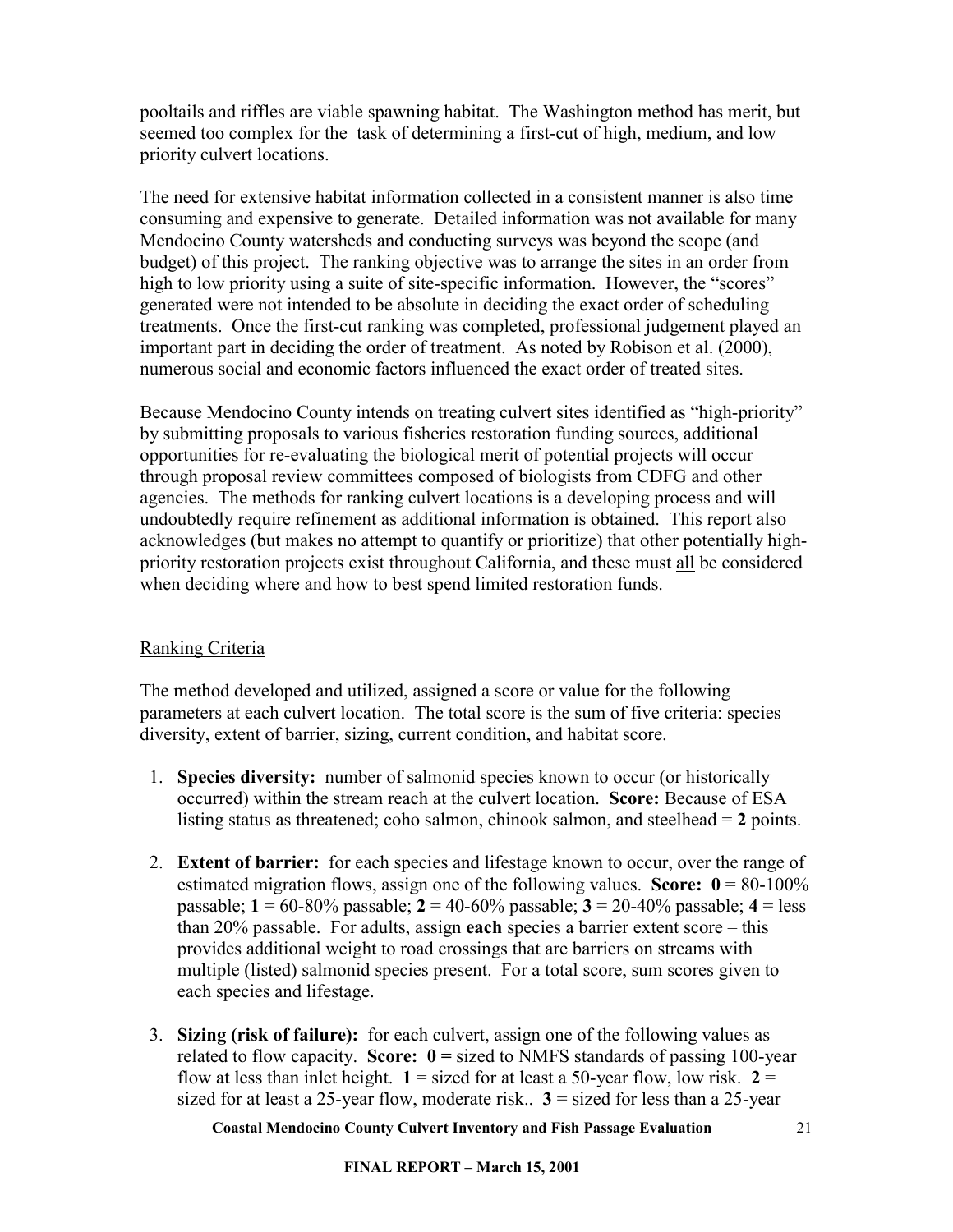flow, moderate to high risk of failure. **4** = sized for less than a 10-year event, high risk of failure.

- 4. **Current condition:** for each culvert, assign one of the following values. **Score:**  1 = good condition.  $2 = \text{fair}$ , showing signs of wear.  $3 = \text{poor}$ , floor rusting through, crushed by roadbase, etc. **4** = extremely poor, floor rotted-out, severely crushed, damaged inlets, collapsing wingwalls, slumping roadbase, etc.
- 5. **Habitat quantity:** above each crossing, length in feet to sustained 8% gradient. **Score:** Starting at a 500' minimum; 0.5 points for each 500' length class (**example**: **0** points for <500'; **1** point for 1,000'; **2** points for 2,000'; **3.5** points for 3,500'; and so on).
- 6. **Habitat quality:** for each stream, assign a "multiplier" of quality (relative to other streams in inventory) after reviewing available habitat information.
- **Score: 1.0 = Excellent-** Relatively undeveloped, "pristine" watershed conditions. Habitat features include dense riparian zones with mix of mature native species, frequent pools, high-quality spawning areas, cool summer water temperatures, complex inchannel habitat, channel floodplain relatively intact. High likelihood of no future human development. Presence of migration barrier(s) is obviously the watershed's limiting factor.
- 0.75 = Good- Habitat is fairly intact, but human activities have altered the watershed with likelihood of continued activities. Habitat still includes dense riparian zones of native species, frequent pools, spawning gravels, cool summer water temperatures, complex inchannel habitat, channel floodplain relatively intact. Presence of migration barrier(s) is most likely one of the watershed's primary limiting factor.
- **0.5 = Fair-** Human activities have altered the watershed with likelihood of continued (or increased) activities, with apparent effects to watershed processes and features. Habitat impacts include riparian zone present but lack of mature conifers and/or presence of non-native species, infrequent pools, sedimentation evident in spawning areas (pool tails and riffle crests), summer water temperatures periodically exceed stressful levels for salmonids, sparse inchannel complex habitat, floodplain intact or slightly modified). Presence of migration barrier(s) is probably one of the watershed's limiting factor (out of several factors).
- 0.25 = **Poor-** Human activities have drastically altered the watershed with high likelihood of continued (or increased) activities, with apparent effects to watershed processes. Habitat impacts include riparian zones absent or severely degraded, little or no pool formations, excessive sedimentation evident in spawning areas (pool tails and riffle crests), stressful to lethal summer water temperatures common, lack of inchannel habitat, floodplain severely modified with levees, riprap, and/or residential or commercial development. Other limiting factors within watershed are most likely of a higher priority for restoration than remediation of migration barriers.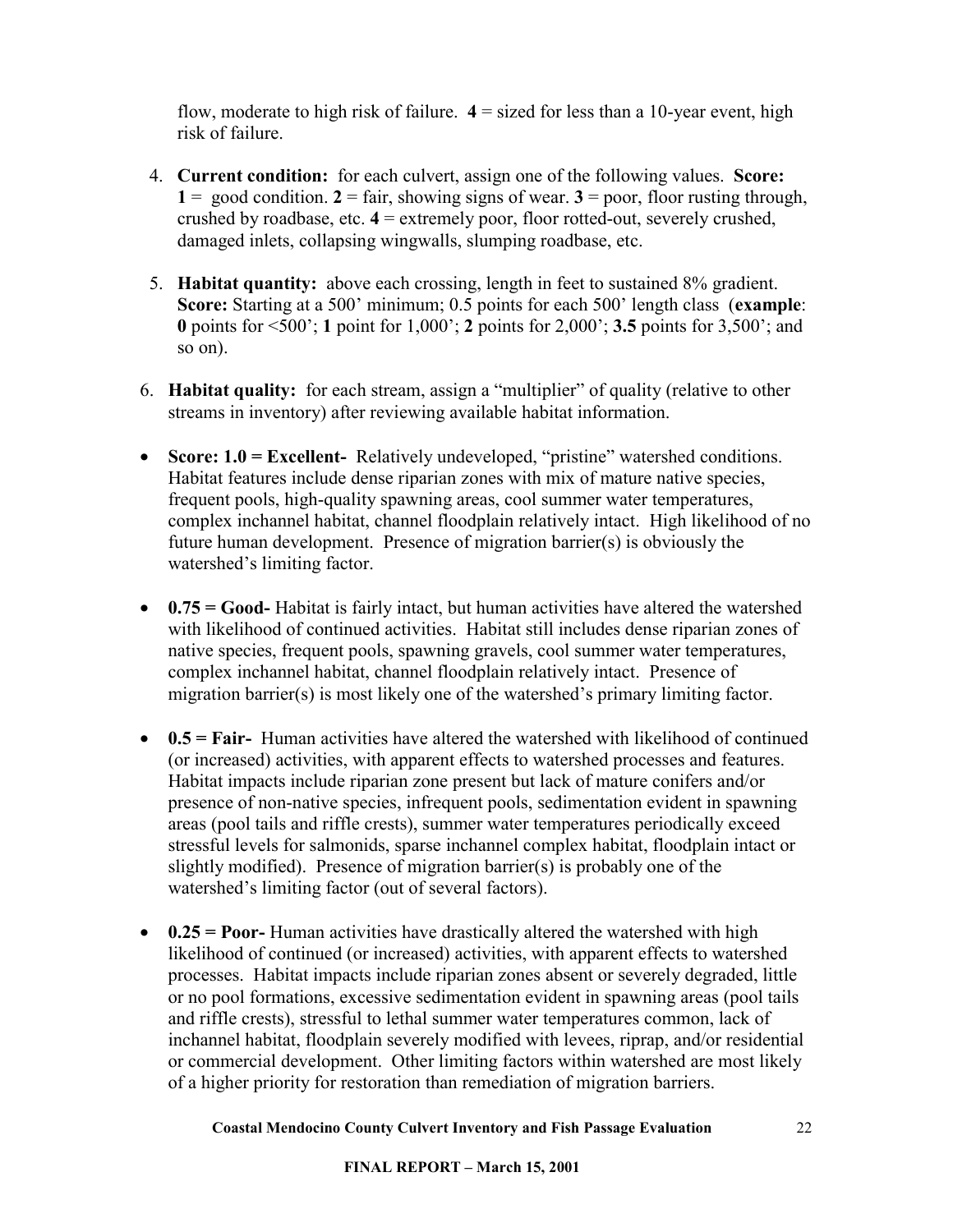7. **Total habitat score:** Multiply #5 by #6 for habitat "score". A multiplier assigned for habitat quality, weighs the final score more on quality than sheer quantity of upstream habitat.

For each culvert location, the five ranking criteria were entered into a spreadsheet and total scores computed. Then the list was sorted by "Total Score" in a descending order to determine an initial ranking. On closer review of the rank, some professional judgement was used to slightly adjust the rank of several sites. The list was then divided subjectively into groups defined as "high", "medium", or "low" priority.

The high-priority sites were characterized as complete migration barriers with significant amounts of upstream habitat for several species of anadromous salmonids. Mediumpriority sites were characterized as limited in upstream habitat gains, limited species diversity, and/or were only barriers to juvenile migration. Low-priority sites were either limited in habitat, habitat condition was poor, and/or the site allowed passage of adults and most juveniles.

Remediation of culvert sites identified as "high-priority" should be accomplished by submitting proposals to various fisheries restoration funding sources. The information provided in this report should be used to document the logical process employed to identify, evaluate, and rank these migration barriers.

Mendocino County DOT should consider ranking medium and low-priority sites a second time, focusing mainly on culvert condition, sizing, and amount of fill material within the road prism. A risk assessment may be conducted to determine the consequence of potential sediment delivery to the downstream channel if or when a crossing failed. Most medium and low-priority sites should not be considered candidates for treatment via limited restoration funding sources, unless an imminent site failure would deliver a significant amount of sediment to downstream salmonid habitat.

However, this information will provide Mendocino County DOT a list of sites in need of future replacement with county road maintenance funds. When these replacements are implemented, this report should provide guidance on treatments with properly-sized crossings conducive to adequate flow conveyance and unimpeded fish passage.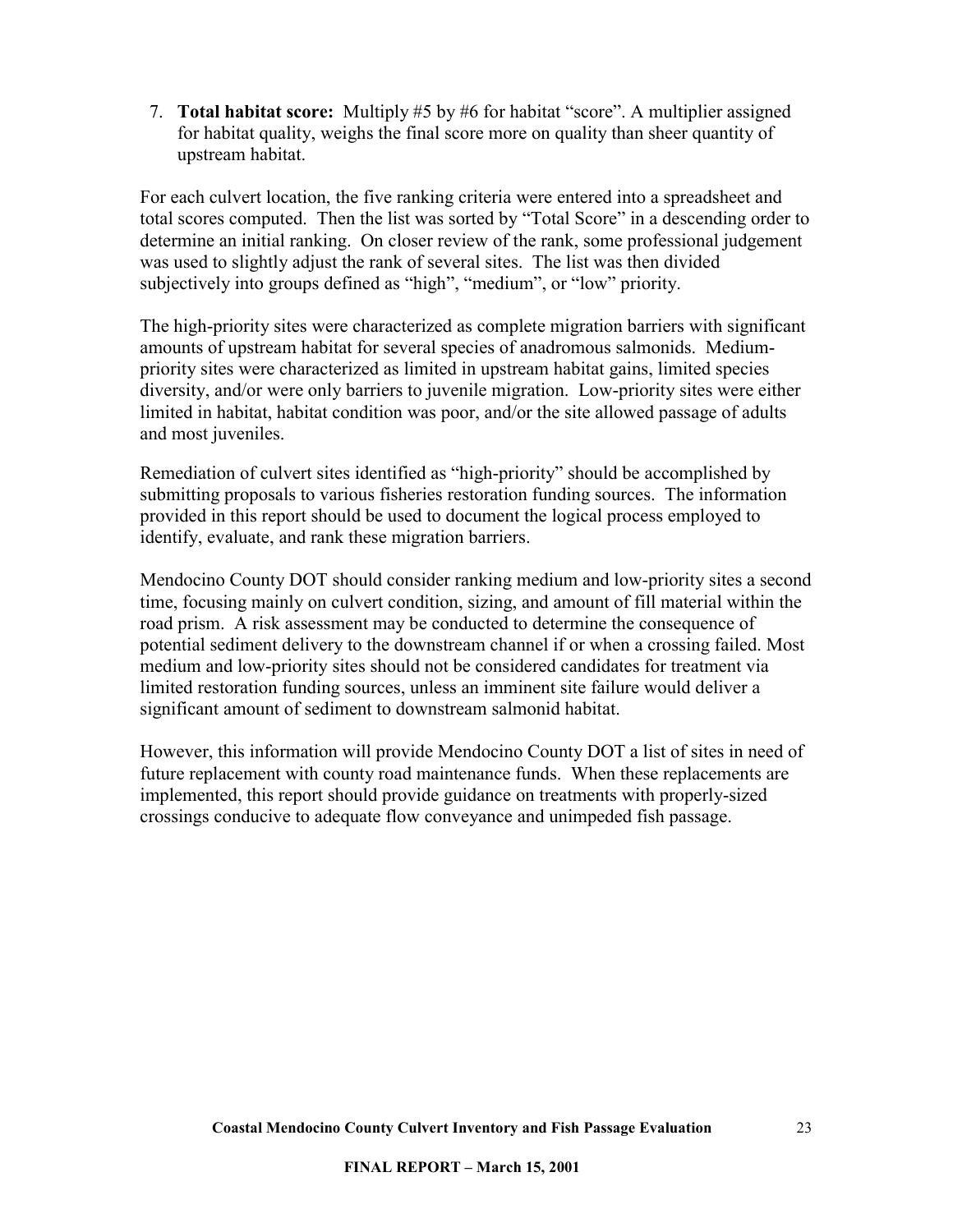## <span id="page-23-0"></span>**RESULTS**

#### **Initial Site Visits**

Initial site visits were conducted at a total of 54 stream crossings on roads in Mendocino County (Table 3). However, only **28** of 54 crossings were surveyed and **26** sites included in the fish passage evaluation and site ranking. The reasons for excluding 28 sites in the evaluation varied and are listed in the right-hand column of Table 3. Most site visits and surveys were conducted during fall or spring low flows, which provided safer wading conditions in streams and through culverts. A table of the 28 culvert sites inventoried and their location information is provided in Appendix A.

Site-specific characteristics, site photographs, maps, and habitat descriptions for the 26 sites evaluated for passage are provided in a "Catalog of Coastal Mendocino County Culverts" (Appendix B). The following list is an overview of the culvert inventory:

- 1. A wide variety of culvert configurations and materials were discovered.
- 2. Many culverts were in poor condition (11 sites or 39%) and are due for replacement. Another eight culverts (28.6%) were described as in "fair" condition, and starting to show signs of deterioration.
- 3. Most culverts were undersized when compared to recently released NMFS guidelines that recommend stream crossings pass the 100-year storm flow at less than 100% of inlet height. Only two sites (Windem Creek/Branscomb Road and Mill Creek #1/Fish Rock Road) were sized to pass more than a 100-year storm discharge. This is mostly likely because many county road crossings were constructed prior to the development of these conservative guidelines. Another four crossings were sized close to the NMFS guidelines: Orbaun Creek #1/Orbaun Road (96-years); Hotel Gulch/Usal Road (94-years); Taylor Creek/Branscomb Road (83-years); and Bear Creek/Branscomb Road (82-years). Ten of the remaining culverts were extremely undersized, overtopping on less than a ten-year storm flow (Table 4).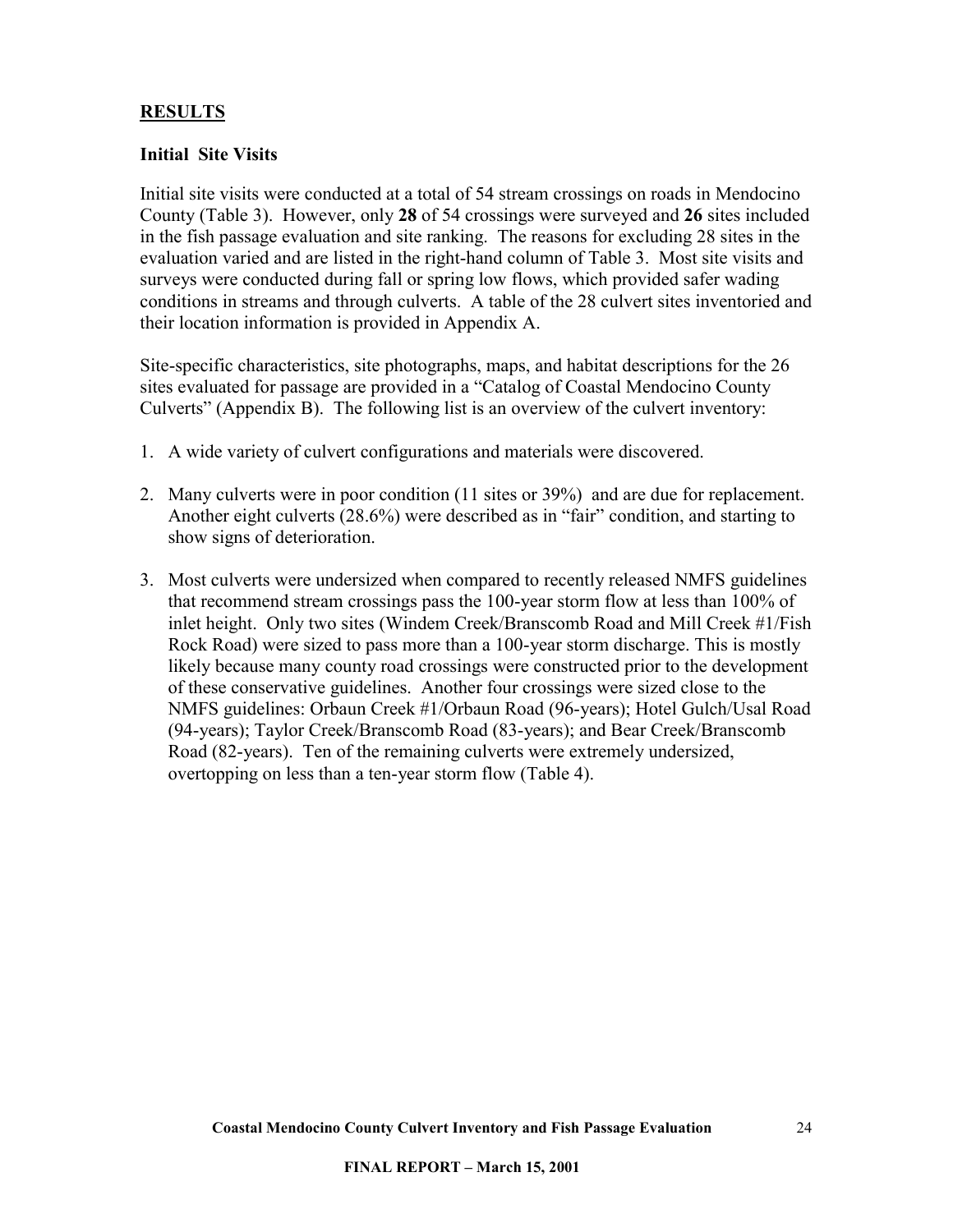| <b>BASIN NAME</b>           | <b>STREAM NAME</b>          | <b>ROAD NAME</b>             | <b>COUNTY MAP</b> | <b>STATUS OF</b>        |
|-----------------------------|-----------------------------|------------------------------|-------------------|-------------------------|
| <b>South Fork Eel River</b> |                             |                              | #                 | <b>SITE</b>             |
| <b>Hollow Tree Ck.</b>      | Mule Creek                  | Westside Road                | 2F                | Private road            |
| <b>Rattlesnake Ck</b>       | <b>Cummings Creek</b>       | <b>Bell Springs Road</b>     | 2F                | Under Hwy 101           |
|                             | Mill Creek                  |                              |                   |                         |
| <b>Tenmile Ck</b>           |                             | North Road                   | 2F45              | Private road            |
|                             | Cahto Creek                 | <b>Branscomb Road</b>        | 2F45              | Ditch                   |
|                             | <b>Jack of Hearts Creek</b> | Wilderness Lodge Road        | 2F                | <b>Bridged</b>          |
|                             | Deer Creek                  | Wilderness Lodge Road        | 2F                | X                       |
|                             | Little Charlie Creek        | Wilderness Lodge Road        | 2F                | No                      |
|                             | <b>Bear Creek</b>           | <b>Branscomb Road</b>        | 2F                | $\mathbf X$             |
|                             | <b>Taylor Creek</b>         | <b>Branscomb Road</b>        | 2F                | $\mathbf X$             |
|                             | Windem Creek                | <b>Branscomb Road</b>        | 2F                | $\mathbf X$             |
| <b>Mainstem Eel River</b>   |                             |                              |                   |                         |
| <b>Outlet Creek</b>         | Dutch Henry Creek           | Sherwood Road                | 3F                | No channel              |
|                             | Dutch Henry Creek           | Poppy Drive                  | 3G22              | No channel              |
|                             | Dutch Henry Creek           | Fox Road                     | 3G22              | No channel              |
|                             | Rowes Creek                 | Sherwood Road                | 3F                | No channel              |
|                             | Ryan Creek                  | Ryan Creek Road              | 3G22              | X                       |
|                             | <b>Upp Creek</b>            | Madrone Road                 |                   | $\mathbf X$             |
| <b>Berry Creek</b>          | <b>Alder Creek</b>          | Canyon Road                  | 3G                | Not fish-bearing        |
| Davis Creek                 | Fulweiter Creek #1          | <b>Eastside Road</b><br>3G32 |                   | X                       |
|                             | Fulweiter Creek #2          | 3G32<br>Eastside Road        |                   | Not fish-bearing        |
|                             | Moore Creek                 | Ridgewood Road               | 3G                | No access               |
| <b>Tomki Creek</b>          | Tomki Creek                 | Hearst-Willits Road          | $\overline{3G}$   | <b>Bridged</b>          |
|                             | Cave Creek                  | Tomki Road                   | 3G                | Check fords             |
|                             | Unnamed Cave Ck<br>trib.    | Tomki Road                   | 3G                | No crossing             |
|                             | <b>Big Canyon Creek</b>     | Canyon Road                  | 3G                | Extensively<br>modified |
| <b>Coastal Watersheds</b>   |                             |                              |                   |                         |
| <b>Usal Creek</b>           | South Fk Usal Creek         | Westside Road                | 2F                | Private road            |
|                             | Shady Dell                  | <b>Usal Road</b>             | 2F                | X                       |
|                             | Hotel Gulch                 | Usal Road                    | 2F                | X                       |
|                             | Low Gap Creek               | <b>Briceland Road</b>        | 2F                | X                       |
| <b>Mattole River</b>        | <b>Ancestor Creek</b>       | <b>Briceland Road</b>        | 2F                | $\mathbf{X}$            |
|                             | <b>Upper Mattole River</b>  | <b>Briceland Road</b>        | 2F                | <b>Bridged</b>          |
| <b>Tenmile Creek</b>        |                             |                              |                   |                         |
| <b>South Fork Tenmile</b>   | Smith Creek                 | Little Valley Road           | 2G                | Private road            |
|                             | Campbell Creek              | Camp Tenmile Road            | 2G                | Private road            |

**Table 3.** List of 54 stream-crossing locations visited in coastal Mendocino County.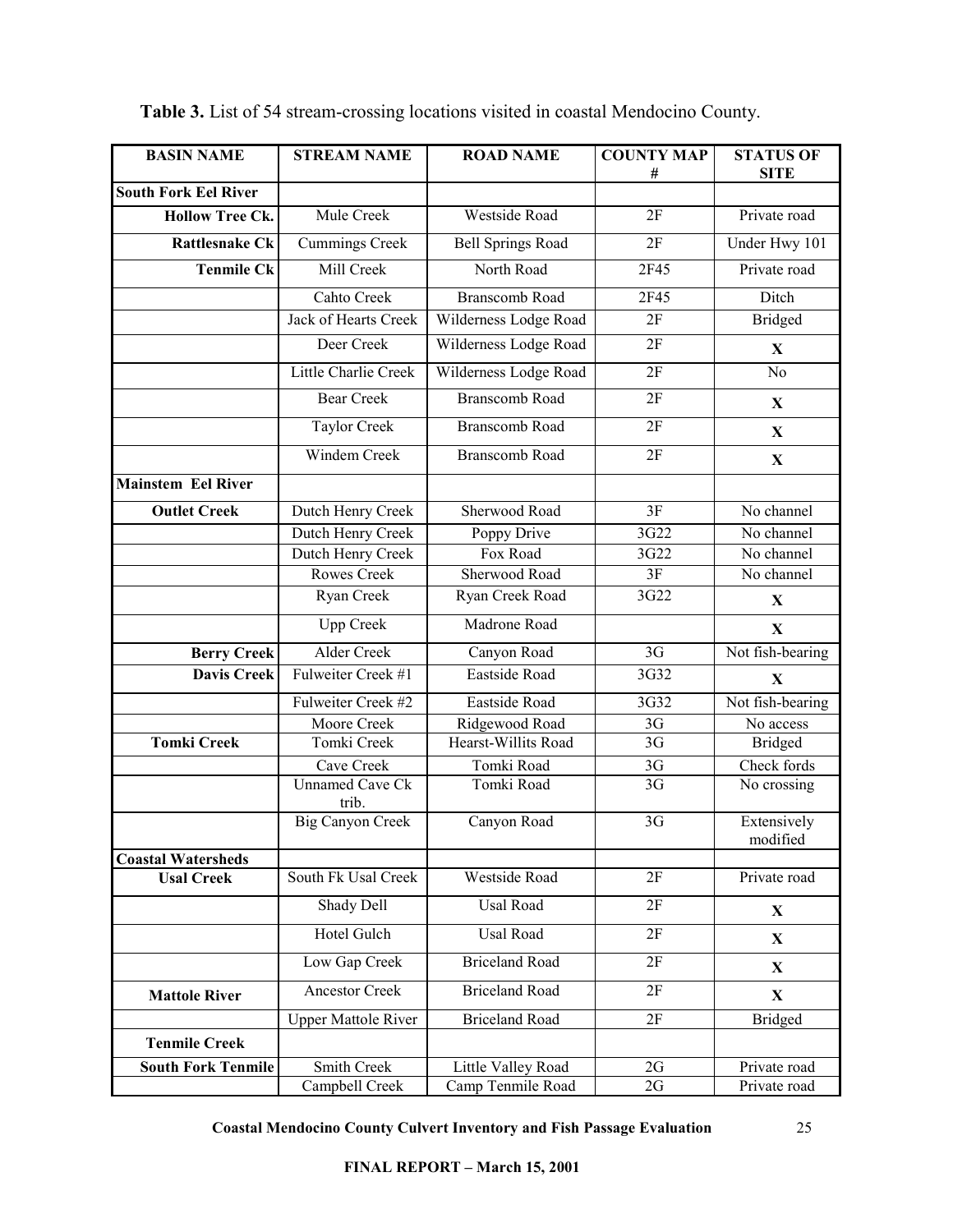# **Table 3 (continued).** List of 54 stream-crossing locations visited in coastal Mendocino County.

| <b>BASIN NAME</b>         | <b>STREAM NAME</b>         | <b>ROAD NAME</b>      | <b>COUNTY MAP#</b> | <b>STATUS OF</b><br><b>SITE</b> |
|---------------------------|----------------------------|-----------------------|--------------------|---------------------------------|
| <b>Big River</b>          | Dark Gulch                 | Orr Springs Road      | 3G                 | $\mathbf X$                     |
|                           | Johnson Creek              | Orr Springs Road      | $\overline{3G}$    | $\mathbf X$                     |
|                           | Unnamed trib.              | Orr Springs Road      | $\overline{3G}$    | $\mathbf X$                     |
| <b>Albion River</b>       |                            |                       |                    |                                 |
|                           | North Fork Albion<br>River | Comptche-Ukiah Road   | 2G                 | No culvert                      |
|                           | <b>Albion River</b>        | Flynn Creek Road      | $\overline{2G}$    | X                               |
|                           | Marsh Creek                | Flynn Creek Road      | 2G                 | X                               |
| <b>Navarro River</b>      |                            |                       |                    |                                 |
| <b>Anderson Creek</b>     | <b>Witherell Creek</b>     | Anderson Valley Way   | 3H22               | $\mathbf X$                     |
|                           | Graveyard Creek            | Anderson Valley way   | 3H22               | No, ditch                       |
|                           | Orbaun Creek               | Orbaun Road           | 3H22               | $\mathbf X$                     |
|                           | Orbaun Creek               | Orbaun Road           | 3H22               | $\mathbf X$                     |
| <b>Garcia River</b>       | Mill Creek                 | Fish Rock Road #1     | 3H                 | X                               |
|                           | Mill Creek                 | Fish Rock Road #2     | $\overline{3H}$    | $\mathbf X$                     |
| <b>Coastal Watersheds</b> | Mill Creek                 | <b>Westwood Drive</b> | 2G23               | $\mathbf X$                     |
|                           | Virgin Creek               | Airport Road          | 2G23               | $\mathbf X$                     |
|                           | Digger Creek               | Ocean Drive           | $2G-1B$            | $\mathbf X$                     |
|                           | Mitchell Creek             | Mitchell Creek Road   | 2G33               | $\overline{\mathbf{X}}$         |
|                           | Mitchell Creek             | Ocean Drive           | $2G-1B$            | Private road                    |
|                           | Doyle Creek                | Point Cabrillo Drive  | $2G-1B$            | <b>Bridged</b>                  |
| Coastal                   |                            |                       |                    |                                 |
|                           | <b>Irish Gulch</b>         | Pomo Lake Drive       | $2H-1B$            | Above anadromy                  |
|                           | Spanish Creek              | Crispin Road          | 2H34               | $\mathbf{X}$                    |
|                           | Hathaway Creek             | Windy Hallow Road     | 2H34               | $\mathbf X$                     |
|                           | <b>Moat Creek</b>          | Curley Lane           | 2H44               | $\mathbf X$                     |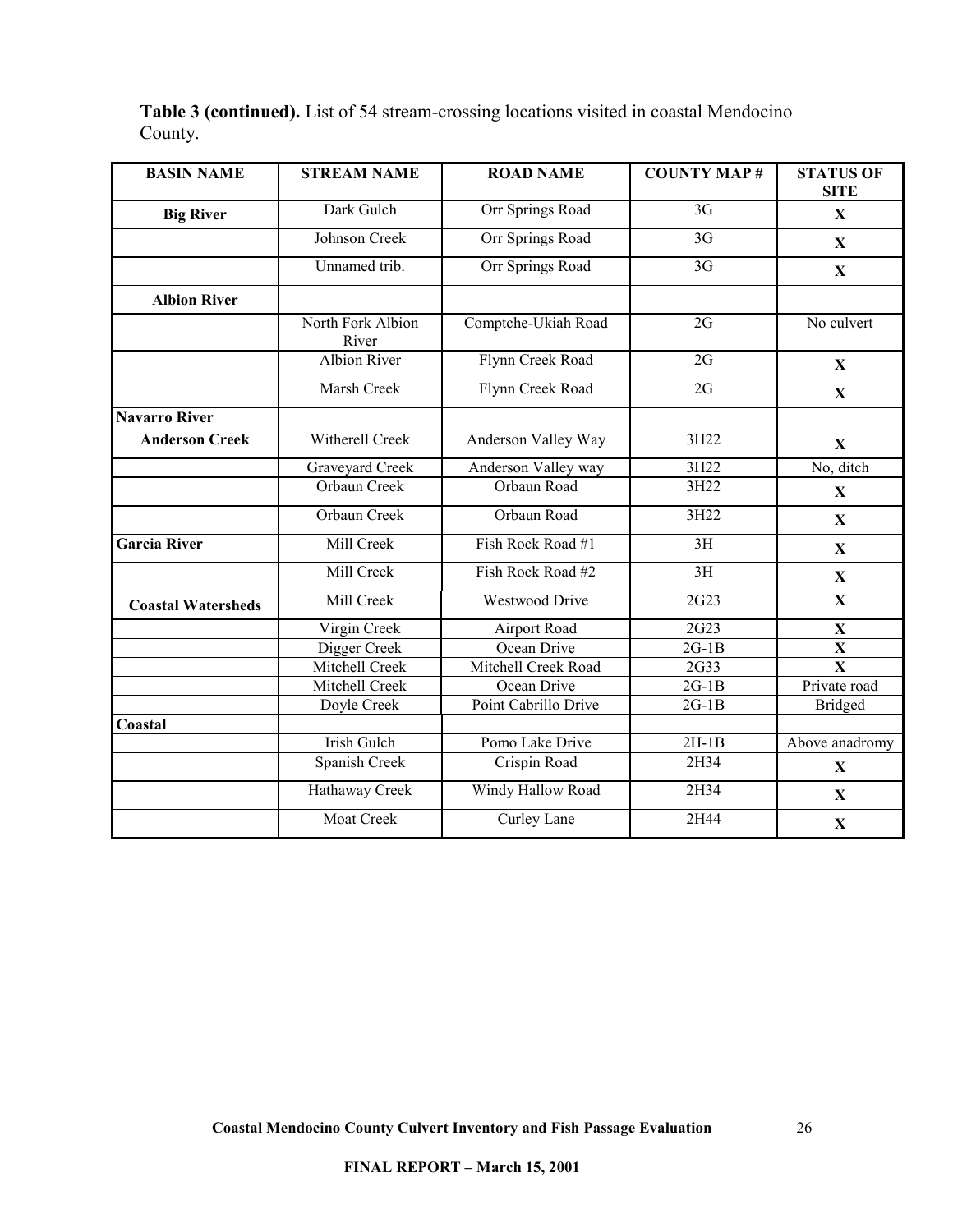**Table 4.** Hydraulic capacity of 26 coastal Mendocino County road crossings. Capacity is expressed as both a discharge (cfs) and a return-interval (years) for flows overtopping culvert inlet (HW/D=1) and overtopping road prism (HW/F=1).

| <b>Stream</b><br>Name | <b>Road Name</b>    | <b>Drainage</b>     | Capacity at<br>$HW/D=1$<br>(cfs) | Capacity at<br>$HW/F=1$<br>(cfs) | Return<br>Interval to<br>Overtop<br><b>Culvert</b> | Return<br><b>Interval</b> to<br>Overtop<br><b>Road Prism</b> |
|-----------------------|---------------------|---------------------|----------------------------------|----------------------------------|----------------------------------------------------|--------------------------------------------------------------|
|                       |                     |                     |                                  |                                  | (years)                                            | (years)                                                      |
| Marsh Creek           | Flynn Creek<br>Road | Albion<br>River     | 363                              | 788                              | 3.2                                                | 30                                                           |
| Albion                | Flynn Creek         | Albion              | 1,342                            | 1,634                            | 21                                                 | 48                                                           |
| River                 | Road                | River               |                                  |                                  |                                                    |                                                              |
| Orbaun                | Orbaun              | Anderson            |                                  |                                  |                                                    |                                                              |
| Creek #1              | Road                | Creek -             | 77                               | 271                              | 1.4                                                | 23                                                           |
|                       |                     | Navarro             |                                  |                                  |                                                    |                                                              |
|                       |                     | River               |                                  |                                  |                                                    |                                                              |
| Orbaun                | Orbaun              | Anderson            |                                  |                                  |                                                    |                                                              |
| Creek #2              | Road                | Creek -             | 231                              | 447                              | 96                                                 | >250                                                         |
|                       |                     | Navarro             |                                  |                                  |                                                    |                                                              |
|                       |                     | River               |                                  |                                  |                                                    |                                                              |
| Witherell             | Anderson            | Anderson            |                                  |                                  |                                                    |                                                              |
| Creek                 | Valley Way          | Creek -             | 231                              | 542                              | 2.6                                                | 40                                                           |
|                       |                     | Navarro             |                                  |                                  |                                                    |                                                              |
|                       |                     | River               |                                  |                                  |                                                    |                                                              |
| Dark Gulch            | Orr Springs         | <b>Big River</b>    | 340                              | 1,021                            | 1.8                                                | 22                                                           |
|                       | Road                |                     |                                  |                                  |                                                    |                                                              |
| Johnson               | Orr Springs         | <b>Big River</b>    | 861                              | 1,212                            | 30                                                 | 155                                                          |
| Creek                 | Road                |                     |                                  |                                  |                                                    |                                                              |
| Un-named              | Orr Springs         | <b>Big River</b>    | 930                              | 1,230                            | 23                                                 | 79                                                           |
| tributary             | Road                |                     |                                  |                                  |                                                    |                                                              |
| Spanish               | Crispen             | <b>Brush Creek</b>  | 64                               | 183                              | 1.1                                                | 5.6                                                          |
| Creek                 | Lane                |                     |                                  |                                  |                                                    |                                                              |
| Virgin                | Airport             | Coastal             | 112                              | 174                              | 1.7                                                | 3.6                                                          |
| Creek                 | Road                |                     |                                  |                                  |                                                    |                                                              |
| Mitchell              | Mitchell            | Coastal             | 135                              | 523                              | 3.3                                                | >250                                                         |
| Creek                 | Creek Road          |                     |                                  |                                  |                                                    |                                                              |
| Digger                | Ocean Drive         | Coastal             | 93                               | 200                              | 1.6                                                | 7.1                                                          |
| Creek                 |                     |                     |                                  |                                  |                                                    |                                                              |
| Mill Creek            | Fish Rock           | Garcia River        | 1,200                            | 1,600                            | 134                                                | >250                                                         |
| #1                    | Road                |                     |                                  |                                  |                                                    |                                                              |
| Mill Creek            | <b>Fish Rock</b>    | Garcia River        | 650                              | 1,000                            | 37                                                 | >250                                                         |
| #2                    | Road                |                     |                                  |                                  |                                                    |                                                              |
| Hathaway              | Windy               |                     |                                  |                                  |                                                    |                                                              |
| Creek                 | Hollow              | Garcia River        | 177                              | 299                              | 1.5                                                | 3.6                                                          |
|                       | Road                |                     |                                  |                                  |                                                    |                                                              |
| Ancestor              | <b>Briceland</b>    | Mattole             | 259                              | $\overline{315}$                 | 8.4                                                | 13                                                           |
| Creek                 | Road                | River               |                                  |                                  |                                                    |                                                              |
| Tributary to          | Westwood            | Mill Creek          | 77                               | 271                              | 7.4                                                | >250                                                         |
| Mill Creek            | Drive               |                     |                                  |                                  |                                                    |                                                              |
| Ryan Creek            | Ryan Creek          | <b>Outlet Creek</b> | 430                              | 1,600                            | 11.7                                               | >250                                                         |
|                       | Road                | - Eel River         |                                  |                                  |                                                    |                                                              |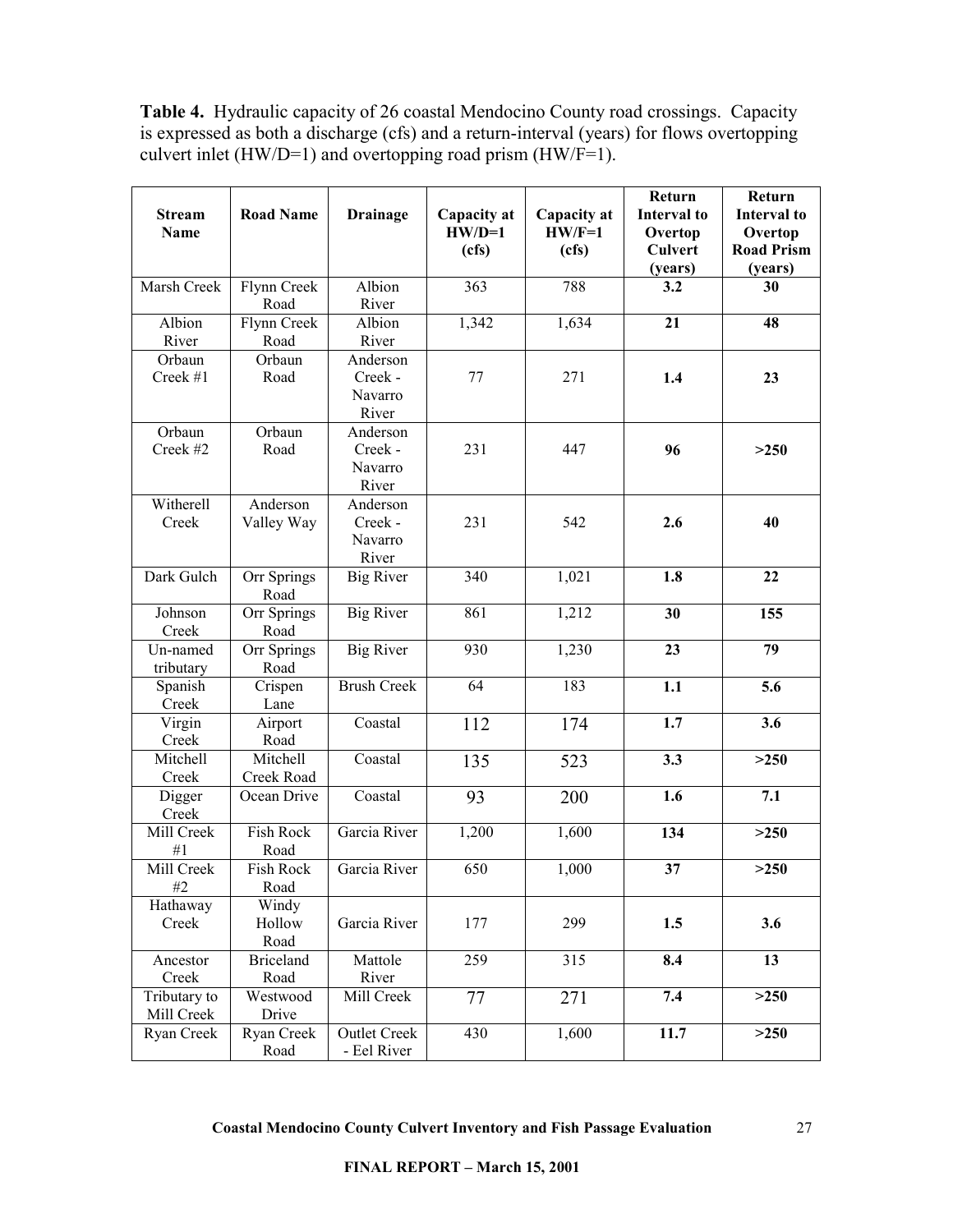| <b>Stream</b><br>Name    | <b>Road Name</b>         | Drainage                           | Capacity at<br>$HW/D=1$<br>(cfs) | Capacity at<br>$HW/F=1$<br>(cfs) | Return<br>Interval to<br>Overtop<br>Culvert<br>(years) | <b>Return</b><br>Interval to<br>overtop<br><b>Road Prism</b><br>(years) |
|--------------------------|--------------------------|------------------------------------|----------------------------------|----------------------------------|--------------------------------------------------------|-------------------------------------------------------------------------|
| Davis Creek<br>tributary | Eastside<br>Road         | Outlet Creek<br>- Eel River        | 878                              | 1,307                            | 143                                                    | >250                                                                    |
| Fulweiter<br>Creek       | Eastside<br>Road         | <b>Outlet Creek</b><br>- Eel River | 112                              | 185                              | 3.4                                                    | 6.7                                                                     |
| Deer Creek               | Wilderness<br>Lodge Rd   | South Fork<br>Eel River            | 259                              | 474                              | 5.6                                                    | 19                                                                      |
| Taylor<br>Creek          | <b>Branscomb</b><br>Road | South Fork<br>Eel River            | 508                              | 1,449                            | 83                                                     | >250                                                                    |
| <b>Bear Creek</b>        | <b>Branscomb</b><br>Road | South Fork<br>Eel River            | 557                              | 731                              | 82                                                     | >250                                                                    |
| Windem<br>Creek          | <b>Branscomb</b><br>Road | South Fork<br>Eel River            | 860                              | 1,200                            | 177                                                    | >250                                                                    |
| Hotel Gulch              | Usal Road                | Usal Creek                         | 250                              | 247                              | 7.3                                                    | 7.3                                                                     |
| Shady Dell               | Usal Road                | Usal Creek                         | 143                              | 162                              | 3.8                                                    | 5.0                                                                     |

<span id="page-27-0"></span>**Table 4 (continued).** Hydraulic capacity of 26 coastal Mendocino County road crossings.

### **Passage Analyses**

Of the 28 culverts included in the inventory, 26 were evaluated for passage with FishXing. Two sites were dropped from the inventory after further investigation ruled out the probability of these creeks supporting anadromous fishes:

- 1. Low Gap Creek/Briceland Road. Channel between ocean and county road is extremely steep (overall slope  $= 14.6\%$ ). Past CDFG surveys have found no fish in this creek. Approximately 500' of channel on each side of Low Gap Road was examined during the initial site visit: no fish were observed; channel was steep, confined, and boulder/bedrock dominated.
- 2. Moat Creek/Curley Lane. Mouth of Moat Creek at beach is clogged by an extensive woody debris jam. It is unlikely that anadromous access is available on an annual basis. Past CDFG surveys confirmed lack of salmonids in Moat Creek. No fish observed during initial site visit.

FishXing proved an extremely useful tool in identifying where passage problems occurred and probable causes. However, like most models which attempt to predict complex physical and biological processes with mathematics, there were limitations and assumptions that must be acknowledged.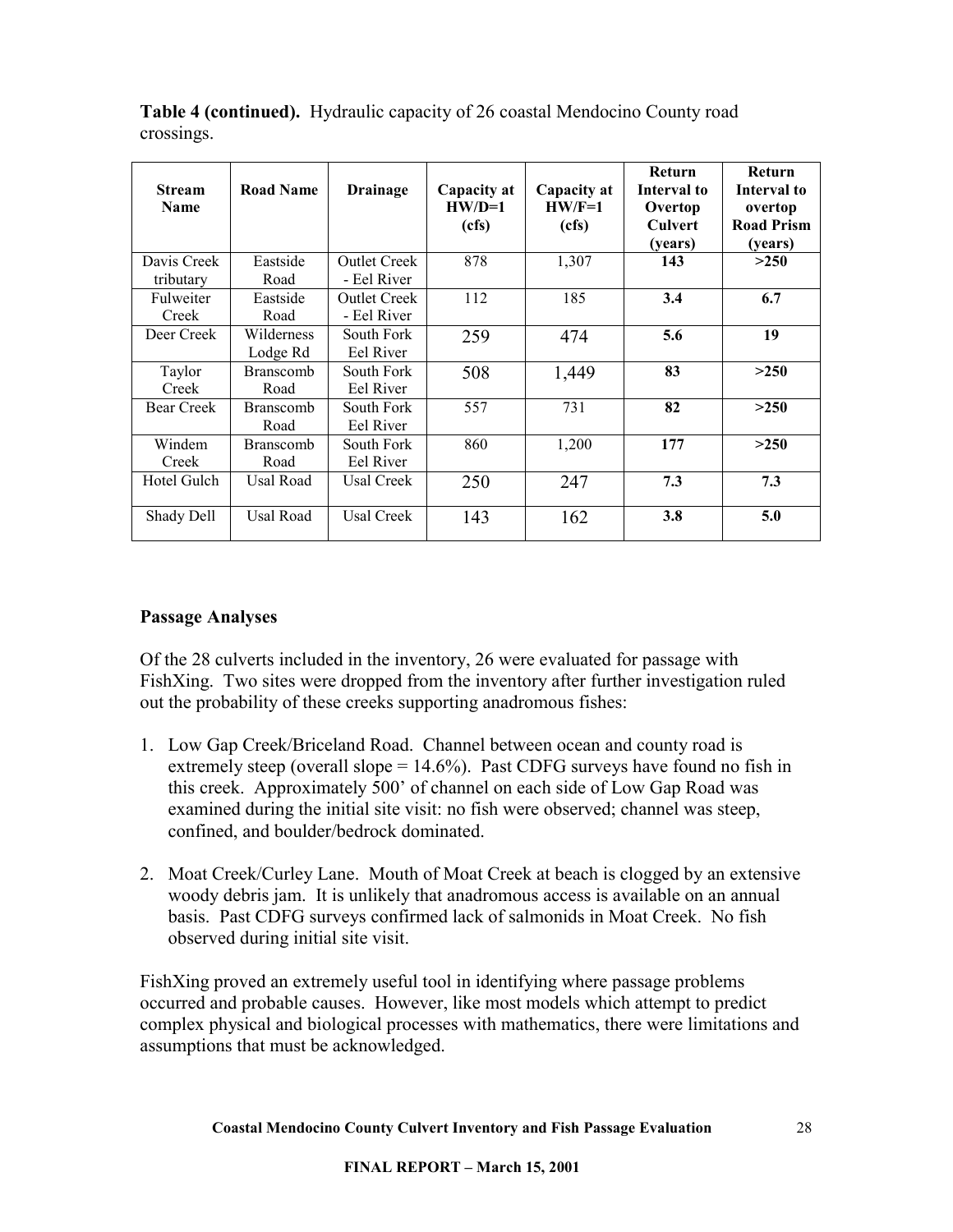Field surveys to numerous culverts within the Five-Counties region during migration flows revealed some confounding results generated by FishXing:

- 1. Adult salmonids having great difficulties entering culverts which FishXing suggested were easily within the species' leaping and swimming capabilities.
- 2. Adult salmonids successfully migrating through depths considered "too shallow".
- 3. The behavior and abilities of fish are too varied and complex to be summed up with an equation or number taken from a published article. Even a single fishes' jumping and swimming abilities at a culvert may change as numerous attempts are made. We observed individual fish become fatigued over repetitive attempts, and conversely documented other fish gaining access to culverts after numerous failed attempts (Taylor 2000; Love pers. comm.).

Passage results generated by FishXing are displayed as "percent passable" for the range of migration flows calculated for each stream crossing location within the four watershed categories (Eel River, Navarro River/Garcia River, Albion River/Big River, and Mattole River/smaller coastal tributaries) (Figures 2-5).

For each site, by species and lifestage, FishXing evaluation results are provided in Appendix C. The "Comments" column in Appendix C lists assumptions made concerning specific sites while running FishXing.



**Figure 2. Percent passable as estimated by FishXing for seven coastal Mendocino County road crossings within the Eel watershed, by salmonid species and lifestage.**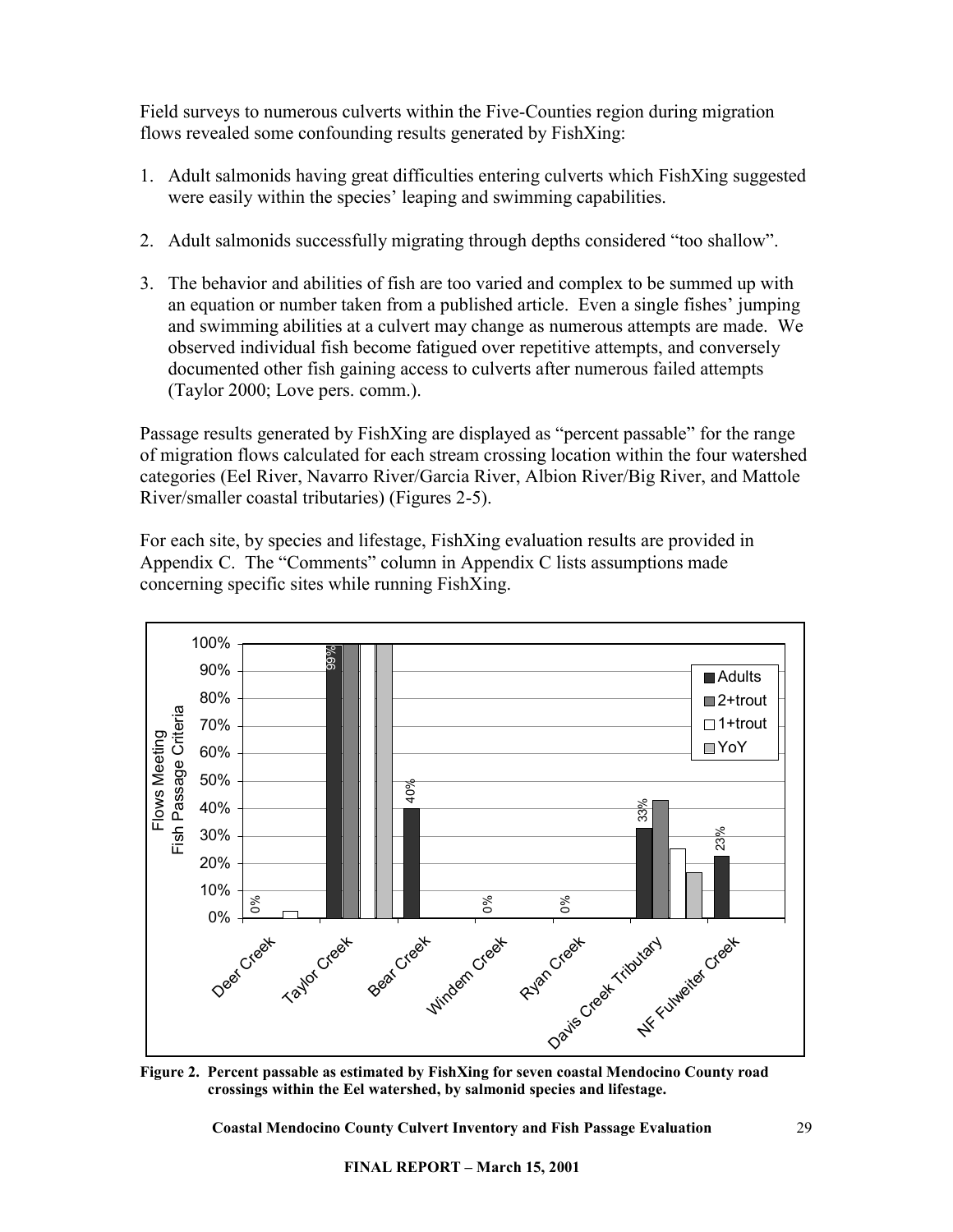

**Figure 3. Percent passable as estimated by FishXing for five coastal Mendocino County road crossings within Albion River and Big River watersheds, by species and lifestage.** 



**Figure 4. Percent passable as estimated by FishXing for six coastal Mendocino County road crossings within the Navarro River and Garcia River watersheds, by species and lifestage.**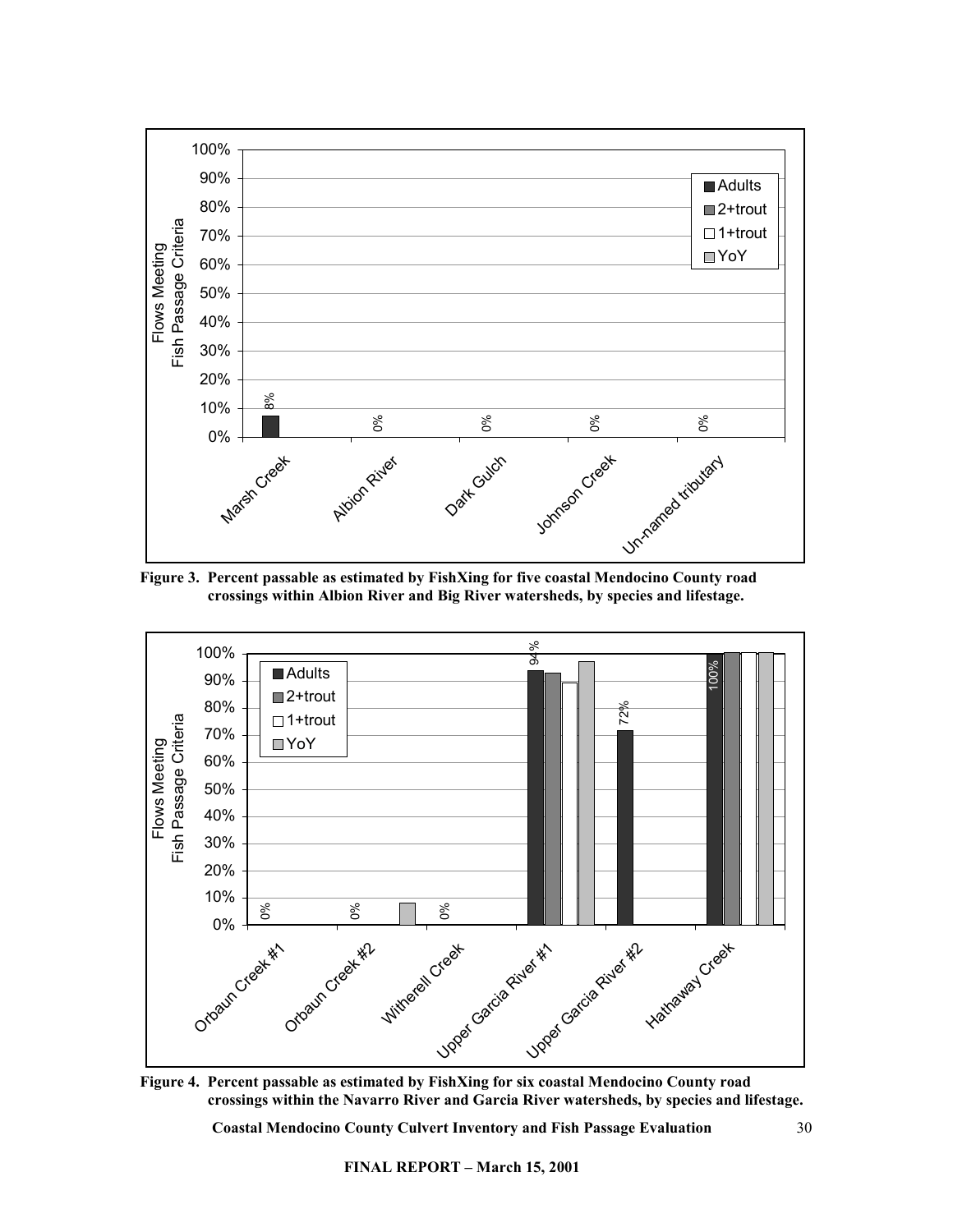

**Figure 5. Percent passable as estimated by FishXing for eight coastal Mendocino County road crossings within the Mattole River and smaller coastal watersheds, by species and lifestage.** 

Due to these factors, passage evaluation results generated by FishXing were used conservatively in the ranking matrix by lumping "percent passable" into large (20%) categories. Only two sites were evaluated as allowing unimpeded (100%) access for all adults at the entire range of migration flows (Hathaway Creek/Windy Hollow Road and Taylor Creek/Branscomb Road). However, Taylor Creek was evaluated assuming that all 12 baffles were functioning properly when several have recently failed.

Most culverts, 24 of 26 (92%), evaluated were at least temporary or partial barriers to adults salmonids. Eighteen of the 26 culverts (69%) were considered total barriers to all adult and juvenile salmonids.

By species, 10 of 26 sites within the 13 streams presumed to support coho salmon were estimated to be significant adult barriers (not passable on >60% of estimated migration flows) which block migration to 19.9 miles of upstream habitat.

For steelhead (within 24 streams presumed to support steelhead), 18 of 26 sites were estimated to be significant adult barriers (not passable on >60% of expected migration flows) which block migration to 26.4 miles of upstream habitat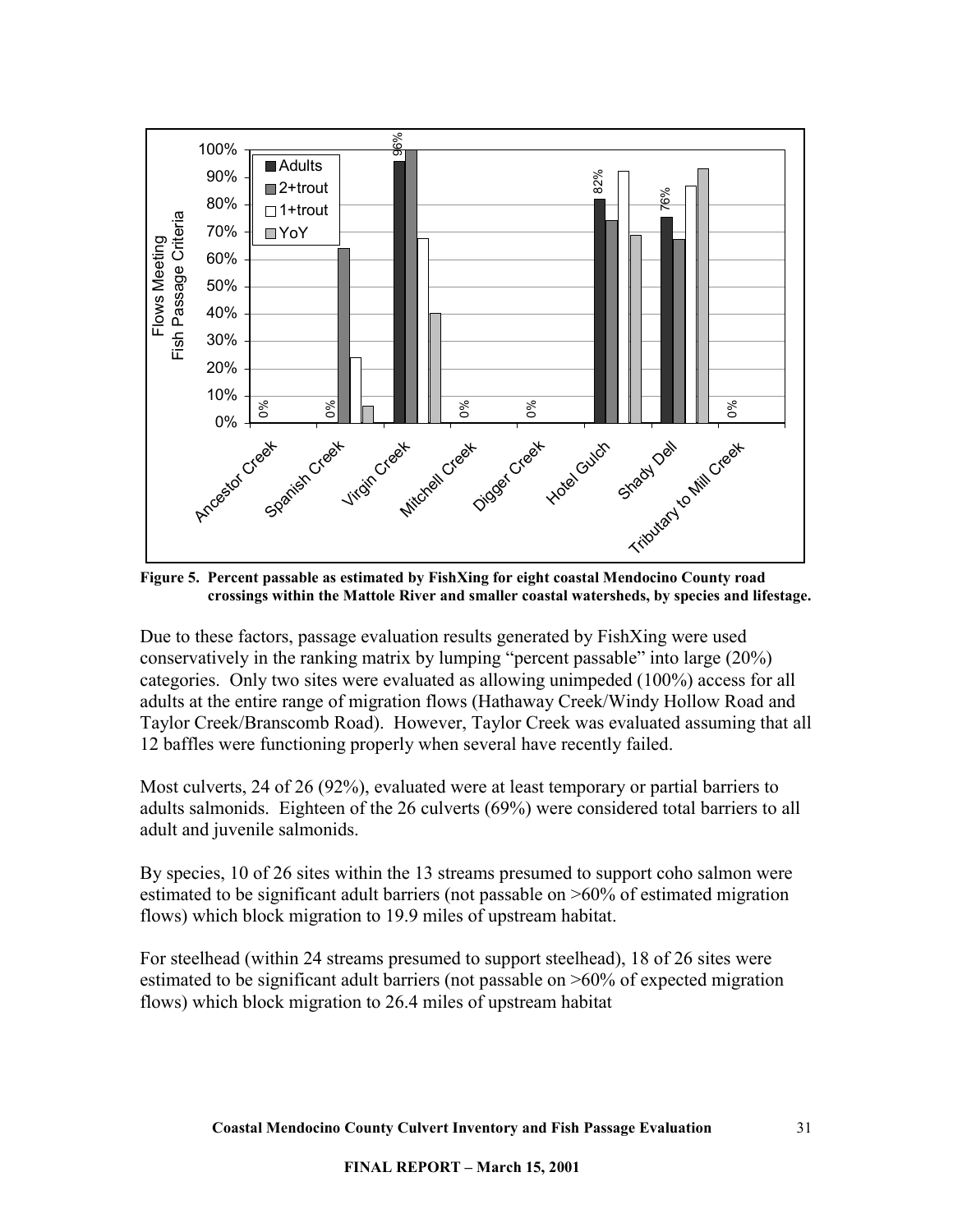<span id="page-31-0"></span>Most culverts were some form of barrier to juvenile salmonids, more so for young-ofyear (y-o-y's) than one-year old  $(1+)$  juveniles. For  $1+$  fish, 18 of 26 (or 69%) culverts were total barriers and seven more culverts were classified as temporal barriers. Only Hathaway Creek/Windy Hollow Road allowed for unimpeded juvenile upstream migration over the entire range of estimated migration flows.

For young-of-year juveniles, 20 of 26 (or 77%) culverts were classified as total migration barriers over the range of expected migration flows.

For both age classes of juveniles, their extremely small size renders them most vulnerable to perched culverts or those with velocities during migration flows exceeding two to four feet per second. Passage evaluation scores are provided in the Culvert Ranking Matrix (Appendix D).

## **Fish Observations**

Fish observations were conducted at 11 culverts during the winter of 1999-2000, for a total of 420 minutes (Table 5). In coastal Mendocino County very little migration was observed. This may be due to either low numbers of fish and/or that our visits were limited to just two days out of the entire period of winter migration (November-April). However, on Hotel Gulch and Mill Creek (upper Garcia River) extensive reaches of stream were surveyed for spawning adults or redds constructed by earlier spawners – none were observed even though conditions and timing appeared optimal.

During earlier passage studies within the Five-Counties region, numerous observations have provided valuable insight into salmonid migration, including:

- 1. Most upstream migration occurred during the falling limb of storm hydrographs.
- 2. Regardless of jumping abilities cited in literature, most perched culverts were migration problems for adult salmonids. Site-specific hydraulics at culvert outlets appeared to create confusing flow patterns to migrating salmonids.
- 3. When individual fish made repeated jump attempts, these often occurred at regular intervals spaced about five to 12 minutes apart and often occurred at the same location. Individuals were rarely observed attempting leaps from a variety of locations at an outlet.
- 4. Although most literature on fall/winter, upstream movement of juvenile salmonids concerned only coho salmon, we observed upstream movement of three year-classes of either juvenile coastal cutthroat trout or steelhead (young-of-year, 1+, and 2+) at several culverts.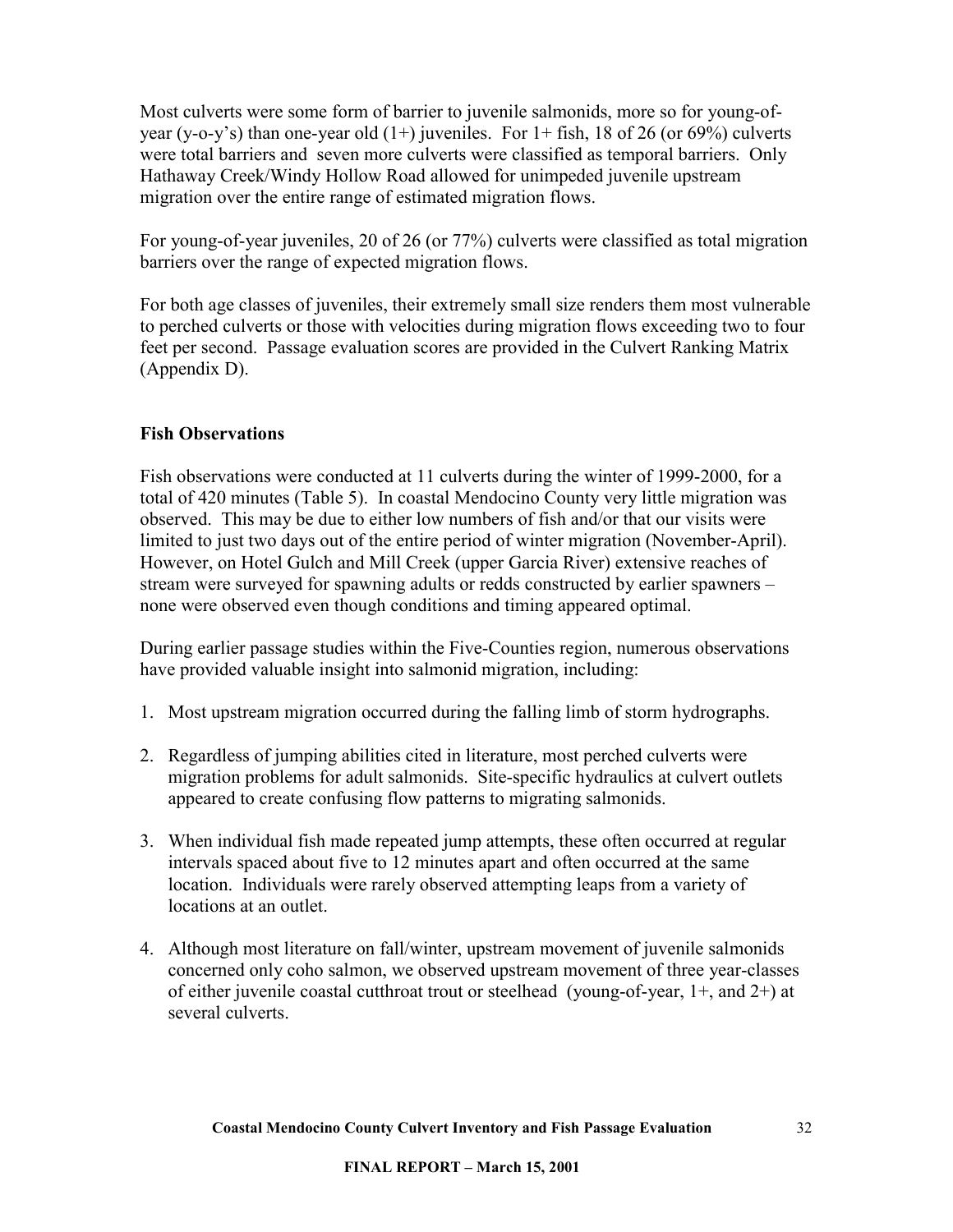| <b>Table 5.</b> Observations of salmonid migration at 11 culverts on the Mendocino County |  |  |  |  |
|-------------------------------------------------------------------------------------------|--|--|--|--|
| road system, November 1999 – March 2000.                                                  |  |  |  |  |

| <b>Stream</b><br><b>Name</b>                    | # of<br><b>Visits</b> | <b>Total</b><br>Obs. | <b>Adult</b><br>Successful | <b>Adult</b><br>Failed | Juvenile<br><b>Successful</b> | Juvenile<br><b>Failed</b> | <b>Comments</b>                                                                                                                                                   |
|-------------------------------------------------|-----------------------|----------------------|----------------------------|------------------------|-------------------------------|---------------------------|-------------------------------------------------------------------------------------------------------------------------------------------------------------------|
|                                                 |                       | (minutes)            | <b>Attempts</b>            | <b>Attempts</b>        | <b>Attempts</b>               | <b>Attempts</b>           |                                                                                                                                                                   |
| Hotel<br>Gulch at<br>Usal Road                  | $\mathbf{1}$          | 40                   | $\boldsymbol{0}$           | $\boldsymbol{0}$       | $\boldsymbol{0}$              | $\boldsymbol{0}$          | Walked approximately<br>$3,000$ ' above culvert -<br>no fish or redds<br>observed.                                                                                |
| Shady Dell<br>at Usal<br>Road                   | $\mathbf{1}$          | 40                   | $\boldsymbol{0}$           | $\boldsymbol{0}$       | $\boldsymbol{0}$              | $\boldsymbol{0}$          | Walked approximately<br>1,000' upstream. No<br>fish or redds observed.<br>Natural falls about<br>500' above Usal Road<br>may block juvenile<br>migration.         |
| Mill Creek<br>tributary at<br>Westwood<br>Drive | $\mathbf{1}$          | 20                   | $\boldsymbol{0}$           | $\boldsymbol{0}$       | $\boldsymbol{0}$              | $\boldsymbol{0}$          | Checked mouth at<br>beach - some flow<br>into surf with 100's of<br>seagulls.                                                                                     |
| Albion<br>River at<br>Flynn<br>Creek<br>Road    | $\overline{2}$        | 60                   | $\boldsymbol{0}$           | $\boldsymbol{0}$       | $\boldsymbol{0}$              | $\boldsymbol{0}$          | Newly emerged fry<br>observed in pools<br>above and below<br>culvert (3/30/00).                                                                                   |
| Marsh<br>Creek at<br>Flynn<br>Creek<br>Road     | $\overline{2}$        | 60                   | $\boldsymbol{0}$           | $\boldsymbol{0}$       | $\boldsymbol{0}$              | $\mathfrak{Z}$            | Measured surface<br>velocity = $8.1$ ft/sec<br>through culvert on<br>2/24/00. Observed 7"<br>steelhead leaping at<br>outlet on 3/30/00.                           |
| Spanish<br>Creek at<br>Crispin<br>Lane          | $\overline{2}$        | 60                   | $\boldsymbol{0}$           | $\boldsymbol{0}$       | $\boldsymbol{0}$              | $\boldsymbol{0}$          | Measured surface<br>velocity = $5.6$ ft/sec on<br>2/25/00. Excessive<br>velocity at channel<br>drop into culvert inlet.<br>Removed debris at<br>inlet on 2/25/00. |
| Orbaun<br>Creek #1<br>at Orbaun<br>Road         | 1                     | 20                   | $\boldsymbol{0}$           | $\boldsymbol{0}$       | $\boldsymbol{0}$              | $\boldsymbol{0}$          | Removed debris jam<br>that was plugging<br>primary culvert on<br>2/25/00. Noticed lack<br>of depth below culvert<br>to attempt 2.2' leap.                         |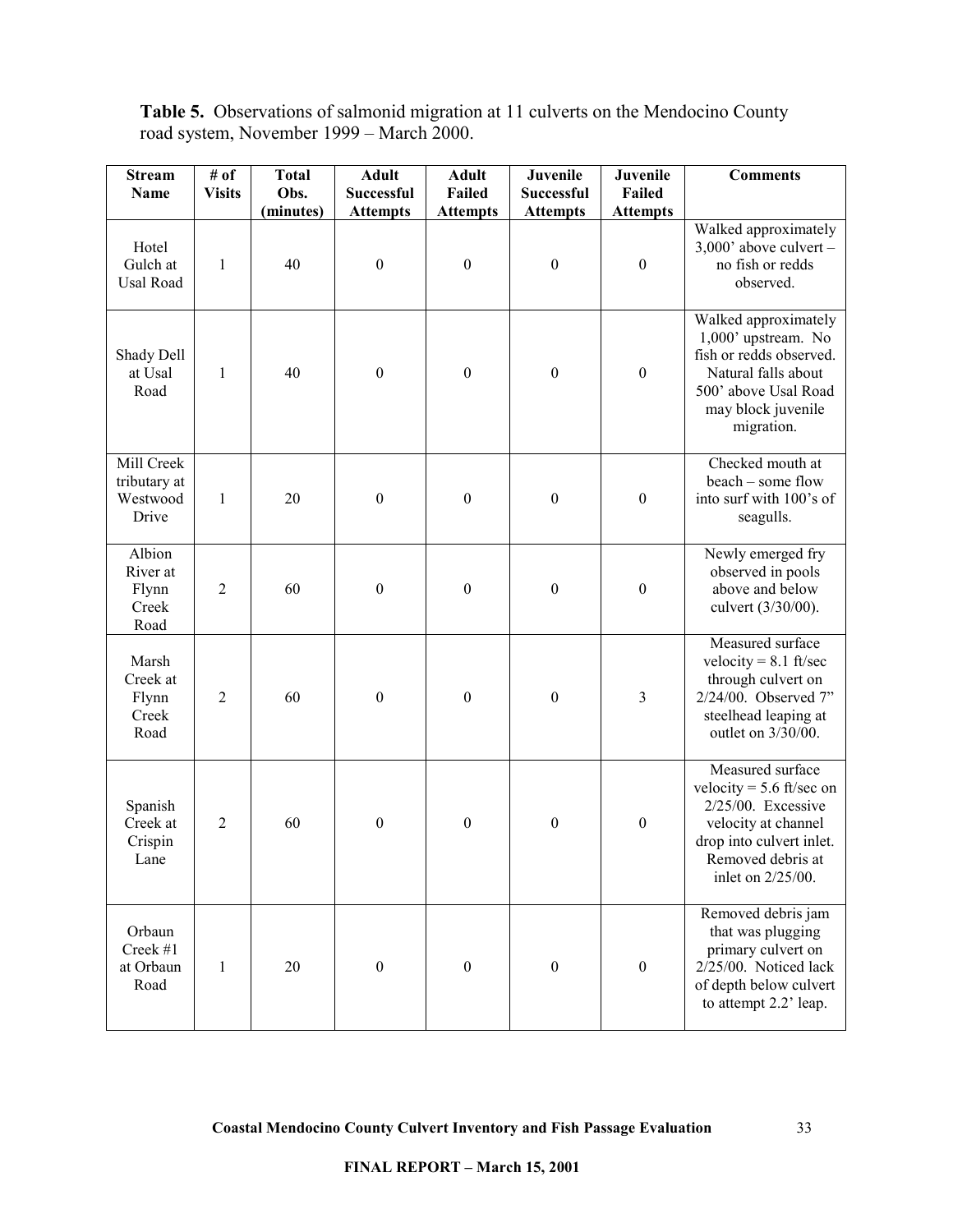|  |                                             |  | <b>Table 5.</b> Observations of salmonid migration at six culverts on the Mendocino County |  |
|--|---------------------------------------------|--|--------------------------------------------------------------------------------------------|--|
|  | road system, November 1999 – February 2000. |  |                                                                                            |  |

| <b>Stream</b><br><b>Name</b>                    | # of<br><b>Visits</b> | <b>Total</b><br>Obs. | <b>Adult</b><br><b>Successful</b> | <b>Adult</b><br><b>Failed</b> | Juvenile<br><b>Successful</b> | <b>Juvenile</b><br>Failed | <b>Comments</b>                                                                                                                                                                                                   |
|-------------------------------------------------|-----------------------|----------------------|-----------------------------------|-------------------------------|-------------------------------|---------------------------|-------------------------------------------------------------------------------------------------------------------------------------------------------------------------------------------------------------------|
|                                                 |                       | (minutes)            | <b>Attempts</b>                   | <b>Attempts</b>               | <b>Attempts</b>               | <b>Attempts</b>           |                                                                                                                                                                                                                   |
| Orbaun<br>Creek #2<br>at Orbaun<br>Road         | $\mathbf{1}$          | 20                   | $\boldsymbol{0}$                  | $\boldsymbol{0}$              | $\boldsymbol{0}$              | $\boldsymbol{0}$          | Measured surface<br>velocity = $4.7$ ft/sec on<br>$2/25/00$ .                                                                                                                                                     |
| Mill Creek<br>#2 at Fish<br>Rock Road           | $\overline{2}$        | 40                   | $\boldsymbol{0}$                  | $\boldsymbol{0}$              | $\boldsymbol{0}$              | $\boldsymbol{0}$          | Walked approximately<br>3,000' of channel<br>between both county<br>culverts - no fish or<br>redds observed.                                                                                                      |
| Deer<br>Creek at<br>Wilderness<br>Lodge<br>Road | 1                     | 20                   | $\boldsymbol{0}$                  | $\boldsymbol{0}$              | $\boldsymbol{0}$              | $\boldsymbol{0}$          | No migration attempts<br>observed, but on<br>3./30/00 outlet pool<br>contained numerous<br>juveniles salmonids<br>(three age classes).                                                                            |
| Ryan<br>Creek at<br>Ryan<br>Creek<br>Road       | 1                     | 40                   | $\boldsymbol{0}$                  | $\boldsymbol{0}$              | $\boldsymbol{0}$              | $\boldsymbol{0}$          | No migration attempts<br>observed, but on<br>$3/31/00$ numerous<br>juveniles salmonids in<br>outlet pool - confirmed<br>several coho. Also,<br>observed adult Pacific<br>lamprey digging a<br>redd below culvert. |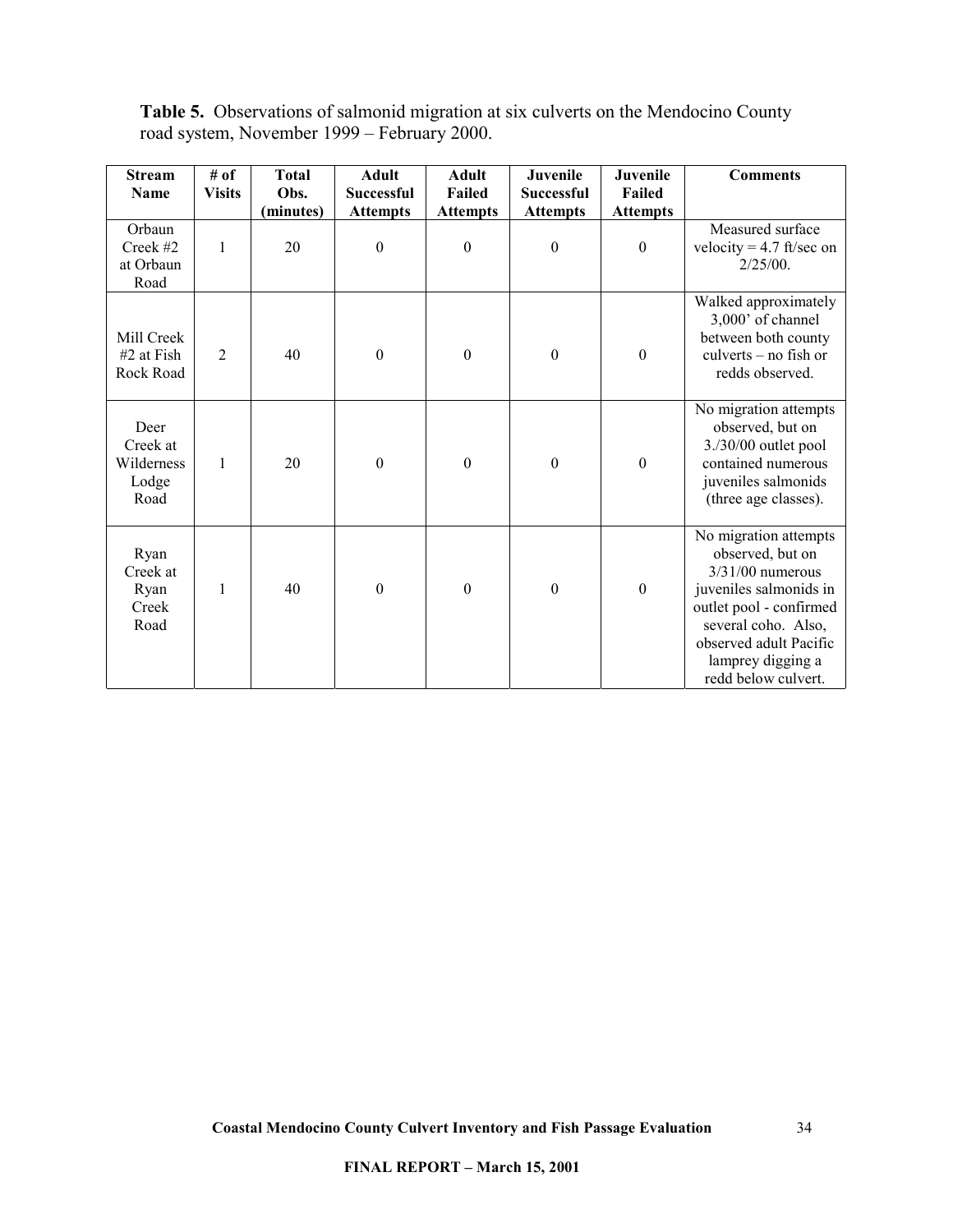## <span id="page-34-0"></span>**Ranking Matrix**

The 26 Coastal Mendocino County culvert locations were sorted by "Total Scores", the sum of the five ranking criteria (Appendix D). The final list of the Mendocino County culverts reflects changes made due to professional judgement (Table 6).

| Final        | <b>Stream Name</b>    | <b>Road Name</b>      | <b>Initial</b> | <b>Comments to Final Ranking</b>                                                                                                                                                                                                                                                                                                                                                                                                                                                                                                                  |
|--------------|-----------------------|-----------------------|----------------|---------------------------------------------------------------------------------------------------------------------------------------------------------------------------------------------------------------------------------------------------------------------------------------------------------------------------------------------------------------------------------------------------------------------------------------------------------------------------------------------------------------------------------------------------|
| Rank         |                       |                       | Rank           |                                                                                                                                                                                                                                                                                                                                                                                                                                                                                                                                                   |
| 1            | <b>Albion River</b>   | Flynn Creek<br>Road   | 1              | Top-priority site due to: severity of barrier<br>$(100\%$ for all species and lifestages);<br>quantity and quality of upstream habitat; and<br>sizing and condition of current crossing.<br>Along Mendocino coast, upper Albion River<br>is vital coho salmon spawning and rearing<br>habitat. Access should be a high priority.                                                                                                                                                                                                                  |
| $\mathbf{2}$ | Ryan Creek            | Ryan Creek<br>Road    | $\mathbf{2}$   | High-priority due to: severity of barrier<br>(100% for all species and lifestages); species<br>diversity of watershed (adult coho, chinook,<br>steelhead, and Pacific lamprey all recently<br>observed in outlet pool) (Harris, pers.<br>comm.); condition and sizing of current<br>culvert; and quantity/quality of upstream<br>habitat. CALTRANS intends to evaluate two<br>Highway 101 crossings in their 2001 pilot<br>road crossing inventory.                                                                                               |
| $\mathbf{3}$ | <b>Ancestor Creek</b> | <b>Briceland Road</b> | 3              | High-priority due to: severity of barrier<br>$(100\%$ all species and lifestages); known<br>coho and steelhead stream; quantity and<br>quality of upstream habitat. Current culvert is<br>undersized and in poor condition, with other<br>problems associated with road drainage.<br>Upper Mattole River tributaries are vital coho<br>salmon spawning and rearing areas.                                                                                                                                                                         |
| 4            | Marsh Creek           | Flynn Creek<br>Road   | 4              | High-priority due to: severity of barrier<br>$(100\%$ for all species and lifestages); and<br>potential habitat gains (either 4,900' or<br>12,900' depending on presence/absence of<br>upstream mill pond noted on USGS<br>topographic map). Current culvert is<br>undersized and in poor condition. Marsh<br>Creek lacks a biological assessment (Jones,<br>in press). Two age classes of juveniles<br>observed at outlet during winter site visits.                                                                                             |
| 5            | Johnson Creek         | Orr Springs<br>Road   | 7              | High-priority due to: severity of barrier<br>(100% for all species and lifestages); good<br>habitat quality and significant length of<br>upstream habitat gain (1.7 miles). Both coho<br>salmon and steelhead historically utilized<br>creek for spawning and rearing. Culvert<br>barrier at mouth on Orr Springs Road first<br>noted in a 1959 CDFG stream survey.<br>Moved up in rank because of higher<br>biological importance than Digger Creek and<br>Dark Gulch – initial total score was lower<br>due to low sizing and condition values. |

**Table 6.** Ranking for 26 culvert locations on the Mendocino County road system.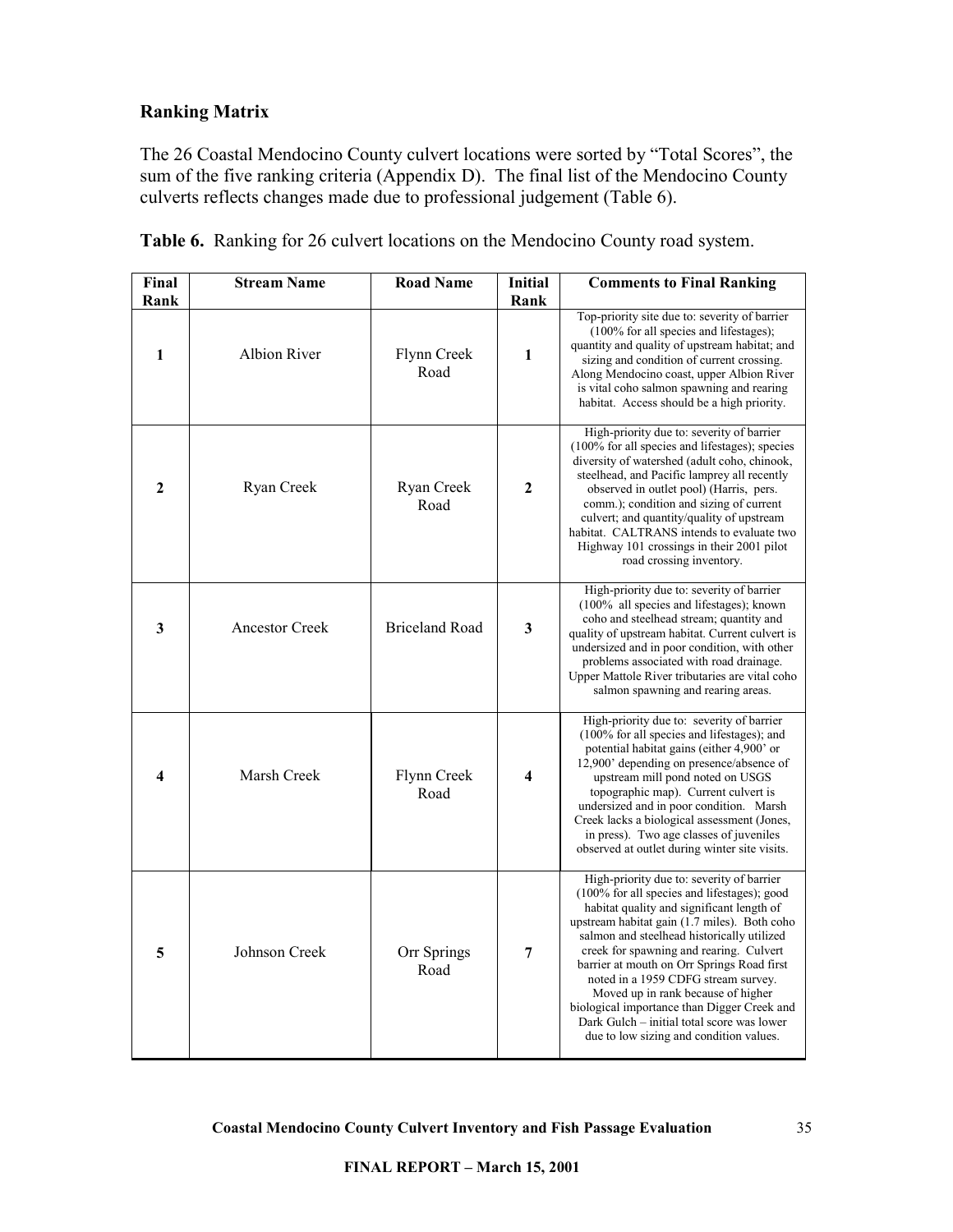# **Table 6 (continued).**

| Final<br>Rank | <b>Stream Name</b>                           | <b>Road Name</b>         | <b>Initial</b><br>Rank | <b>Comments to Final Ranking</b>                                                                                                                                                                                                                                                                                                                                                                                   |
|---------------|----------------------------------------------|--------------------------|------------------------|--------------------------------------------------------------------------------------------------------------------------------------------------------------------------------------------------------------------------------------------------------------------------------------------------------------------------------------------------------------------------------------------------------------------|
| 6             | Digger Creek                                 | Ocean Drive              | 5                      | Moderate-priority due to: severity of barrier,<br>and migration barriers downstream of Ocean<br>Drive are being treated (2001 and 2002).<br>CALTRANS intends to evaluate Highway 1<br>box culvert in 2001. Historic coho-bearing<br>stream that has potential to educate public<br>about watershed restoration (60,000 visitors<br>annually at Mendocino Coast Botanical<br>Gardens and Fort Bragg residents).     |
| 7             | Dark Gulch                                   | Orr Springs<br>Road      | 6                      | Moderate-priority due to: a total barrier to all<br>species and lifestages with nearly one mile of<br>upstream habitat. Initial efforts to raise pool<br>elevation with boulder weir appear<br>ineffective. Large amount road fill will make<br>this an expensive replacement project.                                                                                                                             |
| 8             | Deer Creek                                   | Wilderness<br>Lodge Road | 8                      | Moderate priority due to: only 3,900'<br>spawning and rearing habitat upstream of<br>crossing. Raised slightly in ranking because<br>culvert is a total barrier and is extremely<br>undersized. Deer Creek may provide<br>thermal refugia during summer months.<br>Deer Creek would benefit from a stream<br>survey to better assess biological significance<br>(Jones, in press).                                 |
| 9             | Mill Creek #2 (Garica<br>River)              | Fish Rock Road           | 9                      | Moderate priority due to: impedes mostly<br>juvenile migration and habitat starts to<br>degrade upstream of State Park boundary.<br>However, both coho and steelhead rear year-<br>round in Mill Creek.                                                                                                                                                                                                            |
| 10            | Unnamed Tributary to<br>South Fork Big River | Orr Springs<br>Road      | 10                     | Moderate-priority due to: although a total<br>barrier to all species and lifestages; there is<br>limited upstream habitat (2,900'). However,<br>over a mile of low-gradient channel is<br>located above reach with 10% slope for 400'.<br>No surveys exist to accurately determine<br>extent of anadromy.                                                                                                          |
| 11            | Spanish Creek                                | Crispen Lane             | 11                     | Moderate-priority due to: although culvert is<br>a total barrier, upstream habitat appears<br>degraded by current landowner. However, a<br>substantial length of habitat (10,000') is<br>above culvert. DOT who recently replaced<br>this culvert (within past five years) should<br>look at this site to learn what NOT to do with<br>future replacements. New culvert is<br>undersized and set at a steep slope. |
| 12            | Bear Creek                                   | Branscomb Road           | 18                     | Moderate-priority due to: although a total<br>migration barrier only steelhead are<br>presumed to use tributary. Moved up in<br>ranking because of good summer water<br>quality and treatment of retrofitting existing<br>culvert is cost-effective.                                                                                                                                                               |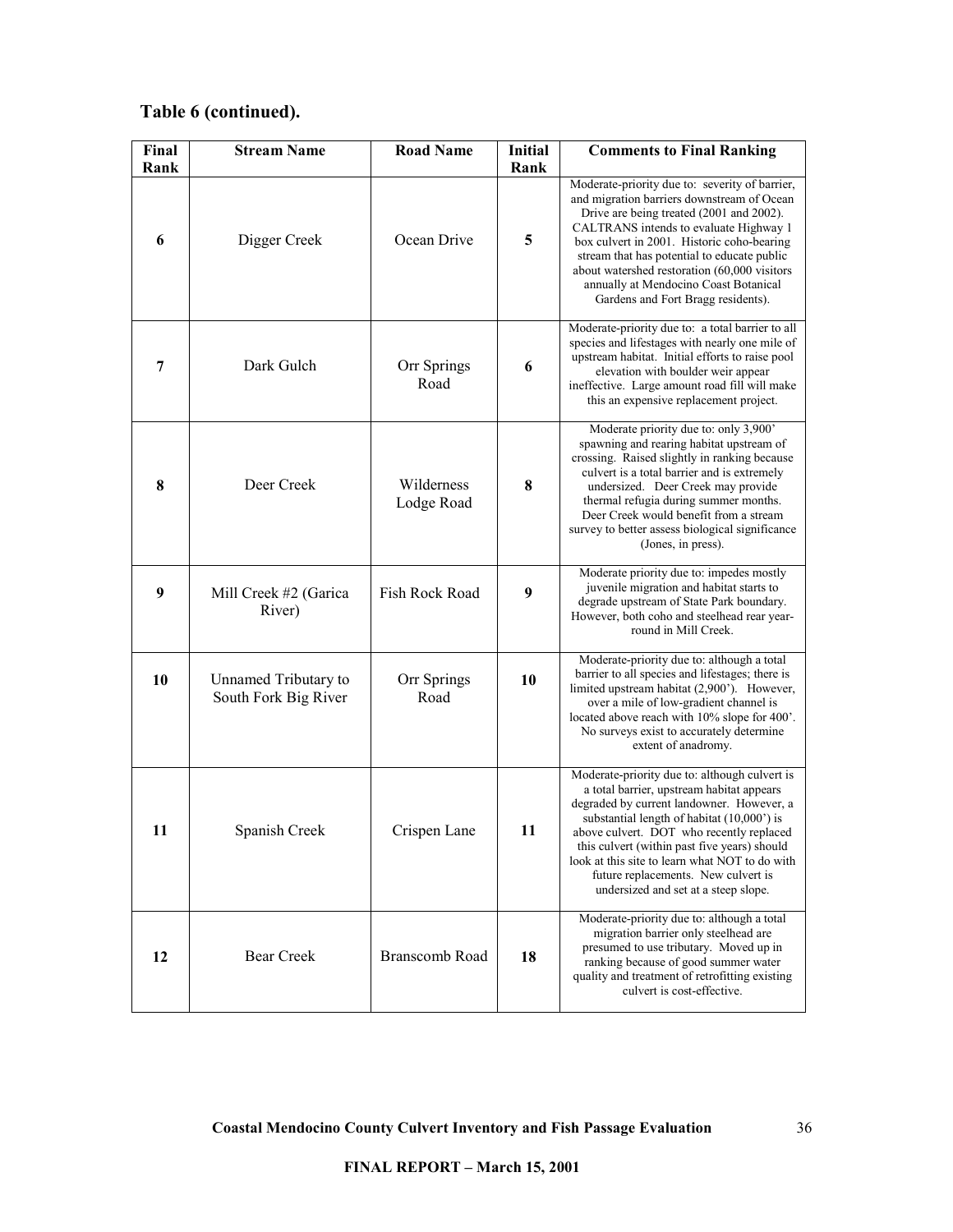# **Table 6 (continued).**

| Final<br>Rank | <b>Stream Name</b>                   | <b>Road Name</b>       | Initial<br>Rank | <b>Comments to Final Ranking</b>                                                                                                                                                                                                                                                                                    |
|---------------|--------------------------------------|------------------------|-----------------|---------------------------------------------------------------------------------------------------------------------------------------------------------------------------------------------------------------------------------------------------------------------------------------------------------------------|
| 13            | Windem Creek                         | <b>Branscomb Road</b>  | 19              | Moderate-priority due to: although a total<br>migration barrier only steelhead are<br>presumed to use tributary. Moved up in<br>ranking because of good summer water<br>quality and treatment of retrofitting existing<br>site is cost-effective.                                                                   |
| 14            | <b>Taylor Creek</b>                  | <b>Branscomb Road</b>  | 26              | Moderate-priority due to: amount of<br>upstream habitat. Site was moved up in<br>ranking because site was evaluated as if all<br>12 baffles were in good condition (and<br>providing passage). However, three failed<br>baffles are creating migration barriers (and<br>nine others are in fair to poor condition). |
| 15            | Mitchell Creek                       | Mitchell Creek<br>Road | 12              | Low-priority due to: poor quality of<br>upstream habitat; additional potential barriers<br>upstream and downstream; and limited<br>presence of salmonids within watershed.<br>High cost of fill removal also was reason to<br>drop site in final ranking.                                                           |
| 16            | Witherell Creek                      | Anderson Valley<br>Way | 15              | Low-priority due to: poor quality of<br>upstream habitat; additional potential barriers<br>upstream and downstream; and limited<br>presence of salmonids within watershed.<br>High cost of fill removal also was reason to<br>drop site in final ranking.                                                           |
| 17            | Tributary to Mill Creek<br>(coastal) | <b>Westwood Drive</b>  | 13              | Low-priority due to: limited amount of poor-<br>quality, upstream habitat. Past CDFG<br>surveys confirm decades of poor habitat and<br>distribution of salmonids (in very low<br>numbers) limited to Mill Creek channel<br>downstream of this tributary.                                                            |
| 18            | Orbaun Creek #1                      | Orbaun Road            | 14              | Low-priority due to: limited amount of<br>upstream habitat, poor condition of upstream<br>habitat, and presence of additional upstream<br>migration barrier (Orbaun Creek #2).                                                                                                                                      |
| 19            | Orbaun Creek #2                      | Orbaun Road            | 17              | Low-priority due to: limited amount of<br>upstream habitat, poor condition of upstream<br>habitat, and presence of additional<br>downstream barrier (Orbaun Creek #1).                                                                                                                                              |
| 20            | <b>Fulweiter Creek</b>               | Westside Drive         | 17              | Low-priority due to: limited amount of<br>upstream habitat, and poor condition of<br>upstream habitat. Site should be periodically<br>inspected for condition. Culvert is<br>undersized, when needed, replace with a<br>properly-sized crossing.                                                                    |
| 21            | Mill Creek #1 (Garcia<br>River)      | Fish Rock Road         | 20              | Low-priority due to: current crossing allows<br>for unimpeded adult and juvenile migration.<br>Current crossing is also in good condition<br>and is adequately-sized.                                                                                                                                               |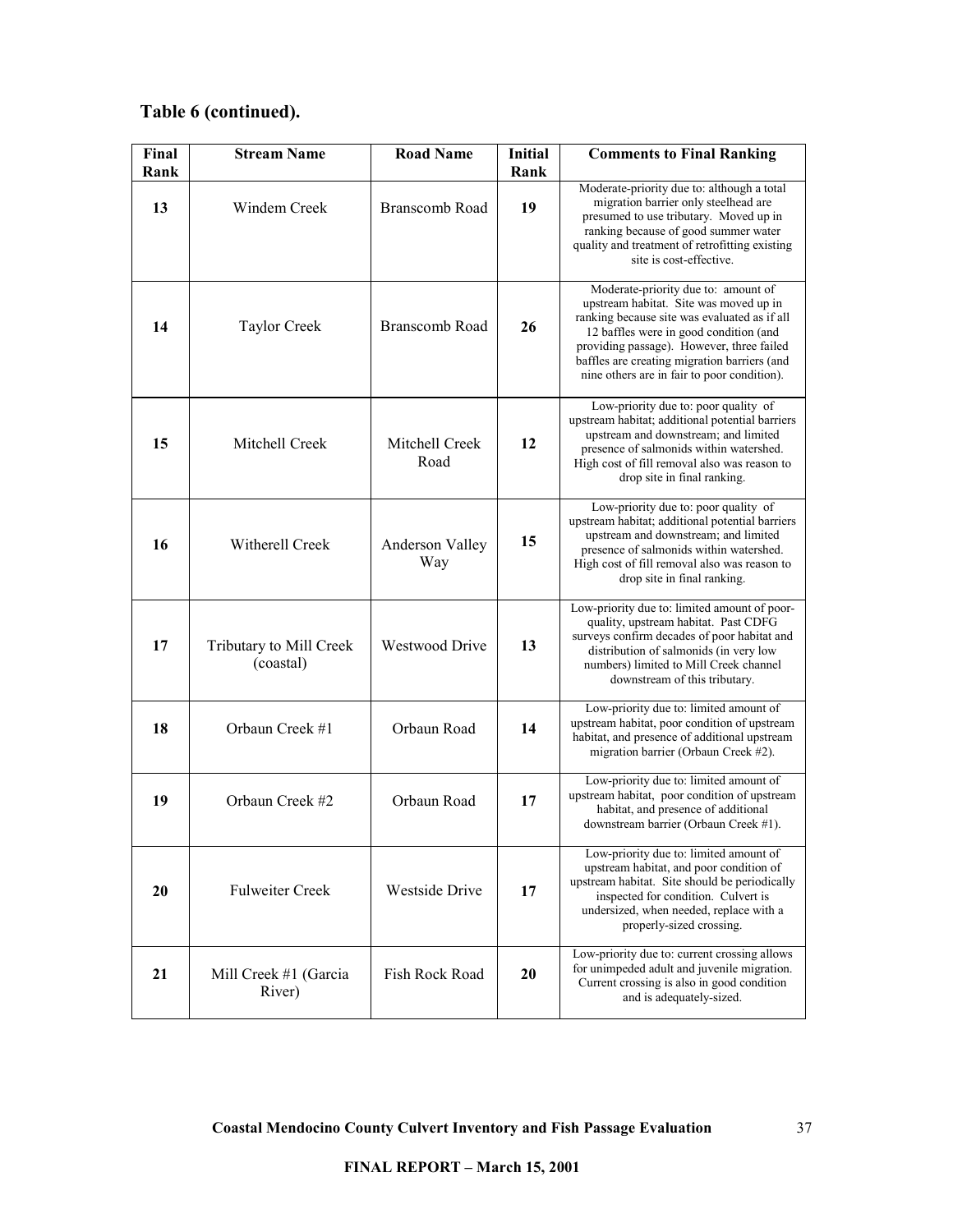## <span id="page-37-0"></span>**Table 6 (continued).**

| Final<br>Rank | <b>Stream Name</b>    | <b>Road Name</b>      | Initial<br>Rank | <b>Comments to Final Ranking</b>                                                                                                                                                                                                                                 |
|---------------|-----------------------|-----------------------|-----------------|------------------------------------------------------------------------------------------------------------------------------------------------------------------------------------------------------------------------------------------------------------------|
| 22            | Hathaway Creek        | Windy Hollow<br>Road  | 21              | Low-priority due to: current crossing allows<br>adult and juvenile migration on most flows.<br>However, culvert is undersized. Hathaway<br>Creek supports steelhead, plus historically a<br>known coho stream (Bell, pers. comm.)                                |
| 23            | Davis Creek tributary | <b>Westside Drive</b> | 22              | Low-priority due to: limited amount of<br>upstream habitat, and poor condition of<br>upstream habitat.                                                                                                                                                           |
| 24            | Virgin Creek          | Airport Road          | 23              | Low-priority due to: current crossing allows<br>for adult and juvenile passage; also, upstream<br>habitat is degraded. Site should be<br>periodically inspected for condition. Culvert<br>is undersized, when needed, replace with a<br>properly-sized crossing. |
| 25            | Hotel Gulch           | Usal Road             | 24              | Low-priority due to: current crossing allows<br>for adult and juvenile passage on most<br>migration flows. Site should be periodically<br>inspected for condition. Culvert is<br>undersized, when needed, replace with a<br>properly-sized crossing.             |
| 26            | Shady Dell            | Usal Road             | 25              | Low-priority due to: current crossing allows<br>for adult and juvenile passage on most<br>migration flows. Site should be periodically<br>inspected for condition. Culvert is<br>undersized, when needed, replace with a<br>properly-sized crossing.             |

## **Site-Specific Treatments and Scheduling**

## High-Priority Sites

During the past few years, several sources of restorations funds have been available for treating priority culverts – SB271, California Coastal Salmon Recovery Program (CCSRP), and Proposition 13 (Clean Water Bond). As of March, 2001, Mendocino County has already submitted proposals to treat the two of the top-ranked sites. Proposals for the remaining three high-priority sites are being submitted to CDFGadministered funding sources on May 17, 2001.

For all five "high-priority" sites, recommendations are for replacements. Because most of the inventoried culverts were under-sized, very few are candidates for modification of existing crossing. retrofitting a crossing with baffles will further decrease the flow conveyance capacity of already under-sized structure and increase the likelihood of debris clogging.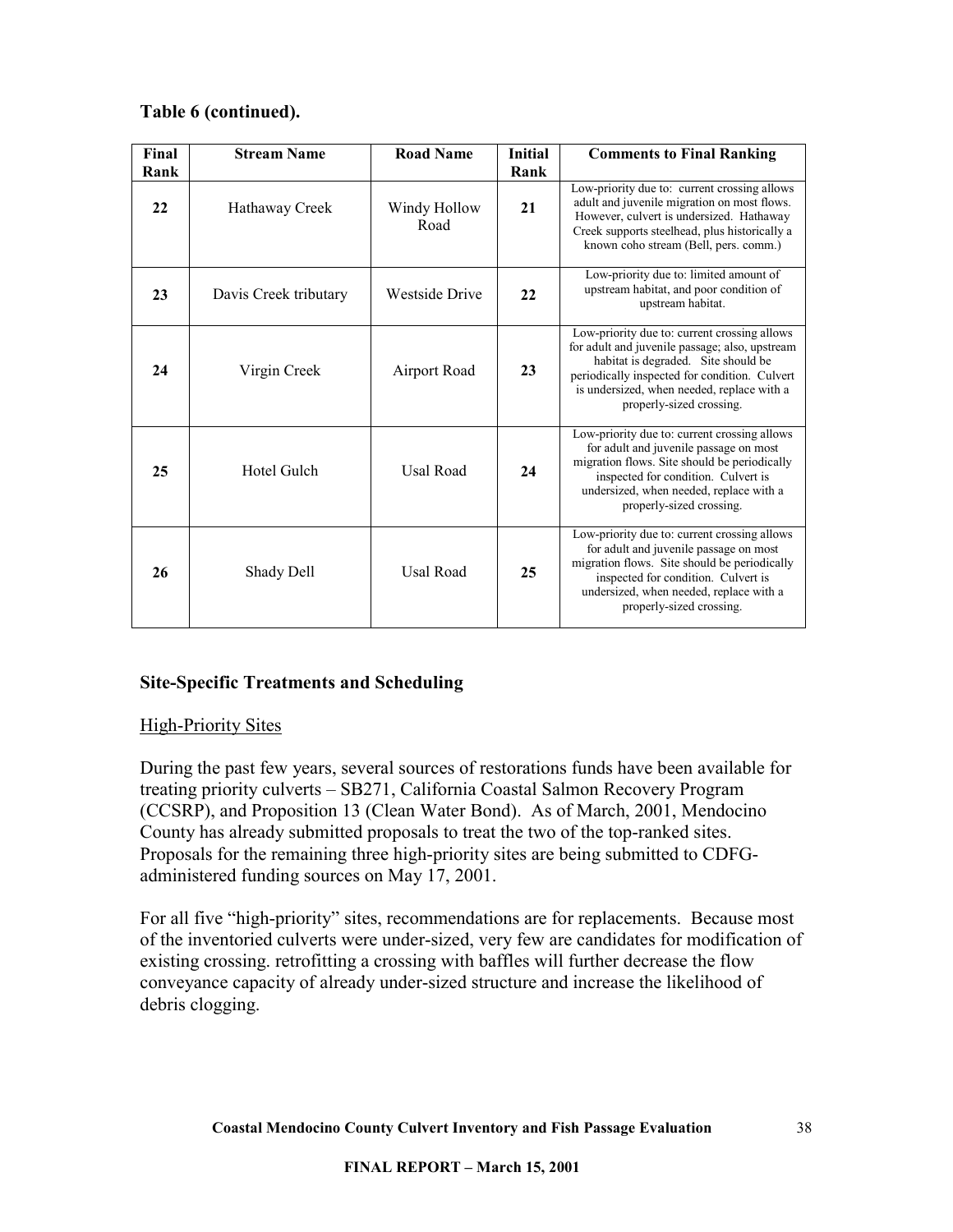<span id="page-38-0"></span>The following general guidelines draw from design standards used in Oregon and Washington, and should be consistent with NMFS draft guidelines for culvert installations (NMFS 2000). However, site-specific characteristics of the crossing location should always be carefully reviewed prior to selecting the type of crossing to install. These characteristics include local geology, slope of natural channel, channel confinement, and extent of channel incision likely from removal of a perched culvert.

Bates et al. (1999) is recommended as an excellent reference to use when considering fish-friendly culvert installation options. Robinson et al. (2000) provides a comprehensive review of the advantages and disadvantages of the various treatment alternatives as related to site-specific conditions.

#### Order of Preferred Alternatives

- 1. Bridge.
- 2. Open bottom arch culverts.
- 3. Culvert set below stream grade (countersunk or embedded).
- 4. Culvert set at grade with baffles installed to allow low-flow passage and reduction of velocities during higher migration flows.
- 5. Culvert perched with outlet pool weirs and baffles throughout culvert. Entry jumps should never exceed 1.0 feet for adults or 0.5 feet for juveniles.

#### Design Criteria for Proper Sizing and Alignment

- 1. Pass a 100-year storm flow at less than 100% of the culvert's height. This allows for passage of woody debris during extremely high flows.
- 2. Culvert width sized at least equal to active channel width base winter flow, about at line of vegetation growth. Should reduce constriction of flows at the inlet associated with fish migration. (NMFS may recommend sizing to a wider channel width).
- 3. Avoid projecting culvert inlets.
- 4. Align culvert with the general direction of channel avoid sharp bends in channel at approach to inlet.
- 5. Avoid installing trash racks at culvert inlets.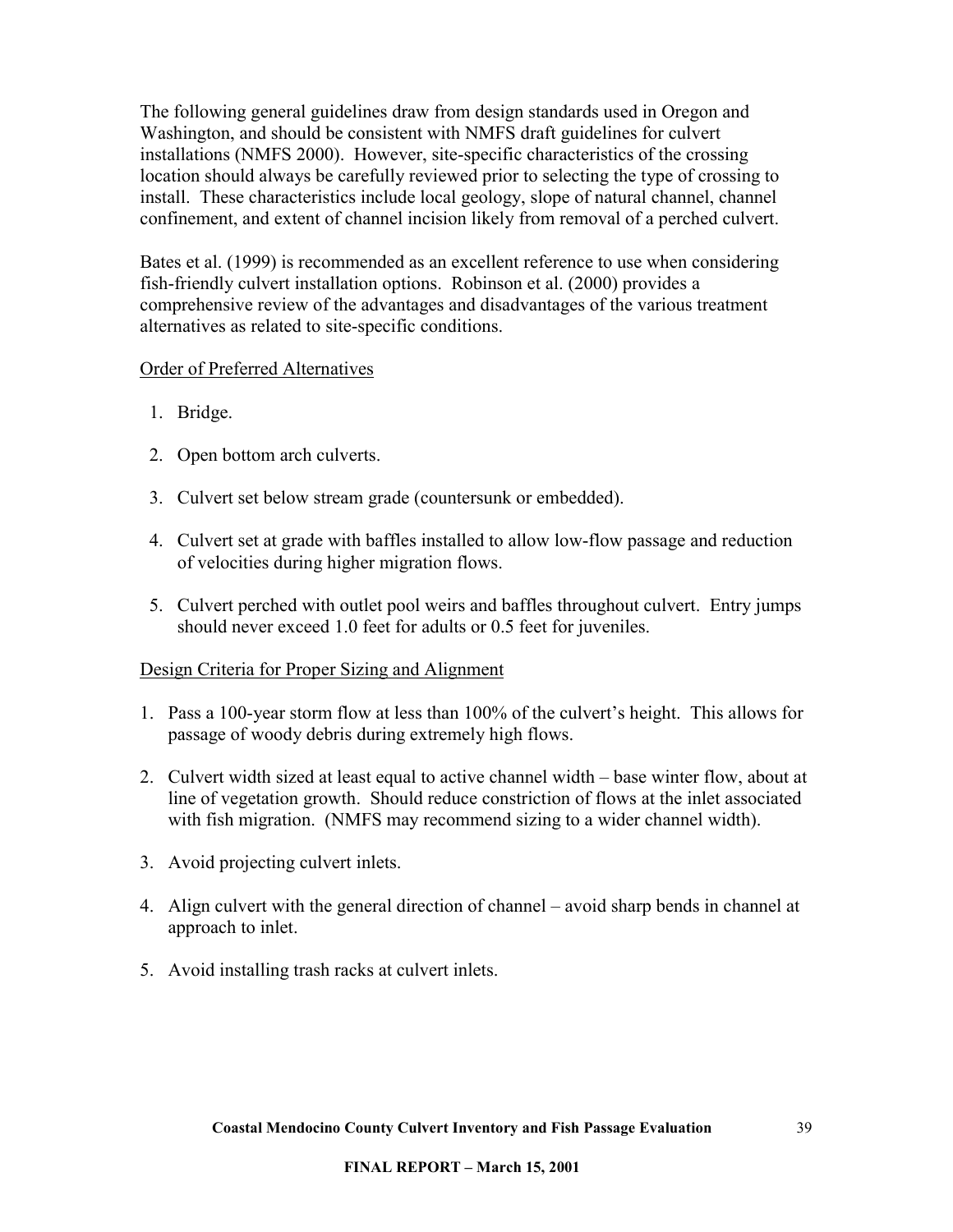#### <span id="page-39-0"></span>Moderate-Priority Sites

The "moderate-priority" tier of culvert locations requiring treatment to improve fish passage includes nine locations with ranks #6-14. Several sites have already received restoration funding for treatment or have had proposals submitted. These sites are:

- 1. Windem, Bear, and Taylor Creeks on Branscomb Road were funded by SB271 as a package proposal. These sites will be treated by modifying the existing culverts with baffles, outlet beams, and/or outlet pool weirs.
- 2. Digger Creek on Ocean Drive. Mendocino County submitted a proposal to Prop. 13 to replace this under-sized pipe-arch. The County is treating this barrier because a downstream landowner (Mendocino Coast Botanical Gardens) is replacing both of their barrier culverts with bridges in 2001 and 2002. CALTRANS will be assessing their box culvert under Highway 1 (above Ocean Drive) in summer of 2001.
- 3. Mill Creek #2 on Fish Rock Road. Mendocino County DOT is submitting proposal to replace this crossing to CDFG on May 18, 2001.

The exact scheduling for treating the remaining "moderate-priority" sites is unknown at the time because:

- 1. Mendocino County has a large task of completing the scheduling, contracting, permitting, and implementation required to treat the first 10 locations submitted for funding. The County should focus on completing these higher priority projects with properly designed and constructed treatments before addressing the next tier of sites.
- 2. Mendocino County is a participant in the Five-Counties Salmon Group, which plans to acquire treatment funds for passage problems in all five counties (Mendocino, Trinity, Siskiyou, Del Norte, and Humboldt). Thus, the remaining "moderatepriority" tier of Mendocino County culverts should be ranked and evaluated with respect to priority culverts located in the other four counties. Culvert inventories are currently underway in Siskiyou county; and will be started in Trinity County in spring of 2001. Mendocino and Sonoma County culverts in the Russian River will also be inventoried in 2001-2002.
- 3. When addressing the "moderate-priority" tier of culverts, the current biological condition and/or importance (such as quantity) of the streams starts to diminish. Thus, these sites may not rank well compared to other types of projects proposed to state and federal funding sources. However, other sources of funding, such as urban stream programs should be considered. Sites in poor condition and/or undersized should be eventually treated with county maintenance and repair funds.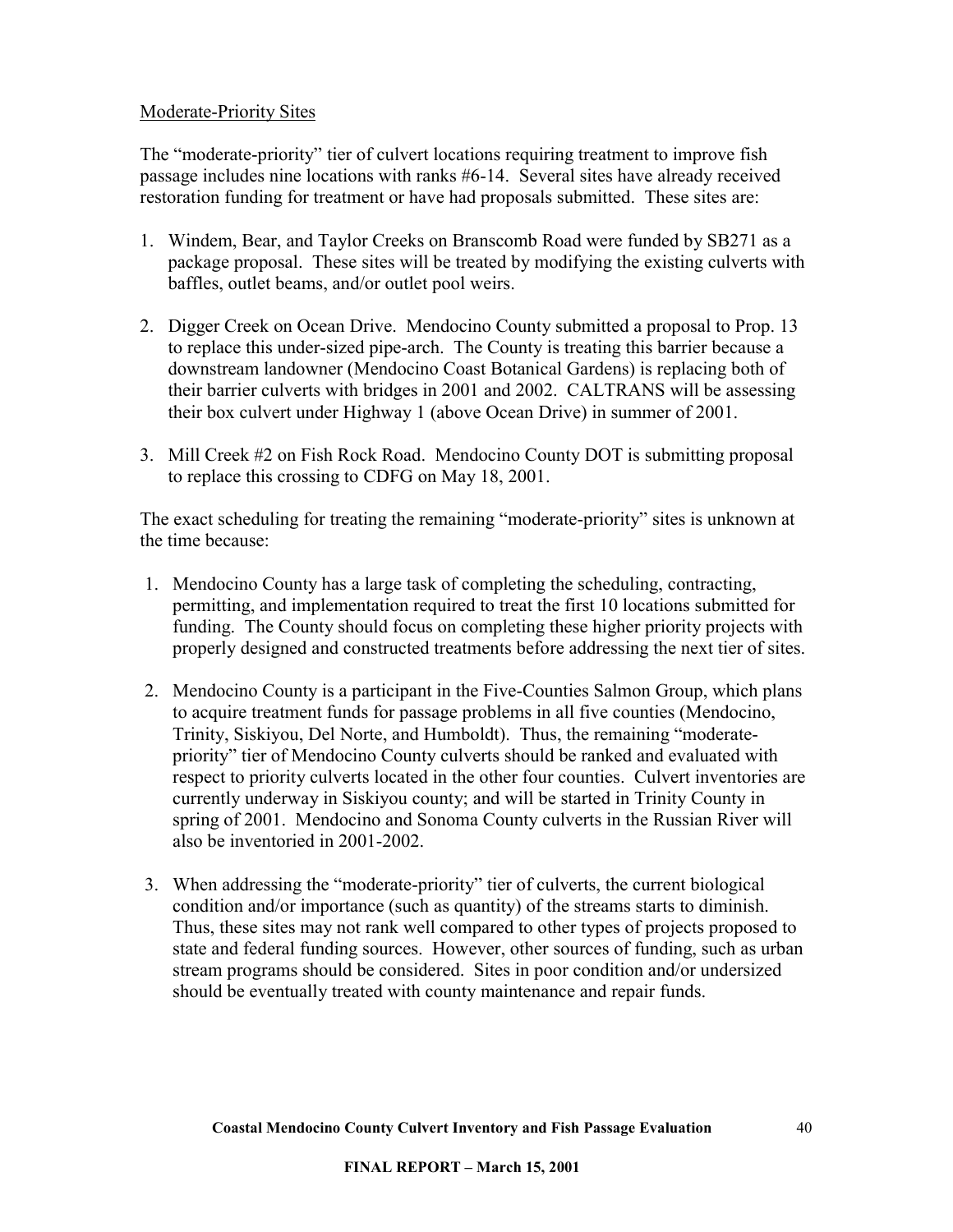#### <span id="page-40-0"></span>Low-Priority Sites

The remaining sites, ranked #15-26, are of "low-priority". These sites either allow fish passage, or have minimal biological benefit if treated. However, these sites should be examined for "consequence-of-risk" as to current condition, sizing, and fill amount. All future replacements with county maintenance funds should include properly sized crossings that permit unimpeded passage of adult and juvenile salmonids.

The four most common activities impacting these Mendocino County streams are timber harvesting, agriculture, unfenced grazing, and residential development. Most of these low-priority creeks generally exhibited some or all of the following characteristics:

- 1. Lack of pools and habitat complexity;
- 2. Denuded or non-existent riparian zones;
- 3. Extensive straightening, berming, and diking of channel;
- 4. High volumes of fine sediment; and
- 5. Warm summer water temperatures.

Limited fisheries restoration dollars should probably not be spent on improving fish passage in these streams, unless significant improvements occur to impacts of other land management activities. However, the County should carefully examine this list and determine which locations may be treated with existing maintenance funds.

For example, Mendocino County DOT may have a general plan for improvements to specific traffic corridors or routes. Also, when low-priority culverts fail during winter storms, planners should examine the sizing of the failed structure and budget for properly-sized replacements. When applying for FEMA funds, Mendocino County DOT and Water Agency should utilize this report to explain why the replacement should be a larger and higher-quality crossing (for both fisheries and future-flood benefits).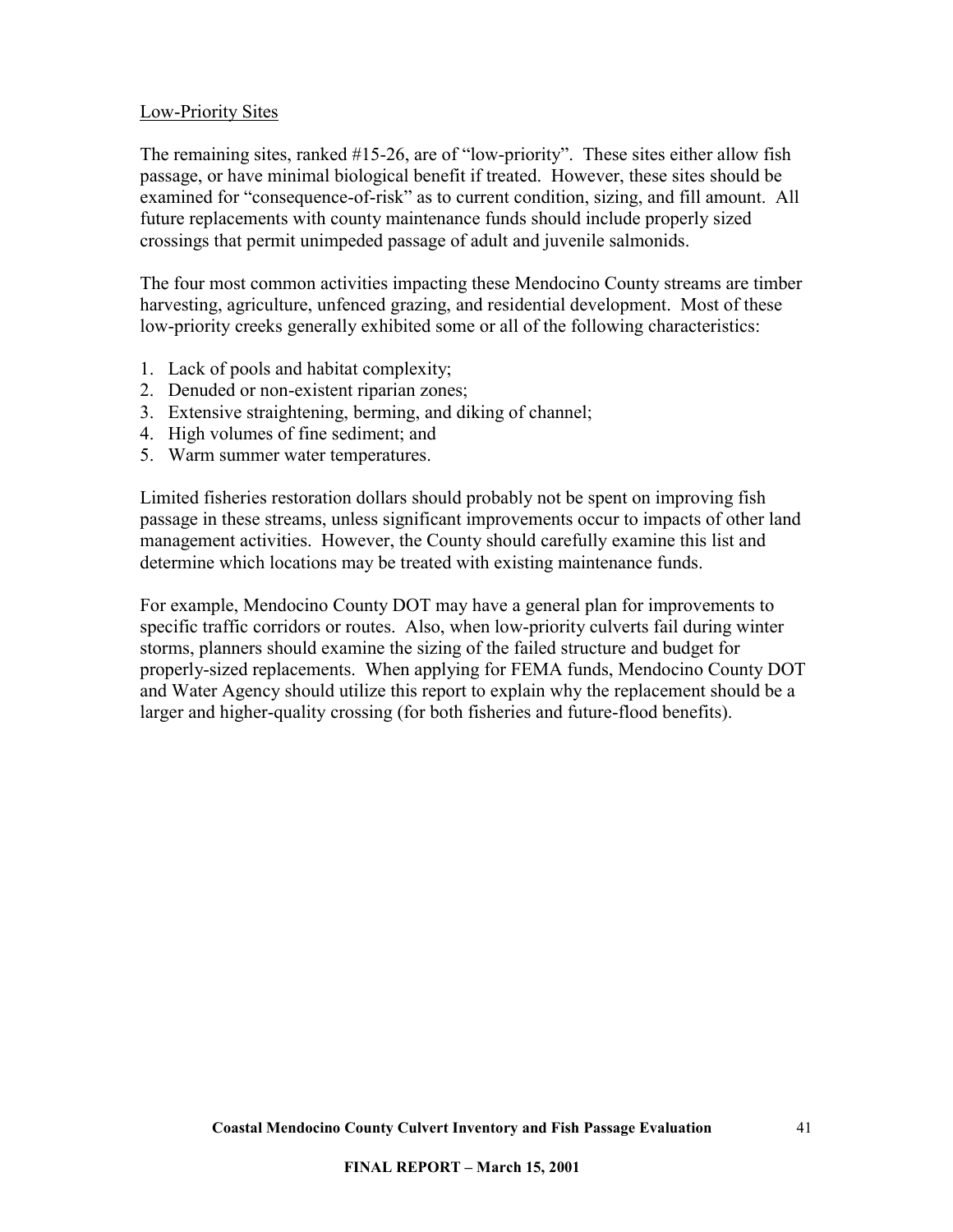## <span id="page-41-0"></span>**LITERATURE CITED**

- Bates, K; B. Barnard; B. Heiner; P. Klavas; and P. Powers. 1999. Fish passage design at road culverts: a design manual for fish passage at road crossings. WA Department of Fish and Wildlife. Olympia, Washington. 44 p.
- Cederholm, C.J. and W.J. Scarlett. 1981. Seasonal immigrations of juvenile salmonids into four small tributaries of the Clearwater River, Washington, 1977-1981, p. 98- 110. *In* E.L. Brannon and E.O. Salo, editors. Proceedings of the Salmon and Trout Migratory Behavior Symposium. School of Fisheries, University of Washington, Seattle, WA.
- Flannigan, S.A.; T.S. Ledwith; J. Ory; and M.J. Furniss. 1997. Risk assessment of culvert installations of forest roads. Water-roads Interactions Project, Six Rivers National Forest. 28 p.
- Flosi, G. and F.L. Reynolds. 1994. California salmonid stream habitat restoration manual. Inland Fisheries Division, CDFG, Sacramento, California.
- Jones, W. In press. California coastal salmon and steelhead current stream habitat distribution table. NMFS California Anadromous Fish Distributions. 180 p.
- Nickelson, T.E., J.D. Rogers, S.L. Johnson, and M.F. Solazzi. 1992. Seasonal changes in habitat use by juvenile coho salmon (*Oncorhynchus kisutch*) in Oregon coastal streams. Can. J. Aquat. Sci. 49: 783-789.
- Normann, J. L., R. J. Houghtalen, and W. J. Johnston. 1985. Hydraulic Design of Highway Culverts. U.S. Department of Transportation, Federal Highway Administration, Hydraulic Design Series No. 5, 272 pp.
- Piehl, B. T., M. R. Pyles, and R. L. Beschta. 1988. Flow Capacity of Culverts on Oregon Coast Range Forest Roads. Water Resources Bulletin. Vol. 24, No. 3. pp 631- 637.
- Rantz, S.E. 1968. Average annual precipitation and runoff in North Coastal California. USGS, Menlo Park, CA. 3 accompanying maps. 4 p.
- Robison, E.G.; A. Mirati; and M. Allen. 1999. Oregon road/stream crossing restoration guide: spring 1999. Advanced Fish Passage Training Version. 75 p.
- Scarlett, W.J. and C.J. Cederholm. 1984. Juvenile coho salmon fall-winter utilization of two small tributaries of the Clearwater River, Jefferson County, Washington, p. 227-242. *In* J.M. Walton and D.B. Houston, editors. Proceedings of the Olympic Wild Fish Conference, March 23-25, 1983. Fisheries Technology Program, Peninsula College, Port Angeles, WA.